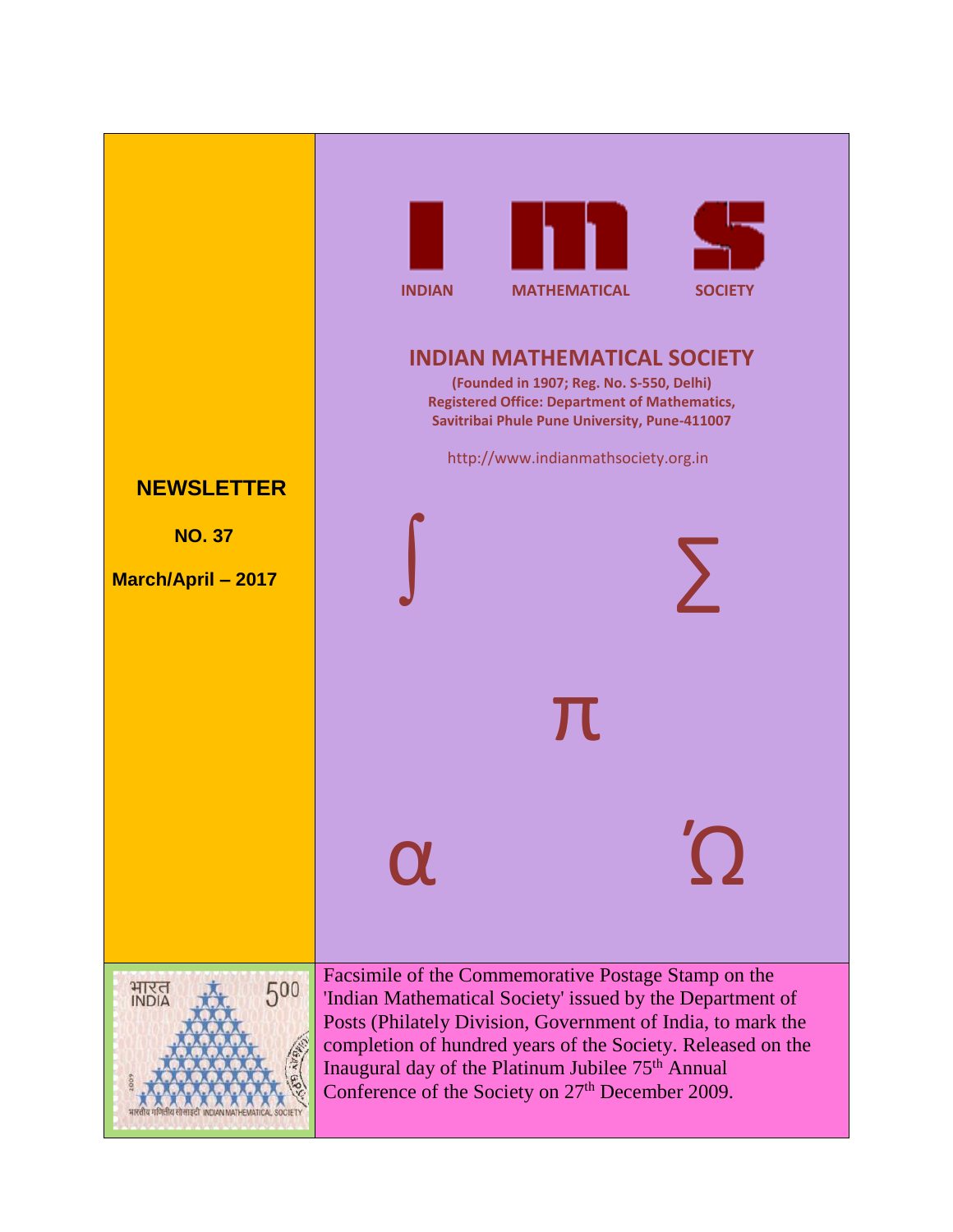## **CONTENTS**

| 1.  | Important events                                                                                                                                                                                                                                                       | $\mathbf{1}$   |
|-----|------------------------------------------------------------------------------------------------------------------------------------------------------------------------------------------------------------------------------------------------------------------------|----------------|
| 2.  | Highlights of the $82^{nd}$ Annual Conference of the Indian<br>Mathematical Society                                                                                                                                                                                    | $\overline{2}$ |
| 3.  | Minutes of the $82^{nd}$ Annual General Body meeting of the<br>society                                                                                                                                                                                                 | $\overline{4}$ |
| 4.  | Memorial Award Lectures                                                                                                                                                                                                                                                | 10             |
| 5.  | Periodicals published by the Society                                                                                                                                                                                                                                   | 11             |
| 6.  | Membership of the Society                                                                                                                                                                                                                                              | 11             |
| 7.  | Guidelines for acceptance of Donations to the Society                                                                                                                                                                                                                  | 12             |
| 8.  | Green initiative taken by the Society                                                                                                                                                                                                                                  | 13             |
| 9.  | Abstracts of the Plenary Talks, IMS Memorial Award<br>Lectures and Invited lectures, Talks in Symposia, deliv-<br>ered at the $82^{nd}$ Annual conference of IMS held at De-<br>partment of Mathematics, University of Kalyani, Kalyani<br>during December 27-30, 2016 | 14             |
| 10. | Abstracts of the papers received for prizes and for presen-<br>tation at the $82^{nd}$ Annual conference of IMS held at De-<br>partment of Mathematics, University of Kalyani, Kalyani<br>during December 27-30, 2016                                                  | 25             |
| 11. | List of Council Members                                                                                                                                                                                                                                                | 55             |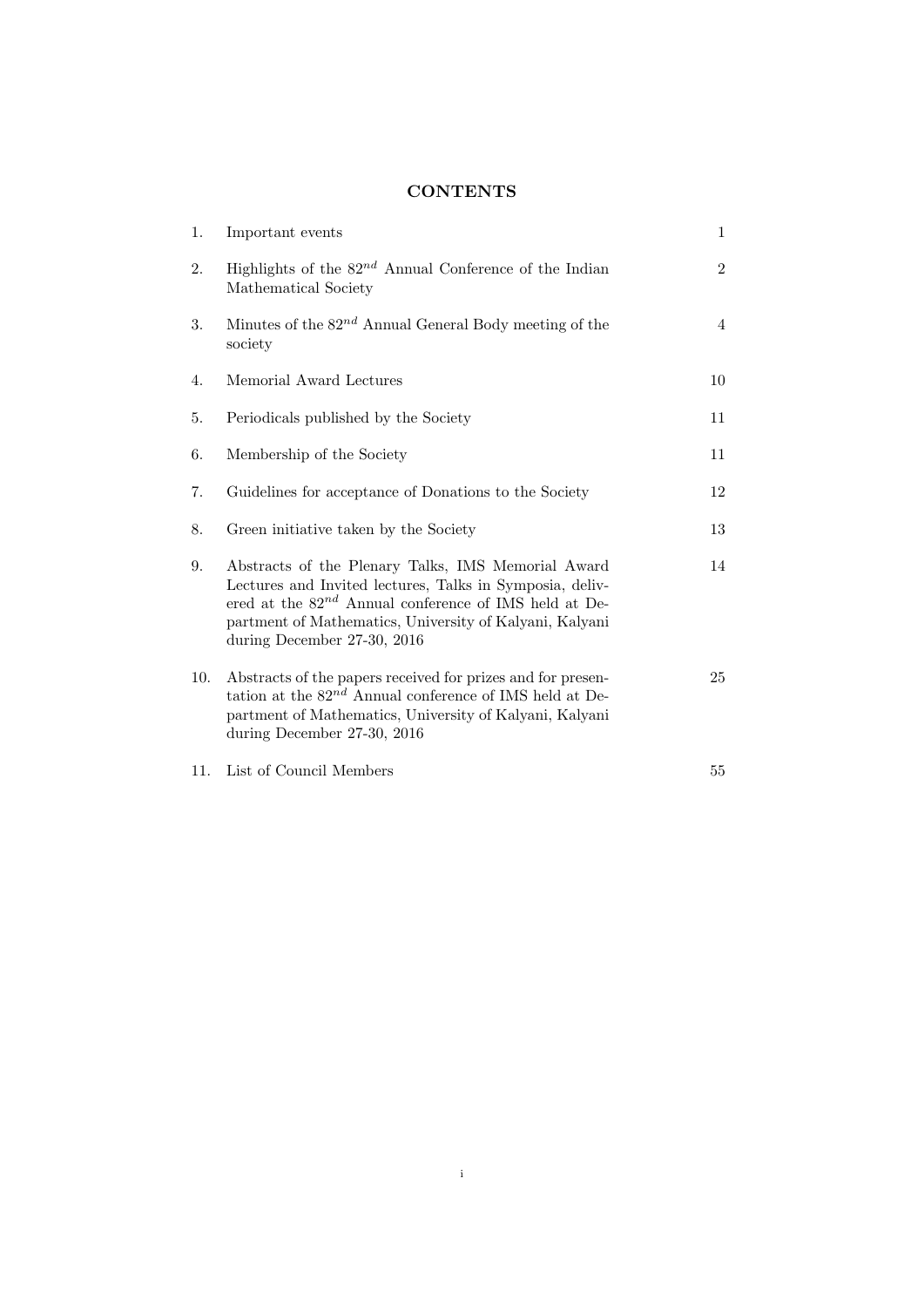#### IMPORTANT EVENTS

(1) The ensuing  $83^{rd}$  Annual Conference of the Society will be held under the auspices of Sri Venkateswara University, Tirupati (A. P.) during December 12-15, 2017. Prof. S. Sreenadh, Department of Mathematics, Sri Venkateswara University will be the Local Organizing Secretary. His email id is profsreenadh@gmail.com.

(2) Prof. Manjul Gupta, Department of Mathematics, IIT, Kanpur has been elected as the President of the Indian Mathematical Society for a period of one year with effect from April 1, 2017.

(3) Prof.G. P. Singh, (VNIT, Nagpur); Prof. S. S. Khare, (North Eastern Hill University, Shillong); and Prof. Rajasekhar Reddy, (Sri Venkteswara University, Tirupati, A. P.) have been elected as members of the Council for a period of three years with effect from April 1, 2017.

(4) Prof. A. K. Agarwal Award for 2015 has been awarded to Dr. Abhishek Banerjee, Department of Mathematics, Indian Institute of Science, Bengaluru for his paper "Action de Hopf sur les operateurs de Hecke modulaires tordus" published in the Journal of Noncommutative Geometry, Vol. 9, No. 4 (2015), 1155 1173.

(5) A. Narasinga Rao Memorial Prize for the year 2014 has been awardrd to Dr. K. B. Mangang, Department of Mathematics and Computer Science, Mizoram University, Tanhril, Aizwal, 796004 for his paper entitled "Equicontinuity of the limit function of a sequence of equicontinuous functions" published in the Journal of the Indian Math Society, Vol 81 (2014), 115-121.

(6) P. L. Bhatnagar Memorial Prize for 2016 has been awarded to Mr. Kapil Pause (Goa) for being the top scorer for the Indian Team at the 57th International Mathematics Olympiad (IMO) held during July 6-16, 2016 at Hong Kong.

 $(7)$  The Volumes  $83(3-4)$   $(2016)$  and  $84(1-2)$   $(2017)$  of JIMS have been published online on the website of the Informatics publishing Limited, Bangalore.

These volumes have been uploaded on the Informatics India's I-scholar platform.

(8) The last date for submitting papers for Prof. A. K. Agarwal Award, Prof. A. M. Mathai Award and Prof. Satish Bhatnagar Award for the year 2016 is June 30, 2017. The details are available on the website of the Society (www.indianmathsociety.org.in).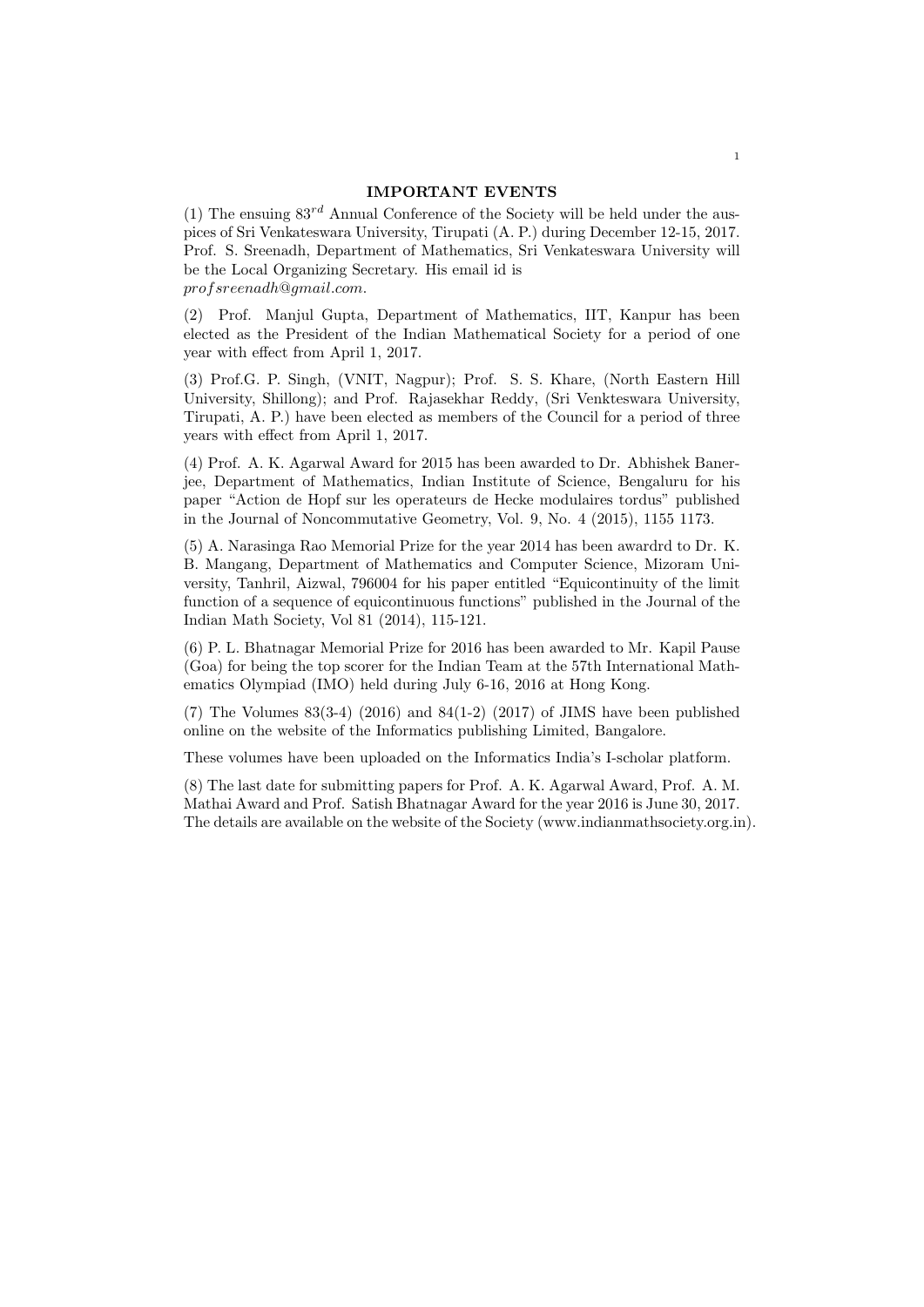## HIGHLIGHTS OF THE  $82^{nd}$  ANNUAL CONFERENCE OF THE IMS

The  $82^{nd}$  Annual Conference of the Indian Mathematical Society was held at the Department of Mathematics, University of Kalyani, Kalyani, Nadia, West Bengal during December 27-30, 2016 under the president-ship of Prof. D. V. Pai. The Conference was attended by more than 200 delegates. Two presidential addresses (General and Technical), one plenary lecture, by Prof. Hrushikesh Mhaskar (Claremont Graduate University, Claremont, USA), four Memorial Award lectures and ten invited lectures were delivered in the conference. Also, six Symposia were organized during the conference and thirty four invited speakers gave talks in the Symposia. Moreover, in all 113 research papers were accepted for presentation at the Conference including 10 research papers for the paper presentation competition for various prizes.

The Conference was inaugurated by Prof. Sankar Kumar Ghosh, Vice Chancellor, University of Kalyani. The function was presided over by Prof. D. V. Pai. Prof. Sanjib Kumar Datta, Department of Mathematics and the Local Organizing Secretary of the Conference, welcomed the delegates. The General Secretary of IMS, Prof. N. K. Thakare spoke about the Indian Mathematical Society and on behalf of the Society expressed his sincere and profuse thanks to the host for organizing the Conference. Prof. Peeyush Chandra, Academic Secretary of IMS, reported the academic programmes of the Conference.

Prof. D. V. Pai delivered his Presidential address (General) on the topics "Road to Mathematical Sciences in India - a Relook ". The function ended with a vote of thanks by , Prof. Abhijit Banerjee, the Head, Department of Mathematics, University of Kalyani and Convener of the conference.

Prof. D. V. Pai gave Presidential address (Technical) on "Some highlights of our research contributions "which was presided over by Prof. N. K. Thakare, General Secretary of the Indian Mathematical Society.

Prof. Hrushikesh Mhaskar, Claremont Graduate University, Claremont, USA delivered a Plenary Lecture on "Fourier series: myths, facts, and applications".

The  $30<sup>th</sup>$  **P. L. Bhatnagar Memorial Award Lecture** was delivered by Prof. G. P. Raja Sekhar IIT, Kharagpur on "Tumor growth-chemo-mechanical modelling and existence theory".

The  $27^{th}$  V. Ramaswami Aiyar Memorial Award Lecture was delivered by Prof. C. S. Aravinda, TIFR CAM, Bangalore on "Geodesic conjugacies of surfaces".

The 27th Srinivasa Ramanujan Memorial Award Lecture was delivered by Prof. Eknath Ghate, TIFR, Mumbai on "The Tau of Ramanujan".

The  $27<sup>th</sup>$  Hansraj Gupta Memorial Award Lecture was delivered by Prof. Neena Gupta, ISI, Kolkata on "Some problems on polynomial rings".

A. Narasinga Rao Memorial Prize for the year 2014 has been awardrd to Dr. K. B. Mangang, Department of Mathematics and Computer Science, Mizoram University, Tanhril, Aizwal, 796004 for his paper entitled "Equicontinuity of the limit function of a sequence of equicontinuous functions" published in the Journal of the Indian Math Society, Vol 81 (2014), 115-121.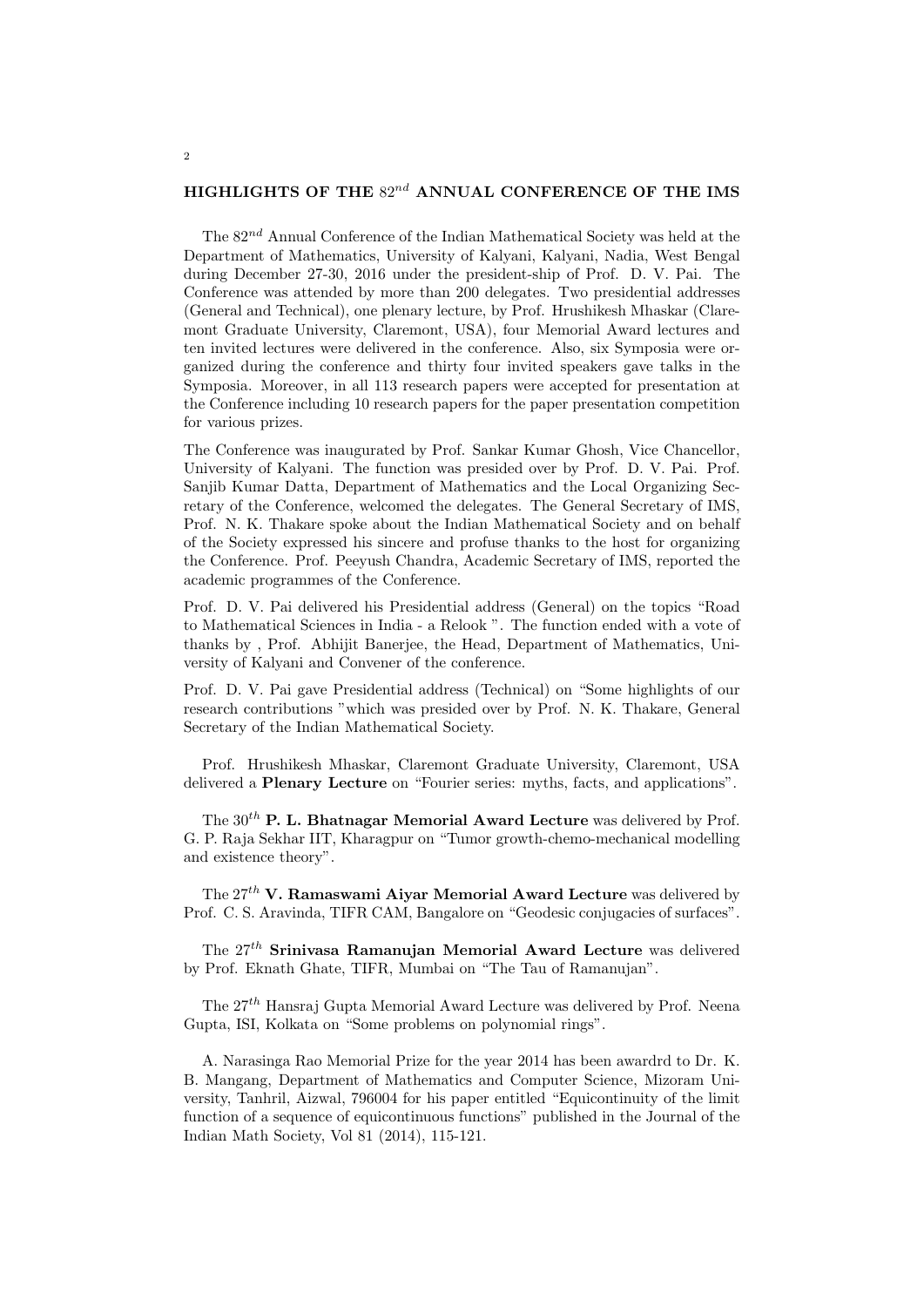P. L. Bhatnagar Memorial Prize for 2017 has been awarded to Mr. Kapil Pause (Goa) for being the top scorer for the Indian Team at the  $57^{th}$  International Mathematics Olympiad (IMO) held at Hong Kong during July 6-16, 2017.

Various prizes for the Paper Presentation Competition:

For the IMS prizes 10 papers were received : four in Group 1, one in Group 2, three in Group 4, one each for AMU Prize and V M Shah Prize. No paper was received for Group 3, 5 and 6.

Prof. Peeyush Chandra (Chairperson), Prof. Manjul Gupta, Prof. J. R. Patadia and Prof. M. M. Shikare were the judges.

Following was the result for the award of these prizes.

IMS Prize - Group-1: There were 3 presentations and the prize was awarded to Somnath Paul, Tezpur University, Assam.

IMS Prize - Group-2: There was one presentations and the prize was awarded to Mukta Garg, University of Delhi, Delhi.

IMS Prize - Group-3: No presentation.

IMS Prize - Group-4: Only one paper was received and presented. However, it was not recommended for the prize.

IMS Prize - Group-5: No paper was received in this group.

IMS Prize - Group-6: No paper was received in this group.

AMU Prize: Only one paper was received and presented. However, it was not recommended for the prize.

V M Shah Prize: Only one paper was received and presented. However, it was not recommended for the prize.

Invited Lectures delivered Invited Speakers: One hour Talk

1. Prof. Sanjeev Dhuradhar, IUCAA, Pune.

Half Hour Talks

- 2. Prof. G. P. Singh,V N I T, Nagpur.
- 3. Prof. S. Sundar IIT Madras.
- 4. Prof. R. Thangadurai, H. R. I. Allahabad.
- 5. Prof. Sudeshna Banerjea, Jadavpur University, Jadavpur.
- 6. Prof. D. K. Ganguly, Calcutta University, Kolkata.
- 7. Prof. Kapil K. Sharma, SAU, New Delhi.
- 8. Prof. Uma Basu, Calcutta university, Kolkata.

As per convention the winners of A. Narsinga Rao Memorial Prize for 2014 and Prof. A. K. Agarwal Award for 2015 were also invited to give half an hour talk. The speakers are as follows:

1. A. Narsinga Rao Memorial Prize for 2014 - Dr K. B. Mangang, Mizoram University.

2. Prof. A. K. Agarwal Award for 2015 - Dr Abhishek Banerjee, IISc., Bangalore.

#### Symposia organized

Six symposia along with their convenors were finalised and convenors were requested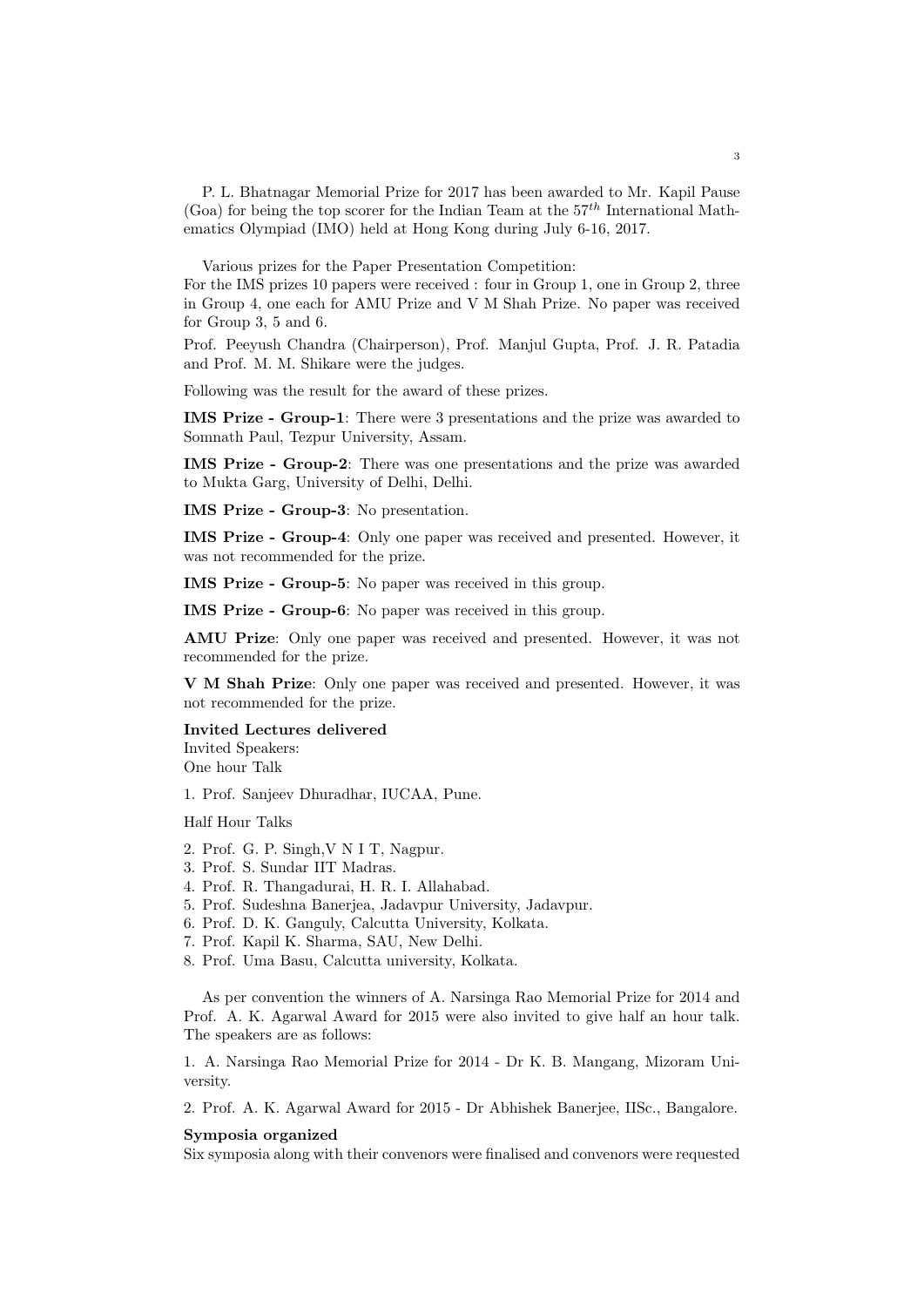to invite the speakers for their symposium. Following are the details:

1. Integral Inequalities and Applications: Dr. S. D. Kendre, S. P. Pune Univ. (convener). Speakers: Professors S. D. Kendre, Saroj Panigrahi, H. L. Tidke, K. Balchandran, Kishor D. Kucche.

2. Advances in Complex Analysis: Prof. Indrajit Lahiri, Kalyani Univ. (Convener). Speakers: Professors A. P. Singh, Santosh B. Joshi, Abhijjit Banerjee, V. Allu, Tarakant Nayak.

3. Advances in Theoretical Fluid Mechanics: Prof. Manoranjan Misra, IIT Ropar (convener). Speakers: Professors T. Sahoo, S. N. Bora, R Usha, K. C. Sahu, B. S. Padmavathi.

4. Homology Theory of Transformation Groups: Prof. J. K. Maitra, R. D. Univ. Jabalpur. (Convener). Speakers: Professors Satya Deo, Amiya Mukherjee, H. K. Mukherjee, H. K. Singh, S. S. Khare.

5. Nonlinear Analysis, Optimization and Applications: Prof. P. Veeramani, IIT Madras (convener). Speakers: Professors V. Vetrivel, D. R. Sahu, C. S. Lalitha, Joydeep Datta, Q. H. Ansari.

6. Commutative Algebra: Prof. Jugal Verma, IIT Bombay ( convener). Speakers: Professors J. K. Verma, D. P. Patil, H. Ananthnarayan, Indranath Sengupta, Neena Gupta, R. Gujjar, Mousumi Mandal.

## MINUTES OF THE  $82^{nd}$  ANNUAL GENERAL BODY MEETING OF THE INDIAN MATHEMATICAL SOCIETY

The Annual General Body Meeting of the Indian Mathematical Society was held on Friday, the  $30<sup>th</sup>$  December 2016 at 12 noon in the Lecture Hall of the University of Kalyani, Kalyani, West Bengal under the presidentship of Prof. D. V. Pai.

The following business was transacted.

Item No. 1. To confirm the Minutes of the General Body meeting held on Wednesday, December 30, 2015 at 12 noon in the Auditorium of Visvesvaraya National Institute of Technology (VNIT), Nagpur.

The Minutes of the General Body meeting held on December 30, 2015 at 12 noon at VNIT, Nagpur were confirmed.

Item No. 2 : To receive the report of the General secretary for the year 2016 Report of the General Secretary for the year 2016.

1. Prof. D. V. Pai, IIT, Gandhinagar was informed of his election to the post of President of the IMS. Elected council members were informed accordingly.

2. The IMS News Letters - No. 35 in March 2016 and No. 36 in August 2016 were published. These are also displayed on the website of the Indian Mathematical Society. The soft copies of these News Letters have been sent by e-mails to all the members of the Society.

3. The meeting of the Academic Planning Committee for the IMS Conference 2016 was held on Sunday, the 3rd July 2016 from 11.00 am in the conference room of the Guest House of the Savitribai Phule Pune University, Pune. The meeting was presided over by Prof. D. V. Pai. The names for four memorial award lectures, plenary talks, invited talks, list of symposia and their conveners were finalized in the meeting.

4. A. Narasinga Rao Memorial Prize for the year 2014 has been awardrd to Dr. K.

4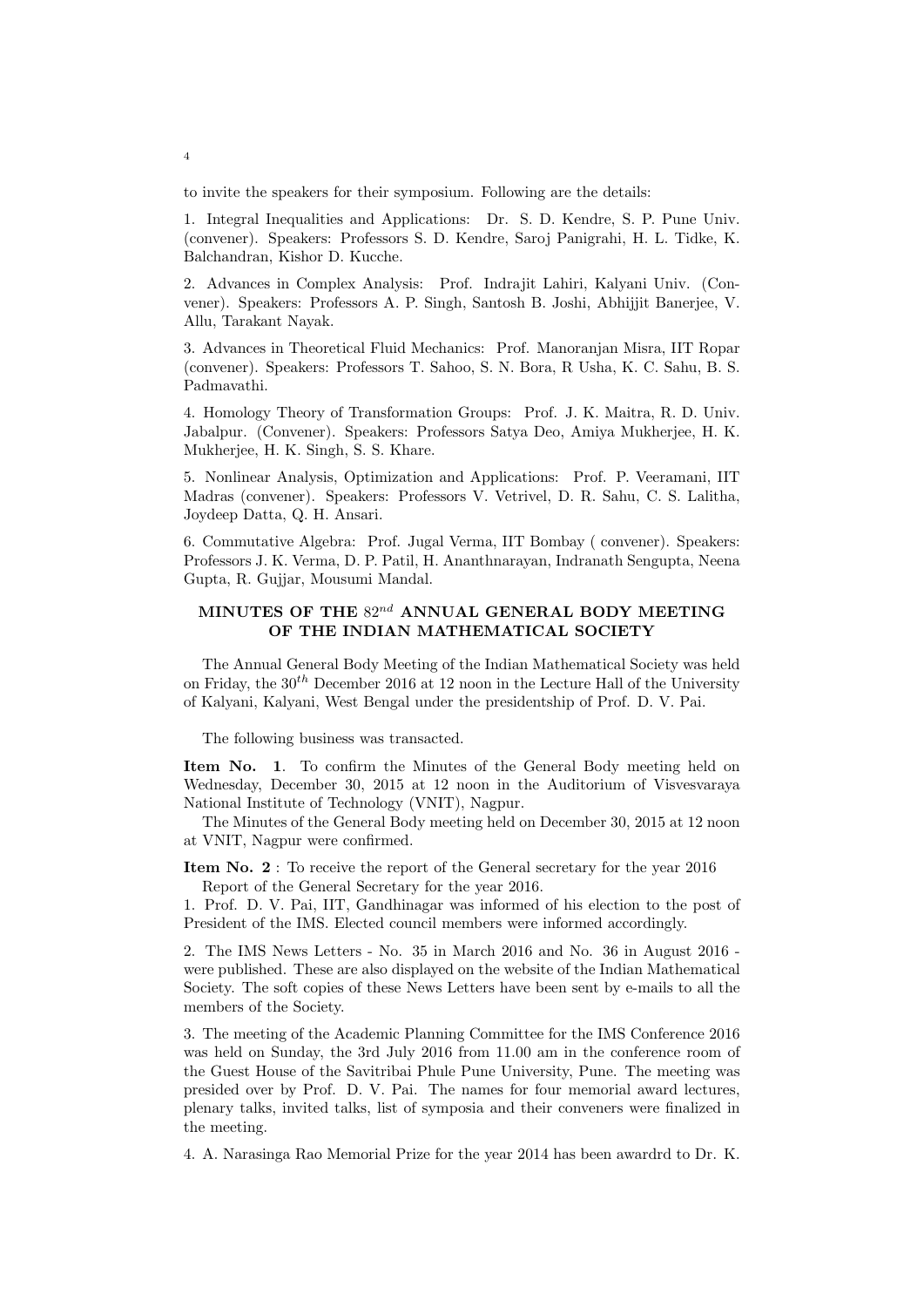B. Mangang, Department of Mathematics and Computer Science, Mizoram University, Tanhril, Aizwal, 796004 for his paper entitled "Equicontinuity of the limit function of a sequence of equicontinuous functions" published in the Journal of the Indian Math Society, Vol 81 (2014), 115-121.

5. The Prof. A. K. Agarwal Award for 2015 has been awarded to Abhishek Banerjee, Department of Mathematics, Indian Institute of Science, Bengaluru for his paper "Action de Hopf sur les operateurs de Hecke modulaires tordus" published in the Journal of Noncommutative Geometry, Vol. 9, No. 4 (2015) , 1155-1173.

6. No paper was found up to the mark for the award of Prof. A. M. Mathai Award for the year 2015.

7. P. L. Bhatnagar Memorial Prize for 2016 has been awarded to Mr. Kapil Pause (Goa) for being the top scorer for the Indian Team at the 57th International Mathematics Olympiad (IMO) held during July 616, 2016 at Hong Kong.

8. A meeting concerning digitization of the old issues of the Journal of the Indian Mathematical Society (JIMS) was held on Monday, the  $20^{th}$  June 2016, at 11.00 am in the Department of Mathematics, Savitribai Phule Pune University, Pune. The meeting was attended by Prof. N. K. Thakare (General Secretary, IMS), Mr. Somshekhar Thalange (Informatics Publishing Ltd.), Prof. R. M. Kumbhar (Librarian, S. P. Pune University) and Prof. M. M. Shikare (Admn. Secretary, IMS). In the meeting the practical aspects of the digitization of the back volumes were discussed. It was decided that Prof. Kumbhar will provide to IMS the detailed inventory of available back volumes of the JIMS in the Library of S. P. Pune University. The Volumes will be issued on the name of Prof. Shikare who will then handover them to Informatics Publishing Limited (IPL), Bangalore for digitization.

9. Prof. Kumbhar provided the inventory of 43 back volumes of JIMS published from the year 1932 to the year 1976 which are available in the Library of S. P. Pune University. These volumes have been handed over to Informatics Publishing Limited (IPL), Bangalore. The digitization is expected to be completed by the end of December 2016. The staff of the Library of S. P. Pune University, Pune extended its full cooperation in the process.

10. During the year of the report 160 new life members and 14 annual members of IMS were enrolled. 46 persons became session members of the IMS for 2016 conference.

11. A timely guidance and the help has been provided to Prof. Sanjib Kumar Datta, Local organizing secretary of the  $82^{nd}$  Annual Conference of IMS pertaining to raising of funds, local arrangements and inaugural function of the conference.

12. Each Life Member of the Society is now allotted a Permanent Membership Number. The complete list of Life Members of the Society is now available on the IMS website.

13. The complete catalogue of the back volumes of the periodicals published by the Society as well as those received in exchange by the Society and available in the IMS Library, Chennai is now available on the IMS website.

14. The General Secretary thanks Prof. J. R. Patadia for maintaining and updating the website of the IMS.

15. The General Secretary thanks Prof. M. M. Shikare and Prof. S. K. Nimbhorkar for extending substantial help in performing the duties of the general secretary.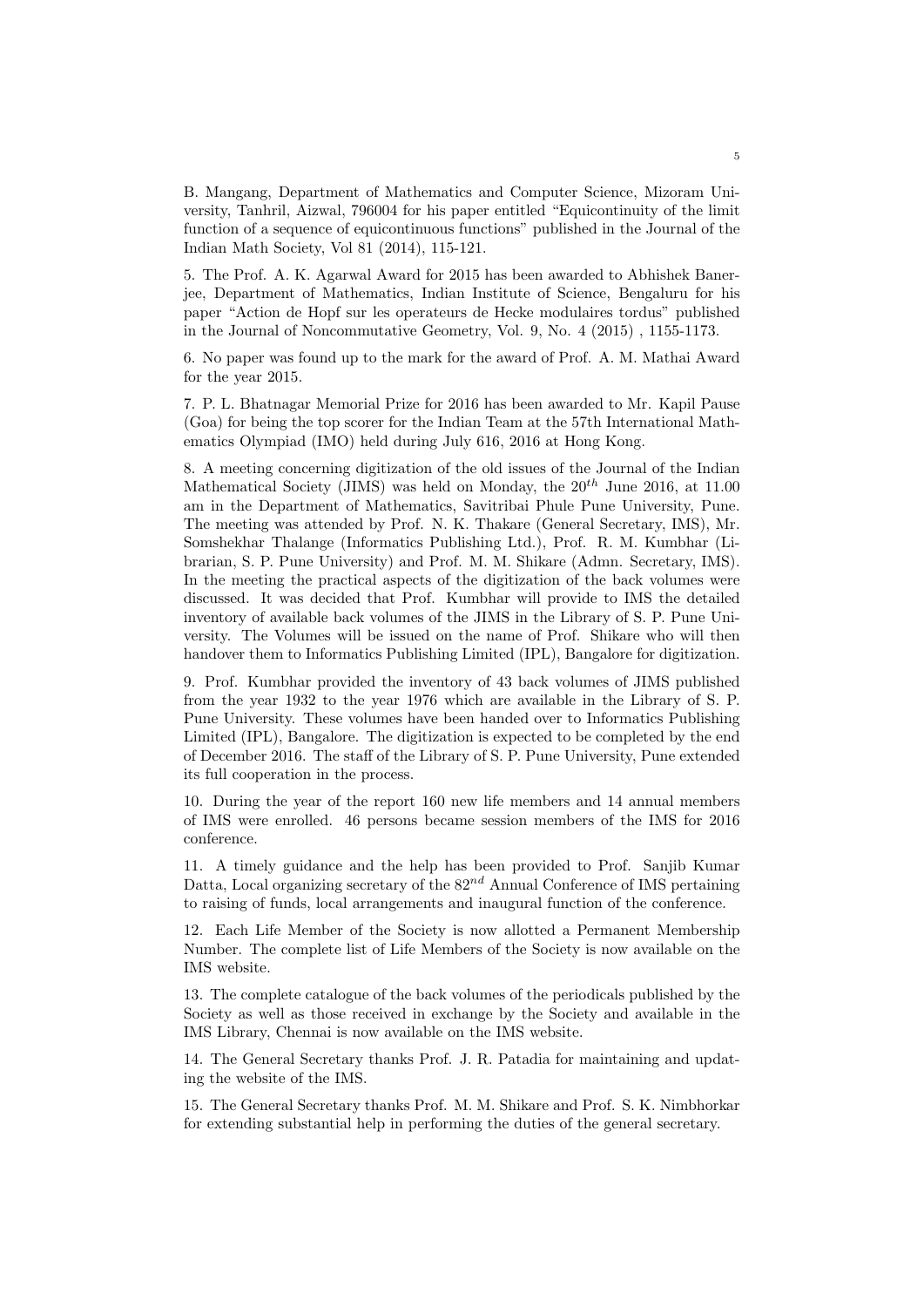Item No. 3 : To receive the Report of the Academic Secretary 2016. Report of the Academic Secretary for the year 2016.

Based on the deliberations during the APC meeting held on July 3, 2016 at the S. P. Pune University, Pune, following speakers/ programmes were finalized and letters of invitation were sent to:

## Plenary Speaker:

1. Prof. H. Mhaskar, Claremont Graduate University, Claremont, USA.

#### Speakers for IMS Memorial Award Lectures:

(i)  $30<sup>th</sup>$  P. L .Bhatnagar Memorial Award Lecture - Prof. G. P. Rajasekhar, IIT Kharagpur.

(ii) 27th Hansraj Gupta Memorial Award Lecture - Dr Neena Gupta, ISI Kolkata. (iii)  $27<sup>th</sup>$  Srinivasa Ramanujan Memorial Award Lecture - Prof. Eknath Ghate, TIFR Mumbai.

(iv)  $27<sup>th</sup>$  V. Ramaswamy Iver Memorial Award Lecture - Prof. C. S. Aravinda, TIFR - CAM, Bangalore.

#### Invited Speakers:

One hour Talk

1. Prof. Sanjeev Dhuradhar, IUCAA, Pune.

Half Hour Talks

- 2. Prof. G. P. Singh,V. N. I. T., Nagpur.
- 3. Prof. S. Sundar, IIT Madras.
- 4. Prof. R. Thangadurai, H. R. I. Allahabad.
- 5. Prof. Sudeshna Banerjea, Jadavpur University, Jadavpur.
- 6. Prof. D. K. Ganguly, Calcutta University, Kolkata.
- 7. Prof. Kapil K. Sharma, SAU, New Delhi.
- 8. Prof. Uma Basu, Calcutta university, Kolkata.

As per convention the winners of A. Narsinga Rao Memorial Prize for 2014 and Prof. A. K. Agarwal Award for 2015 were also invited to give half an hour talk. The speakers are as follows:

1. A. Narsinga Rao Memorial Prize for 2014 - Dr K. B. Mangang, Mizoram University.

2. Prof. A. K. Agarwal Award for 2015 - Dr Abhishek Banerjee, Indian Institute of Science, Bangalore.

Six symposia along with their conveners were finalised and conveners were requested to invite the speakers for their symposium. Following are the details:

1. Integral Inequalities and Applications: Prof. S. D. Kendre, S. P. Pune Univ. (convener). Speakers: Professors S. D. Kender, Saroj Panigrahi, H. L. Tidke, K Balchandran, Kishor D. Kucche.

2. Advances in Complex Analysis: Prof. Indrajit Lahiri, Kalyani Univ (Convener). Speakers: Professors A. P. Singh, Santosh B. Joshi, Abhijjit Banerjee, V. Allu, Tarakant Nayak.

3. Advances in Theoretical Fluid Mechanics: Prof. Manoranjan Misra, IIT Ropar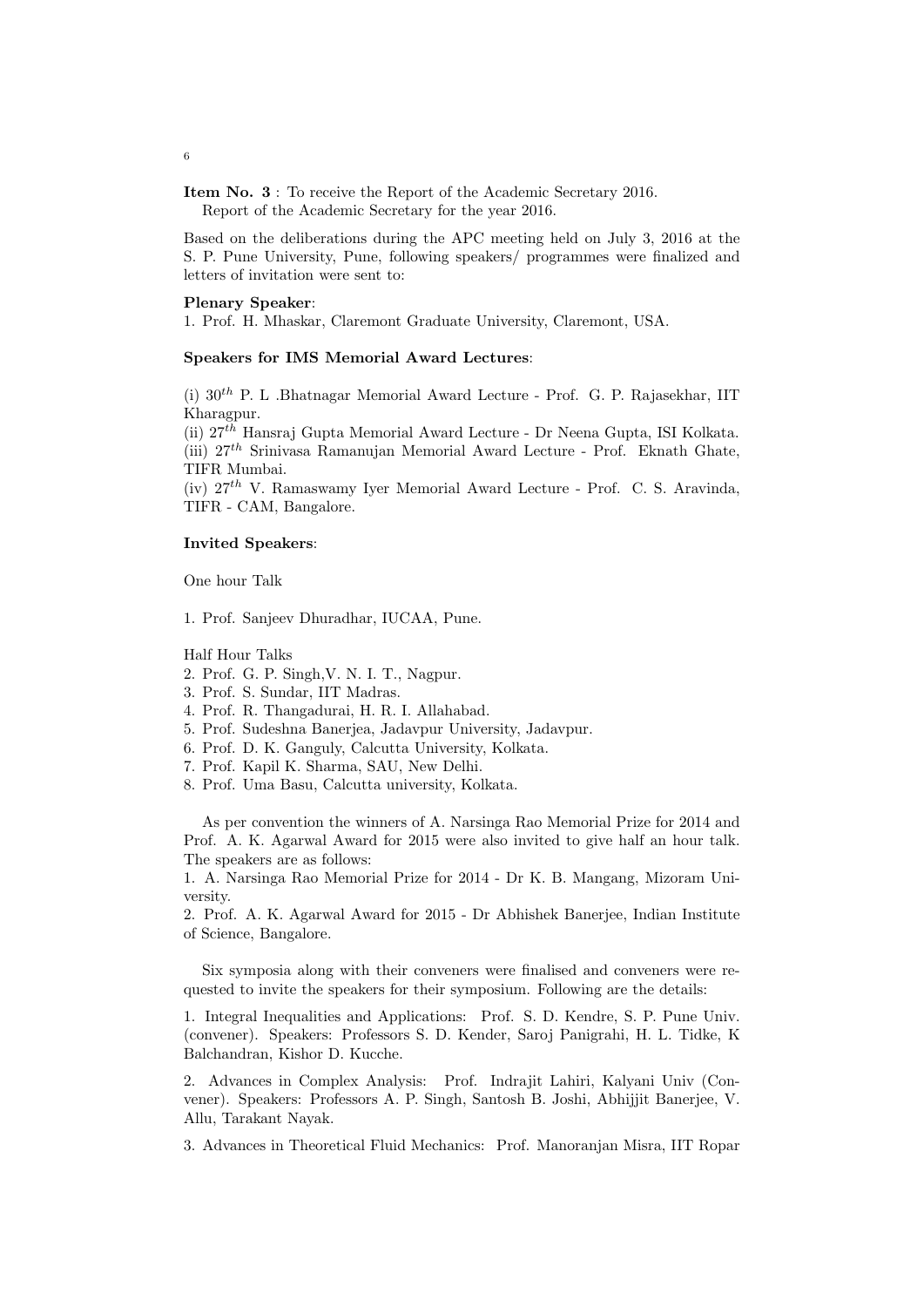(convener). Speakers: Professors T Sahoo, S. N. Bora, R. Usha, K. C. Sahu, B. S. Padmavathi.

4. Homology Theory of Transformation Groups: Prof. J. K. Maitra, R. D. Univ Jabalpur (Convener). Speakers: Professors Satya Deo, Amiya Mukherjee, H. K. Mukherjee, H. K. Singh, S. S. Khare.

5 Nonlinear Analysis, Optimization and Applications: Prof. P. Veeramani, IIT Madras (convener). Speakers: Professors V. Vetrivel, D. R. Sahu, C. S. Lalitha, Joydeep Datta, Q. H. Ansari.

6. Commutative Algebra: Prof. Jugal Verma, IIT Bombay ( convener). Speakers: J. K. Verma, D. P. Patil, H. Ananthnarayan, Indranath Sengupta, Neena Gupta, R. Gujjar, Mousumi Mandal.

For the IMS prizes 10 papers were received : four in Group 1, one in Group 2, three in Group 4, one each for AMU Prize and V M Shah Prize. No paper war received for Group 3, 5 and 6.

113 contributory papers were received for presentation - 11 in Section A, 11 in Section B, 32 in Section C, 17 in Section D, 5 in Section F, 6 in Section G, 1 in Section H, 3 in Section I, 9 in Section J, 10 in Section K, 2 in Section L, 1 in Section M, 5 in Section N.

Acknowledgement : I wish to place on record my sincere thanks to all the members of APC. In particular Prof. N K Thakare and Prof. Satya Deo provided valuable guidance at various stages.

Item No. 4: To receive the report of the Administrative Secretary for the year 2016.

Report of the Administrative Secretary for the year 2016

1. E-mails of thanks and appreciations were sent to the speakers of the Memorial Award lectures, Invited talks and conveners of the symposia, local organizing secretary of the 81st Annual Conference of IMS held at National Institute of Technology (NIT), Nagpur in Dec. 2015. The Minutes of the Council Meeting and the General Body meeting held at NIT, Nagpur have been prepared.

2. An arrangement was made on 20th June 2016 at the Department of Mathematics, Savitribai Phule Pune University (SSPU) for holding the meeting (concerning the digitization of old volumes of JIMS) of the office bearers of IMS, the representatives of the India Publishing Limited (IPL), Bangalore and the Librarian of the S. P. Pune University, Pune.

3. Arrangements were made for holding the meeting of the Academic Planning Committee on Sunday, the 3rd July 2016 from 11.00 am in the conference room of the Guest House of the Savitribai Phule Pune University, Pune.

4. The print copies of JIMS Volume 83, nos. 1-2 (January June 2016) and JIMS Volume 83, nos. 3-4 (July Dec. 2016) were received from Parashuram Process, Pune and preserved in the Library of the Mathematics Department, S. P. Pune University, Pune. The camera ready copies of The Math. Student, Vol. 85 (1-2), 2016, and The Math. Student, Vol. 85 (3-4), 2016, were forwarded to the Parshuram Process for the purpose of printing. The printed copies have been received from the press and preserved in the Library of Math. Dept., SPPU.

5. The copies of JIMS Vol. 83 (Nos. 1-2 ) (2016), Vol. 83 (Nos. 3-4)(2016) and The Mathematics Student Vol. 85 (Nos. 1-2) (2016) have been sent to the subscribing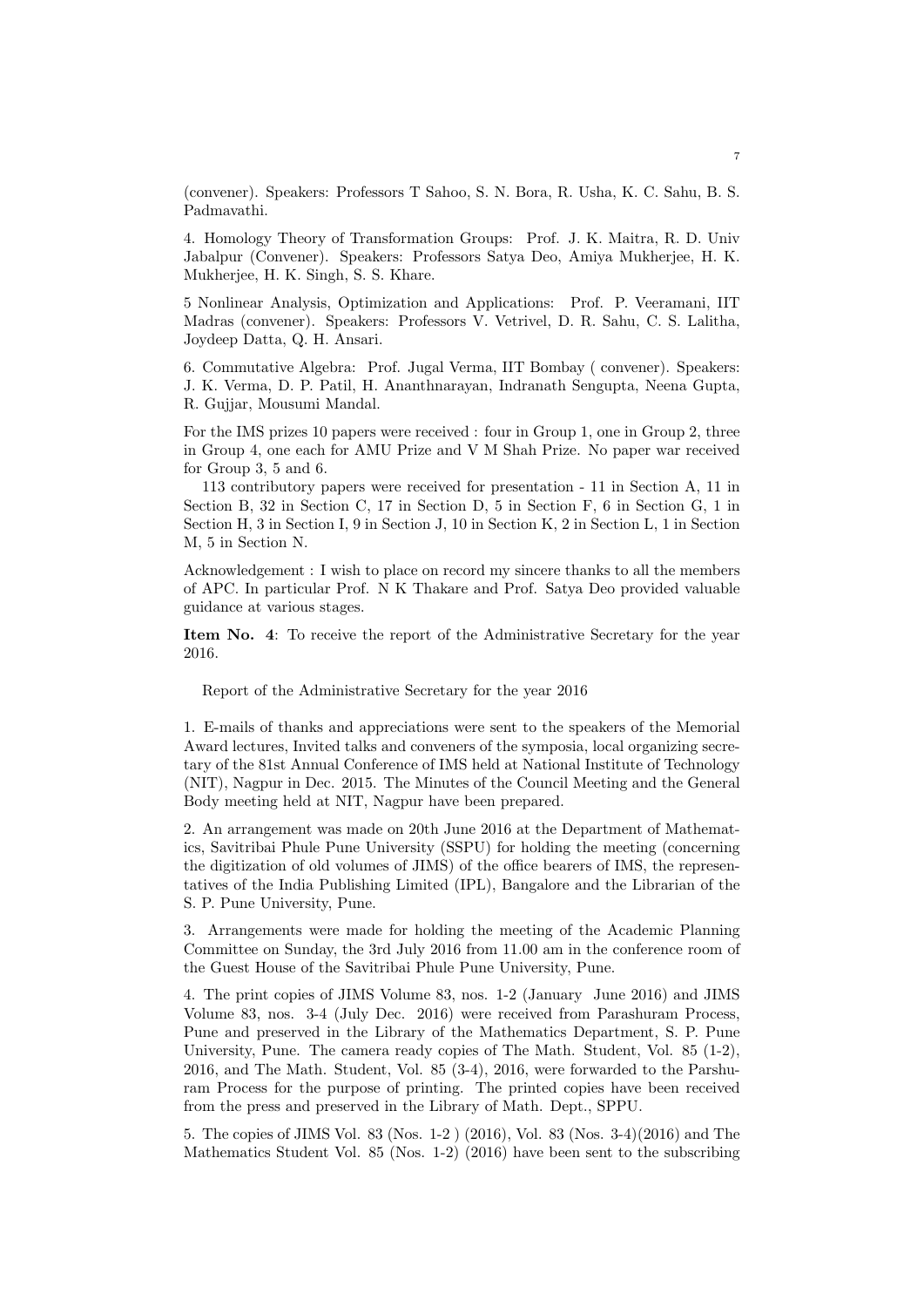institutes and Universities by registered post. The account of corresponding expenses has been maintained.

6. The 43 copies of the back volumes of the JIMS published during 1932 and 1976 were taken into custody from the Library, S. P. Pune university, Pune. The volumes were then handed over to Mr. Somshekhar Thalange, Informatics Publishing Ltd. (IPL) on 1 / 11 / 2016 for the purpose of digitization. The digitization is in progress.

7. Substantial help was rendered to the General Secretary Prof. N. K. Thakare in the finalization of Newsletter Nos. 33 and 34. The Newsletters were prepared and sent by e-mails to the Life members of the IMS (with the help of the assistant).

8. The invitation was sent to Mr. Kapil Pause, Goa for attending the Inaugural function of IMS conference and receiving the P. L. Bhatnagar memorial prize awarded to him for the year 2016. The records / documents such as minutes of the council meeting, minutes of the general body meeting, copies of the News Letters, copies of agenda for council meeting, General body meeting etc. have been maintained.

Item No. 5: To consider the Audited Statement of Accounts for the year 2015 2016 and budget for the year 2017 2018.

The Audited Statement of Accounts for the year 2015 2016 and budget for the year 2017 2018 presented by the Treasurer, Prof. S. K. Nimbhorkar were approved.

Item No. 6. To receive the report of the Editor, The Journal of the Indian Mathematical Society for 2016.

Report of the Editor, Journal of the Indian Mathematical Society (2016).

Manuscript Status:

| 03 |
|----|
| 70 |
| 73 |
| 16 |
| 40 |
| 17 |
| 73 |
|    |

### Publication Status (print):

Volume 83(1 - 2) 2016 of the Journal of the Indian Mathematical Society was released during the Inaugural function of the Society in Dec 2015 and sent to the subscribers in Jan 2016.

Volume 83 (3 - 4) 2016 of the Journal of the Indian Mathematical Society was released in September 2016 and sent to the subscribers. Volume 84 (1-2) 2017 is under preparation for release in Jan/Feb 2017.

Publication status (online): The Informatics India LTD people are ready to publish online JIMS Vol. 84 (1-2) 2017 on Jan. 1, 2017. I have supplied them the complete set to be put online. The back volumes are yet to be put online.

Acknowledgements: The Chief Editor, JIMS puts on record his grateful thanks to the members of the Editorial Board of JIMS, referees of research papers from India and abroad for their assistance and support to JIMS. The editor also expresses his sincere thanks to the Treasurer of IMS, Prof. S. K. Nimbhorkar and the Administrative Secretary Prof. M. M. Shikare for providing valuable assistance in

8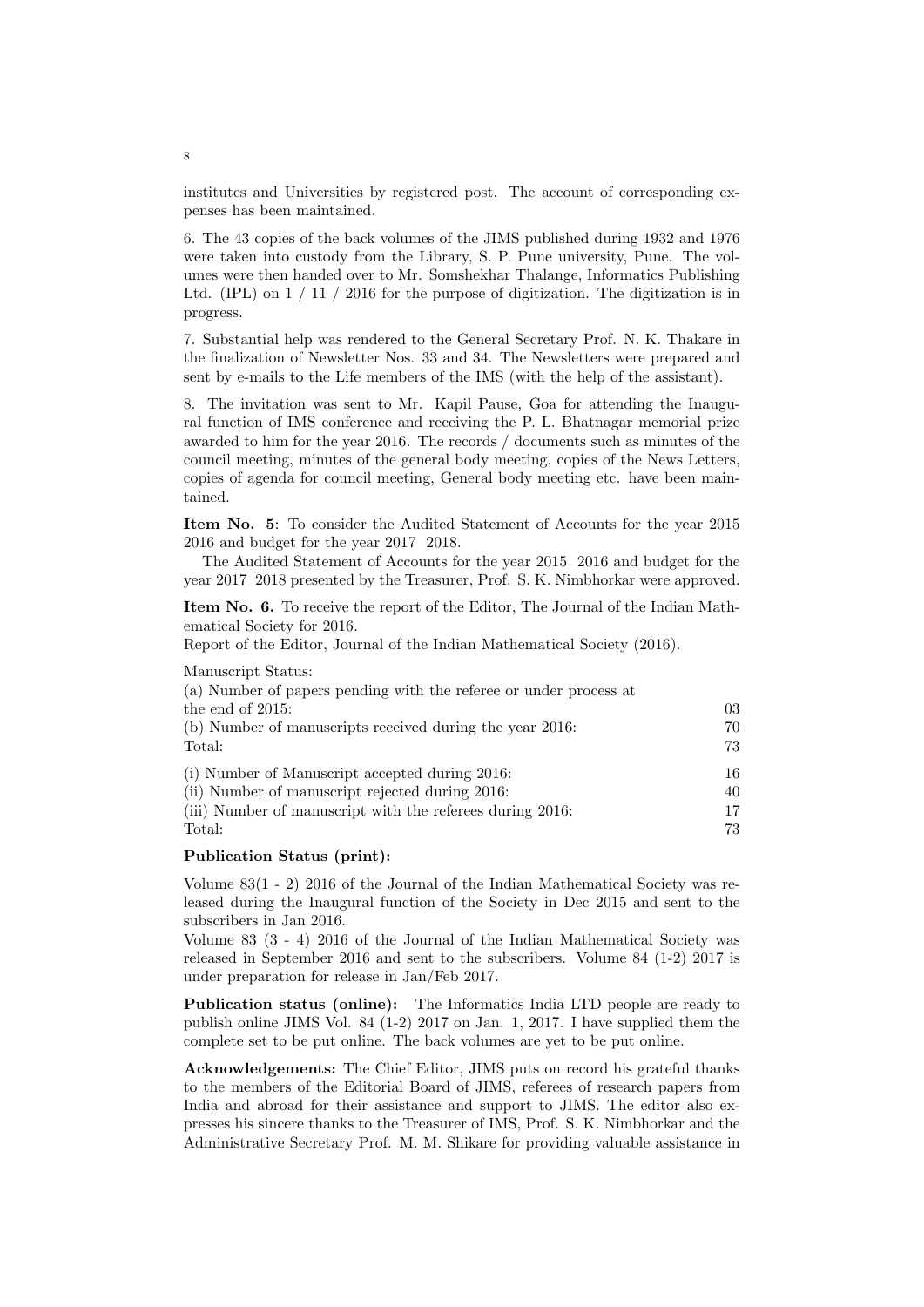the overall publications and dispatch of JIMS.

Item No. 7: To receive the report of the Editor, Mathematics Student for 2016. Report of the Editor of The Mathematics Student for 2016.

Publication Status: The soft copy of the Vol. 85, Nos. 1- 2, January-June (2016) of The Mathematics Student was sent on line in June 2016 and that of the Vol. 85, Nos. 3- 4, July-December (2016) of The Mathematics Student was sent on line during November 27-December 3, 2016 to all the Life Members (who have registered their E-mail id on line on imsgoesgreen@gmail.com or jamanadaspat@gmail.com or sknimbhorkar@gmail.com) at their registered E-mail addresses. Both these soft copies are available on the Societys website as well.

There is no backlog as regards to the publication of the Mathematics Student.

Manuscript Status: 66 manuscripts are received during the period from December 24, 2015 to December 23, 2016 and 11 manuscripts were reported as pending with the referees in the last report. Of these total 77 manuscripts, 14 are accepted, 51 are not accepted and 12 are pending with the referees.

Acknowledgements: We take this opportunity to put on record our sincere thanks and profuse gratefulness to Members of the Editorial Board and the learned referees for their continuous support and assistance in our sustained efforts for timely publication of the Mathematics Student. The Society looks forward to the active assistance in the constructive reviewing work as well as quality contributions from the large pool of mathematicians from India and abroad.

We also expresses our sincere thanks to the Administrative Secretary Prof. M. M. Shikare and the Pune Press for their assistance in getting the Vol. 85, Nos. 1-2, January-June (2016) as well as the Vol. 85, Nos. 3-4, July-December (2016) of the Mathematics Student printed, and thus in its timely publication.

Call for contributions: Contributions are welcome and are assured of all the sincere efforts for prompt processing.

Item No. 8: To consider the venue of the 83rd Annual Session of the society to be held in 2017.

The IMS accepted the firm invitation from the Registrar, Sri Venkateswara University, Tirupati (A. P.) for organizing the 83rd Annual Conference of the Indian Mathematical Society. Prof. S. Sreenadh, Department of Mathematics, Sri Venkateswara University will be the Local Organizing Secretary.

Item No. 9: Announcements of the results of the following elections:

(i) President for the year 2017-2018;

(iii) Three members of the Council for a period of three years w. e. f. April 01, 2017.

The returning officer Prof. M. M. Shikare reported that the following members are declared elected.

President for 2017-18 : Prof. Manjul Gupta, IIT, Kanpur is elected as the President of IMS for a period of one year with effect from April 01, 2017.

Members of the Council :

Dr. G. P. Singh, VNIT, Nagpur; Prof. S. S. Khare, North Eastern Hill University, Shillong; and Prof. Raj Shekhar Reddy of Tirupati University, Tirupati (A. P.)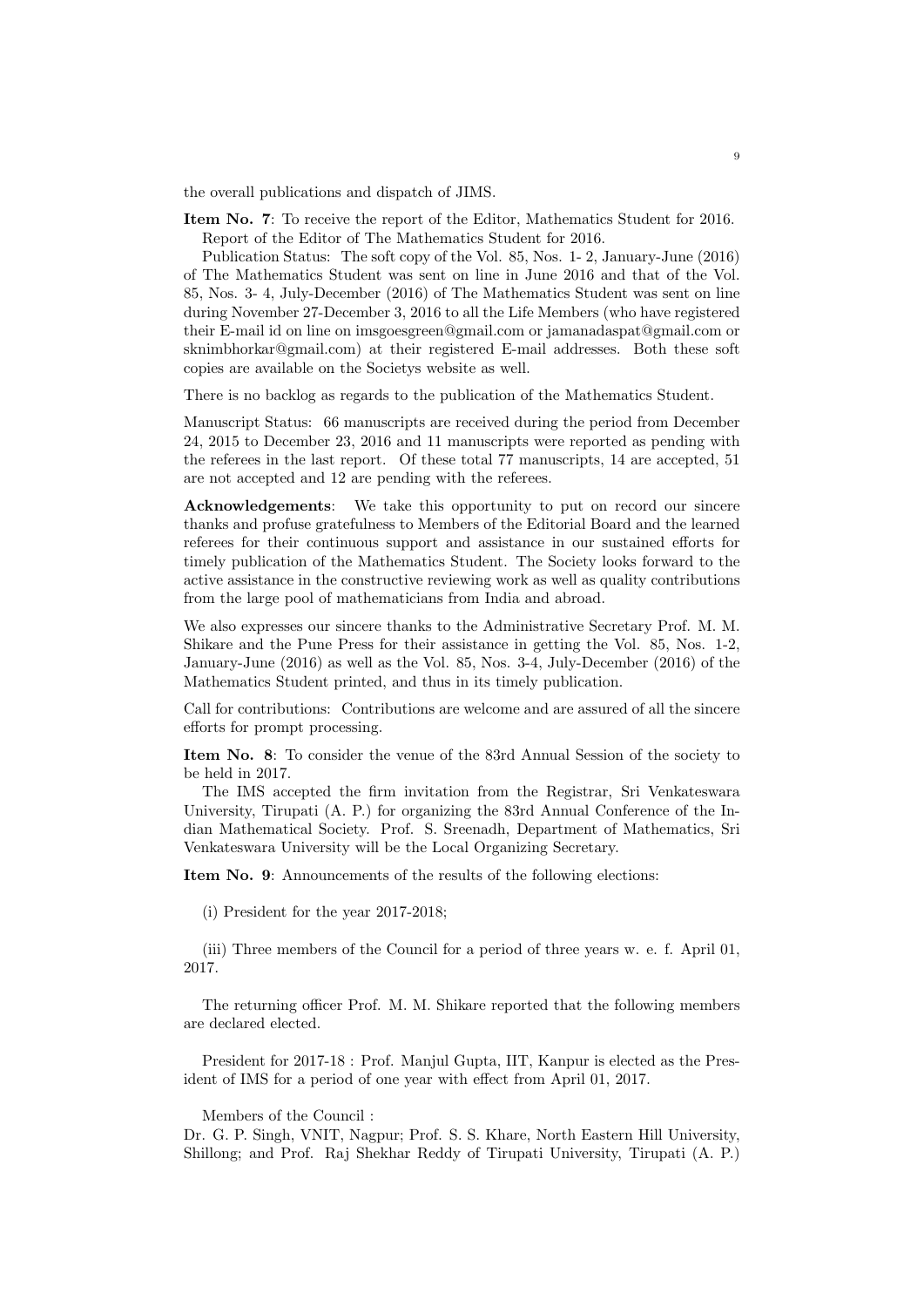have been elected as Members of the Council of IMS for a period of three years w. e. f. April 1, 2016.

Item No. 10: Any other item with the permission of the chair.

The Meeting ended with a vote of thanks to the President of IMS, the members present and the local organizers of the conference.

N. K. Thakare General secretary Indian Mathematical Society

#### Memorial Award Lectures

During every Annual Conference of the Society, the following Memorial Award Lectures are arranged as a part of the Academic Programme (each award lecture is of one hour duration with no other parallel session) :

- (1) P. L. Bhatnagar Memorial Award Lecture (Instituted in 1987).
- (2) Srinivasa Ramanujan Memorial Award Lecture (Instituted in 1990).
- (3) V. Ramaswamy Aiyer Memorial Award Lecture (Instituted in 1990).
- (4) Hansaraj Gupta Memorial Award Lecture (Instituted in 1990).
- (5) Ganesh Prasad Memorial Award Lecture (Instituted in 1993 ; and delivered every alternate year).

Each of these Lectures carry a token honorarium of Rs. 5000/- along with a citation.

Members of the Society are requested to suggest the names of the prospective speakers, along with their brief write-up, for these awards. The suggestions may be sent to Professor N. K. Thakare, the General Secretary of the Indian Mathematical Society up to June 30, 2016. His e-mail address is nkthakare@gmail.com

#### IMS Sponsored Lectures

To popularize mathematics and to create awareness regarding the Society and its activities in the Country, the Society has a Scheme of Sponsored Lectures. It provides a token support of Rs. 1000/- to a number of Departments / Institutions for organizing popular and semi technical lectures.

Prof. Ravi Kulkarni has also donated Rs. 1,25,000/- to organize

#### Meenakshisundaram–Patoudi lectures.

Members arranging such lectures are required to send the report of the arranged lectures to The Treasurer, IMS, with a copy to The Editor, The Mathematics Student.

Society intends to enhance this activity of organizing such lectures at more and more centers. Members desirous to organize such lectures at their centers may write to the General Secretary Prof. N. K. Thakare through their respective Head of the Department.

### Periodicals published by the Society

The Society publishes two periodicals: The Journal of the Indian Mathematical Society (JIMS; the Journal ; ISSN 0019-5839) and The Mathematics Student (Math Student; the Mathematics Student; ISSN 0025-5742), both of which are quarterly. The details can be found on the website: www.indianmathsociety.org.in

### Subscriptions

10

——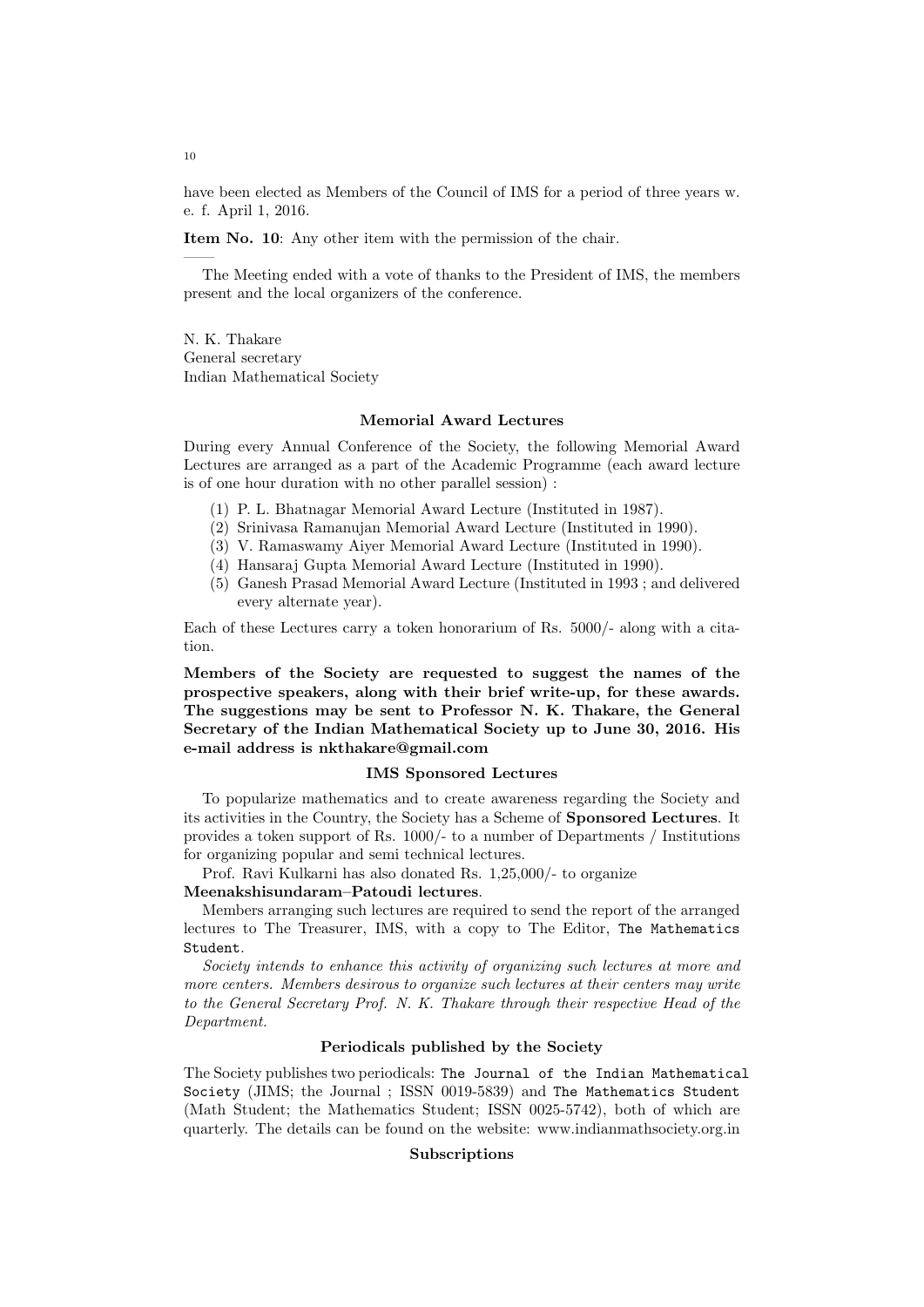Annual subscription for the Journal / the Mathematics Student : For each periodical

- Rs. 1500/- for Libraries of Educational Institutions in India provided the subscription is direct or through an agent who gives complete name and address of the subscriber. The supply will be made directly to the subscribing library. If an agent subscribes for an educational Institution in India, the subscription is Rs. 1800
- Rs. 8000/- for others for personal use or to the agents who do not supply the name and address of the end user.
- \$150/- for personal use or for Libraries outside India.

The agents are entitled to 15 % discount on their orders.

From the 2012 issue of The Mathematics Student onwards, the life Members are given online access to The Mathematics Student  $/$  are sent the soft copy of The Mathematics Student, instead of supplying the hard copy, for their personal use (not for circulation) at their E-mail address registered with the Society.

## Those Members who have not registered their e-mail address are requested to register it online on msgoesgreen@gmail.com

It may please be noted that the contents of The Mathematics Student will continue to be available on the Society's website www.indianmathsociety.org and a physical copy of The Mathematics Student will continue to be available at the IMS Library (Ramanujan Institute of Advanced Study in Mathematics, Madras University, Chennai) as well as at the Registered Office of the Society (Department of Mathematics, S. P. Pune University, Pune 411 007) for reference during office hours.

#### Membership of the Society

#### Life Membership Fees:

Rs. 2000/- (US \$500/- for those residing outside India - referred to as International Life Members ).

The Life Members of the Indian Mathematical Society who have registered their e-mail with the Society are entitled to a FREE online access to The Mathematics Student for their personal use (not for circulation). They can subscribe the Journal at Rs. 1500/- (US \$ 35/-) for their personal use (not for sale/resale).

#### Ordinary Annual Membership Fees:

Rs. 250/- ( US \$50/- for those residing outside India ).

#### Sessional Membership Fees:

Rs. 250/- ( US \$50/- for those residing outside India ). Sessional Members are those who join the Society only for a particular Session. They may contribute papers for presentation and / or participate in any of the academic programmes held during the Session.

• Membership form is available on the IMS website.

#### Business Correspondence and Payments:

All business correspondence be addressed to Prof. S. K. Nimbhorkar, Treasurer, IMS; Department of Mathematics, Dr. B. A. M. University, Aurangabad 431 004 (Maharashtra), India. All payments should be sent to Prof. S. K. Nimbhorkar,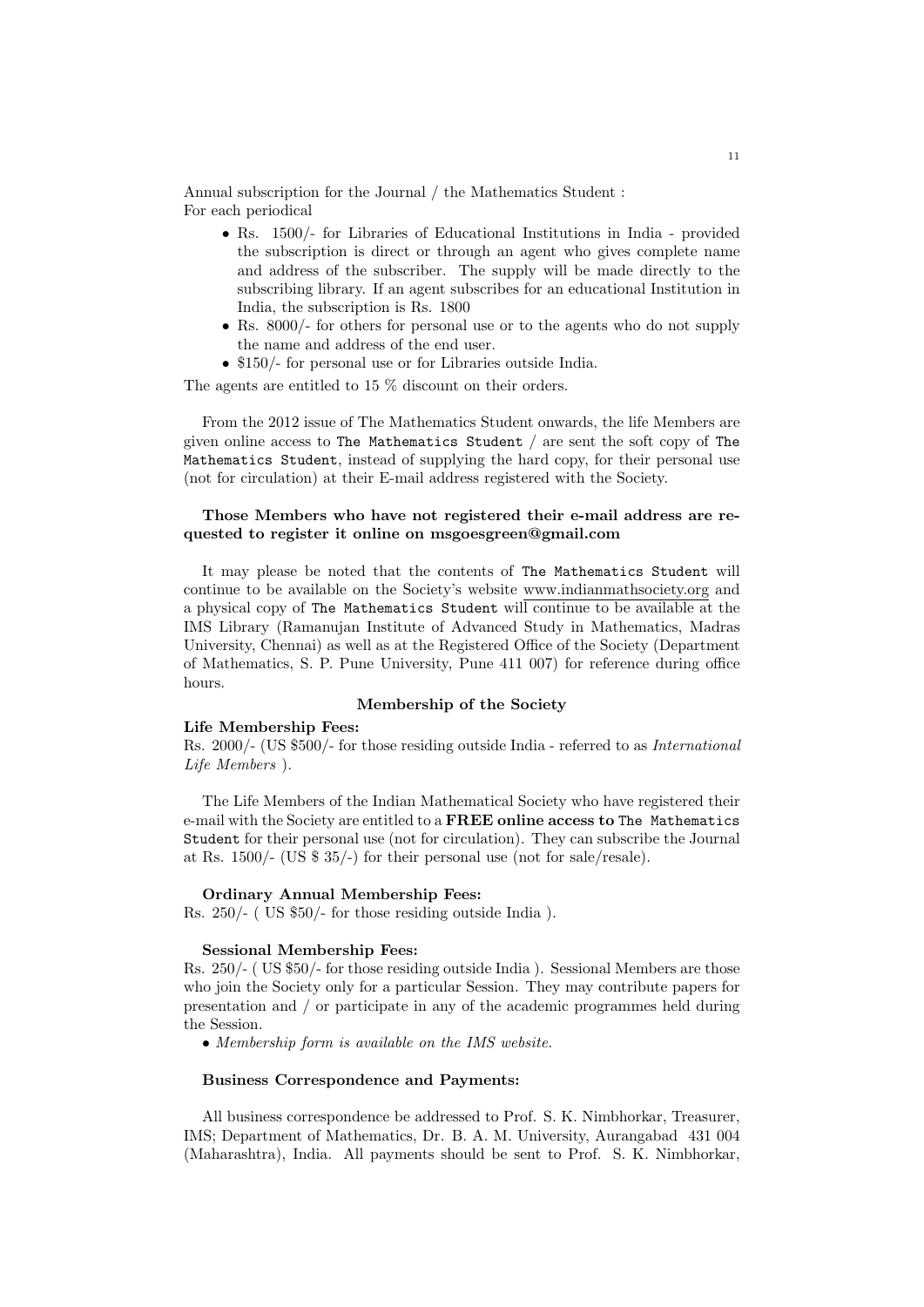Treasurer, IMS by DD / payable at par cheque drawn in favor of "The Indian Mathematical Society" payable at Aurangabad (Maharashtra), India at the address mentioned in the above.

#### Members in good standing:

A member is considered to be of good standing in a particular year if he/she has paid his/her Membership dues by **July 31**<sup>st</sup> of that year.

#### IMS Library:

The information pertaining to IMS library is available on the website www.indianmathsociety.org.in of the society.

#### Guidelines for acceptance of Donations to the Society:

There will not be any further institution of Memorial Award Lectures. (This point was discussed in the earlier meetings of the Council and such was the consensus).

The donation amount will not be less than Rupees Five Lacs. (There could be an upward revision of this amount from time to time).

The donor may be an individual or a trust or a group of individuals.

The Indian Mathematical Society will solely and independently own the amount donated to it.

A prospective donor should approach the General Secretary of the Indian Mathematical Society with a Offer. Keeping with the spirit of this Policy Guidelines and if so felt necessary, referring to the Council whether the proposal be negotiated or not, in his wisdom, the General Secretary will negotiate the terms and conditions for each donation proposal and will put it before the Council for its consideration and approval. The Council will deliberate on the proposal, and after modifications, if any, may accept the proposal through a special resolution with specific details mentioning the terms and conditions. This will be published in the IMS News Letter after the Donor agrees to the resolution of the Council.

Ordinarily during every Annual Conference of the Society there are several Invited Lectures and Symposia running in parallel sessions. One of these academic programmes may be permanently marked / identified as so and so sponsored programme in the (fond) memory of or so and so sponsored programme in the honor of as per the wish of each donor by the Council. This programme may be arranged in a parallel session during the Conference.

Each year, the Council through its Academic Planning Committee (APC) will be the final authority in this regard to finalize the name of a speaker of an invited talk or the names of the Symposia speakers for this sponsored programme. The modus operandi for identifying the speaker(s) may be decided by the Council.

The invited speaker(s) will be the guest of the host institution. In case of an honorarium, if any, to the invited speaker, the amount of the honorarium will not exceed the honorarium amount for the existing Memorial Award Lectures.

Ordinarily train travel to the extent of AC-2 Tier be reimbursed. However, in special cases the domestic air travel may be considered.

Not withstanding the above,

(A) An offer of a donation with a stipulated purpose (not as part of the corpus), may be accepted by the Council on its merit.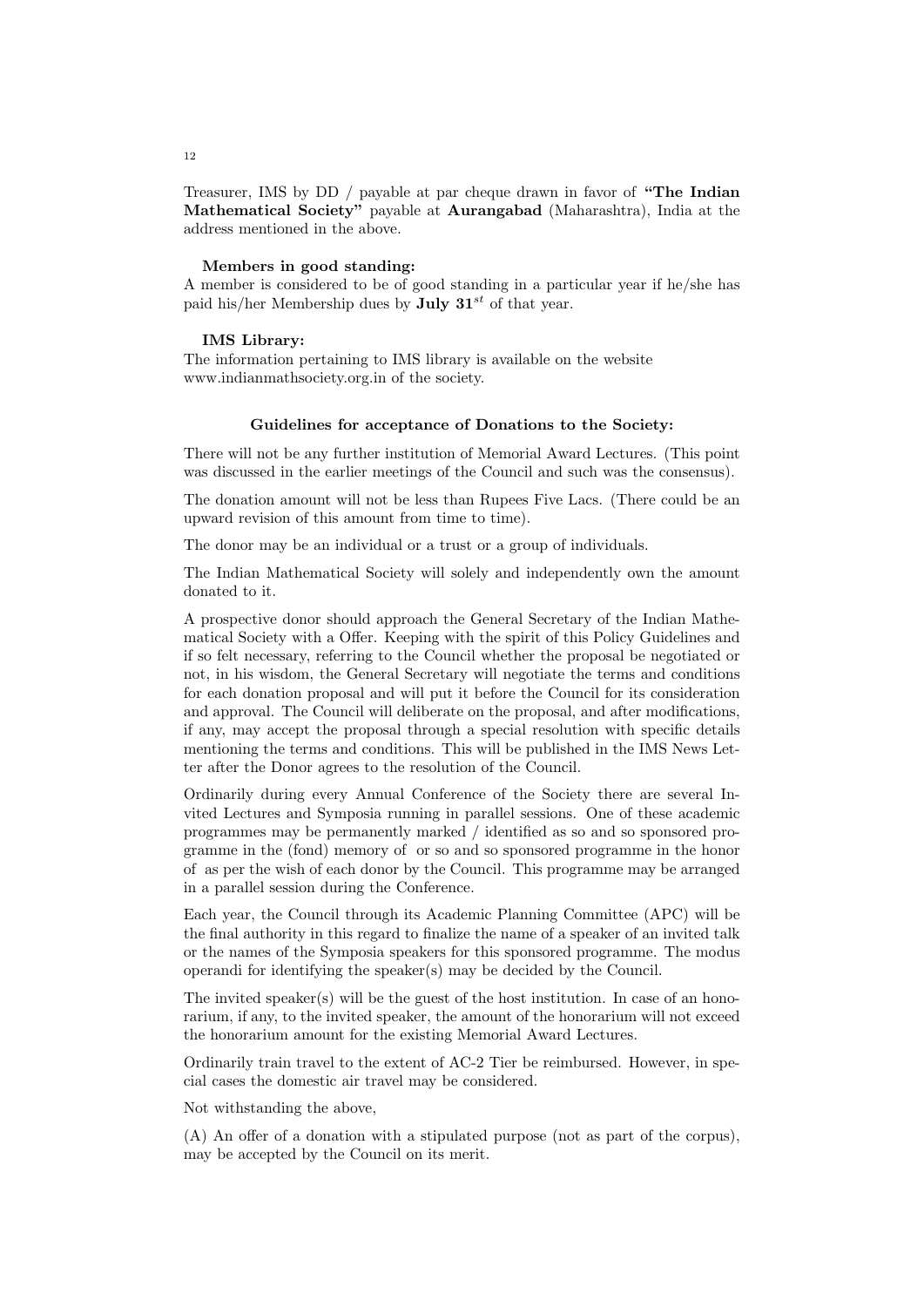(B) An offer of a donation of any amount in general, without any stipulated conditions, may be accepted by the Council on its merit as a part of the General Purpose Corpus.

The Council reserves its right whether or not a particular donation be accepted.

## Green initiative taken by the Society-A fervent appeal to all members of the Society

As a part of the "Green Initiative "taken by the Society (for further details, refer Society's website www.indianmathsociety.org.in ), the Council of the Society has decided to send online the soft copy of the Mathematics Student / give online access to the Mathematics Student to all the Life members instead of supplying the hard copy. For this purpose, all the members of the Society are requested to register their e-mail address online, along with Name and the Unique Membership Number therein, to J. R. Patadia on imsgoesgreen@gmail.com or jamanadaspat@gmail.com so that further necessary action can be taken.

#### Important Change:

This newsletter also includes the abstracts of accepted papers for presentation as well as abstracts of invited talks, etc. in the just ended annual conference. From this issue of the newsletter this policy will be followed every year and such abstracts shall not be included in the issues of The Mathematics Student.

N. K. Thakare, General Secretary, IMS c/o Department of Mathematics, Savitribai Phule Pune University, Pune-411007 (M.S.) March 25, 2016.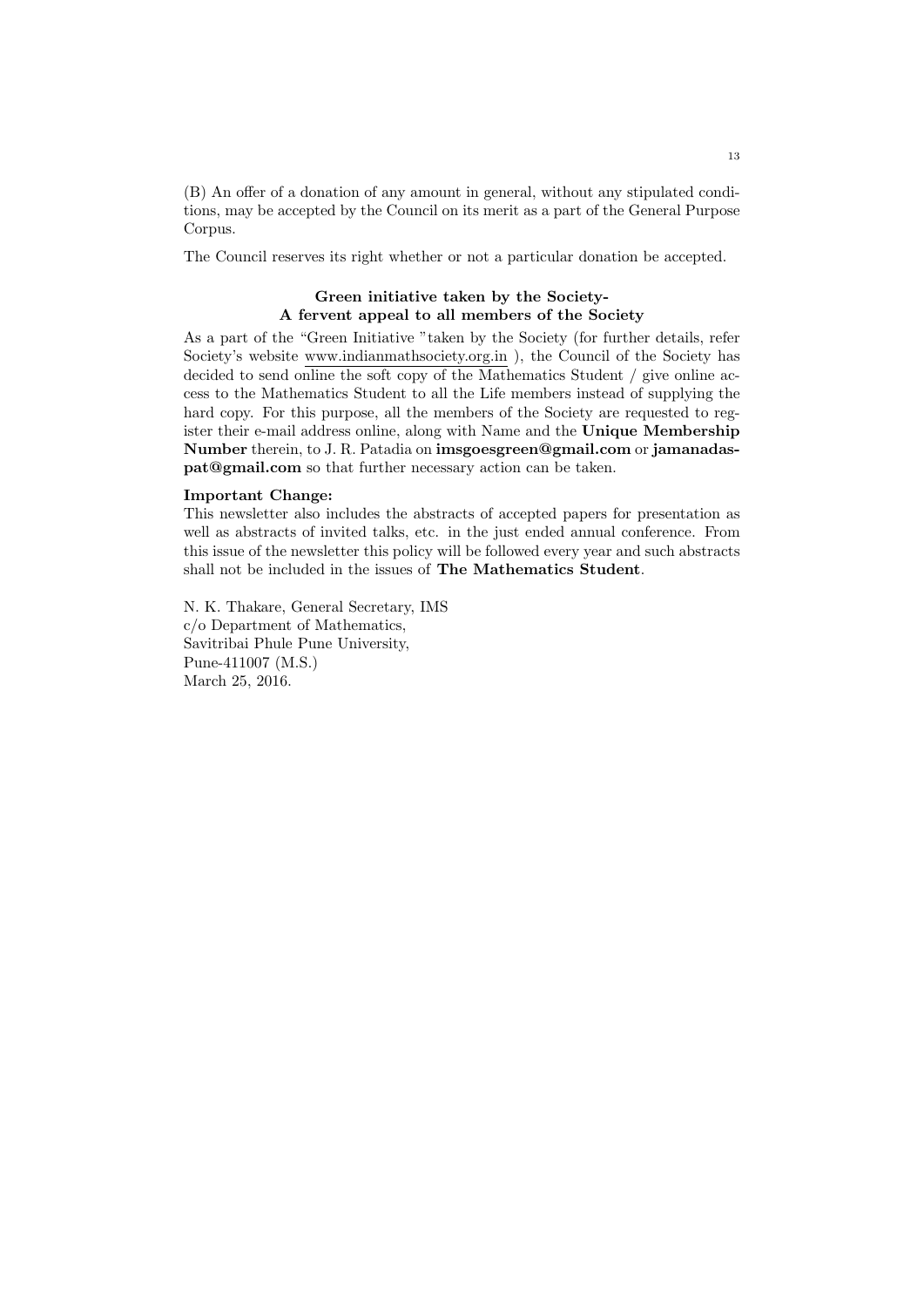## Abstracts received for the  $82^{nd}$  IMS Conference held at Department of Mathematics, University of Kalyani, Kalyani, Nadia, West Bengal

#### Abstract of the Plenary Talk

### Fourier series: myths, facts, and applications, by

Hrushikesh Mhaskar, Claremont Graduate University, Claremont, USA.

It is widely believed that in order to approximate or analyze a 2-periodic function on the real line in the uniform norm, an expansion in Fourier series has several disadvantages. The Fourier series does not necessarily converge uniformly, and the Fourier coefficients reveal no local information about the target function, such as the locations of discontinuities. Moreover, local\ bad" behavior of functions affects the convergence throughout the period. We will introduce the basic concepts, and describe our research in the direction of approximation by trigonometric polynomials and waveletlike representations using Fourier coefficients to illustrate how easy it is to perform these tasks using spectral data. We will discuss some applications, and mention some extensions of the theory.

### Abstracts of the Memorial Award Lectures

## (1) Tumor growth-chemo-mechanical modelling and existence theory by G. P. Raja Sekhar, IIT, Kharagpur.

There are many experimental models to understand tumor growth in a bio-reactor. It will be important and quite challenging to put these results in a theoretical framework. Mathematical modelling is one of the best tools to understand the experimental results in terms of physical and bio-chemical mechanisms. This talk introduces some of the developments to model the mechanical behaviour of tumour at the macro scale using porous media approach. Our purpose is to focus on the well-posed-ness of these mathematical models which are governed by partial differential equations. In most of the general situations it is difficult to find a classical solution. Therefore one can break the existence problem into two subparts: (i) find a weak or generalized solution (means less smooth than the required solution) (ii) and then show that this weak solution is smooth via suitable regularity techniques. We study related existence and uniqueness results for the combined hydrodynamic and nutrient transport problems inside a tumor. We support these existence results in limited cases with series solution. We explain important results on necrosis formation in a tumor. Further, in specific cases, we show correlations with clinical data.

#### (2) The Tau of Ramanujan, by Eknath Ghate, TIFR, Mumbai.

This talk will be a leisurely introduction to Ramanujan's tau function which takes the values

1,-24, 252, -1472, 4830, ....

These number have been the guiding force behind several themes in number theory, and continue to tantalize us till today.

## (3) Geodesic conjugacies of surfaces, by C. S. Aravinda, TIFR CAM, Bangalore.

The question of whether a time-preserving geodesic conjugacy determines a closed, negatively curved Riemannian manifold up to an isometry is one of the central problems in Riemannian geometry. While an answer to the question in this generality has yet remained elusive, we give an overview of results on surfaces.

(4) Some problems on polynomial rings, by Neena Gupta, ISI, Kolkata.

Polynomial rings have been a central object of study for algebraists and geometers for more than a hundred years. In this talk we will discuss some results and examples on a cancellation problem about polynomial rings and their connections with

14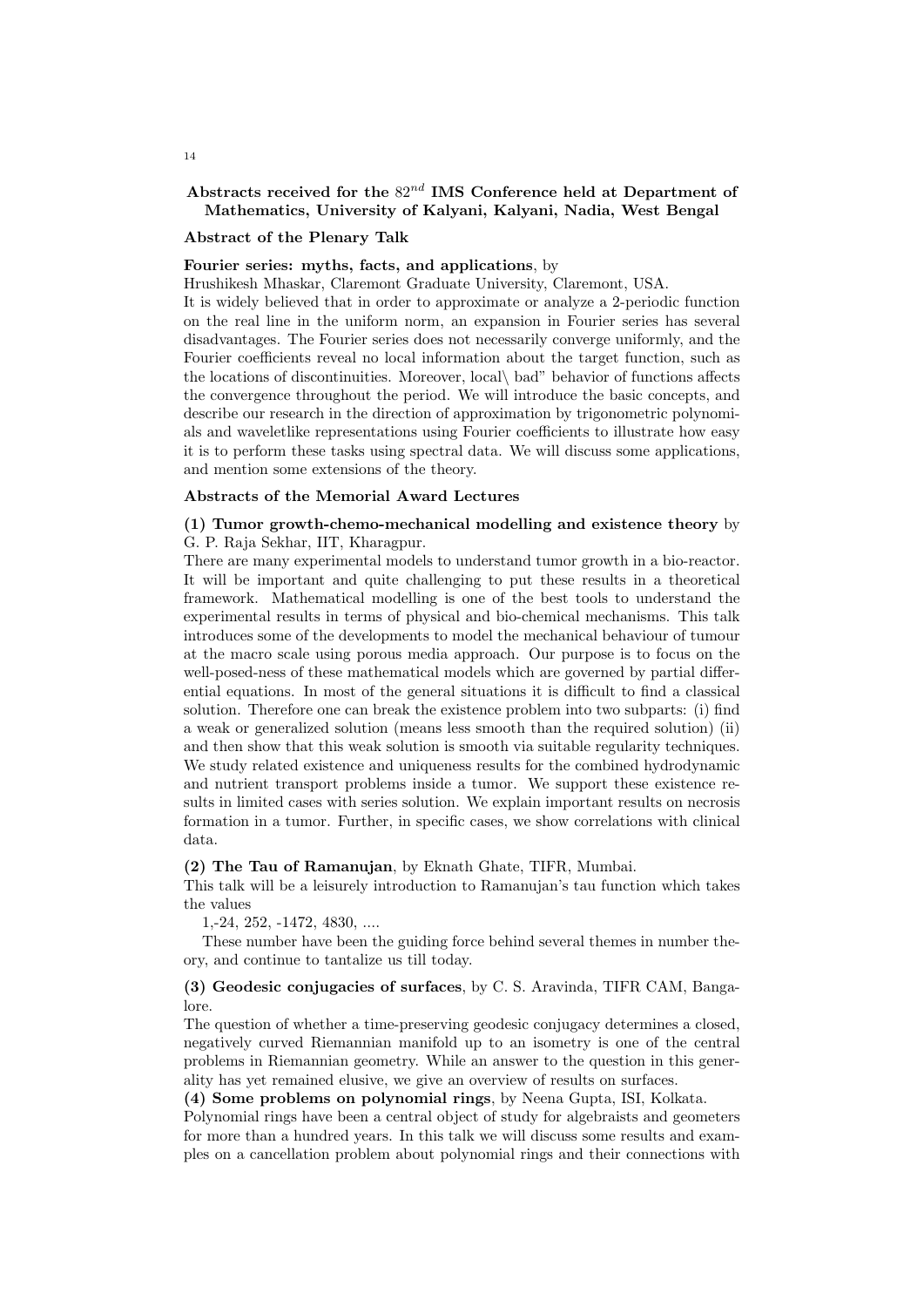some of the other fundamental problems on polynomial rings.

#### Abstracts of the Invited Talks

## (1) Syzygies in Mathematics and Astronomy: Detecting gravitational waves with space detectors, by Sanjeev Dhurandhar, IUCAA, Pune.

Cancellation of laser frequency noise in interferometers is crucial for attaining the requisite sensitivity of the triangular three spacecraft Laser Interferometric Space Antenna (LISA). Since it is impossible to maintain equal distances between spacecraft laser noise cancellation must be achieved by combining the six beams appropriately with time-delays. A systematic formalism based on computational commutative algebra will be presented. The relevant data combinations form the first module pf syzygies. The module is over a polynomial ring in three variables corresponding to the three time delays. Specifically, we list several sets of generators for the module whose linear combinations generate the entire module. This is the simplest model of LISA. However, we can generalise to the case when armlengths are time dependent. In this case we have to deal with non-commutative algebra and the problem is much more difficult. We shall indicate the directions.

## (2) 100 Years of General Relativity and its role in Cosmology, by G. P. Singh,.VNIT, Nagpur.

Einsteins theory of relativity is considered as one of the best scientific achievement of the 20th century. Cosmology, based on theory of relativity, is mainly concerned with the study of the large scale structure, origin and evolution of the universe. The scope of our understanding of the universe is limited as observing instruments are limited in their ability to observe and our knowledge of the laws of physics, on which we base our explorations of the universe, is by no means complete. In this talk brief introduction of theory of relativity and its role in cosmology will be discussed. Further, Recent developments in cosmology will also be presented.

## (3) Nonlinear conservation law models for production system, by S. Sundar, IIT, Madras.

In general, any production system can be viewed as a Supply Chain Network. Understanding the bottlenecks in a network flow is mathematically challenging. In this talk I will be focusing on nonlinear conservation law PDE models for such networks and thereon on some of our theoretical and numerical results.

## (4) Four Exponentials Conjecture; Erdos Problem, by R. Thangadurai, HRI, Allahabad.

In 1944, Alaglou and Erdos asked the following question. Let p and q be two distinct prime numbers. Is it true that  $p^x$  and  $q^x$  are integers only if x is an integer? This question was raised in connection with their work on highly composite numbers. There is a folklore conjecture, namely, Four Exponentials Conjecture, which answers this question positively. Indeed, the conjecture states as follows. Let  $x_1$  and  $x_2$  be two Q-linearly independent complex numbers and  $y_1$  and  $y_2$  be two Q-linearly independent complex numbers. Then at least one of the numbers  $e^{x_1y_1}, e^{x_1y_2}, e^{x_2y_1}, e^{x_2y_2}$  is a transcendental number. We shall talk about this conjecture and the problem of Erdos et al.

## (5) Linearised Theory of Water Waves and Singular Integral Equations, by Sudeshna Banerjee, Jadavpur University, Kolkata.

Wave phenomena are encountered in almost all branches of Mathematical physics. According to Sommerfield Eversince waves were studied water waves have served a natural scientist as a model for wave theory in general. Here we shall discuss about the basic equations in the linearised theory of water waves and the application of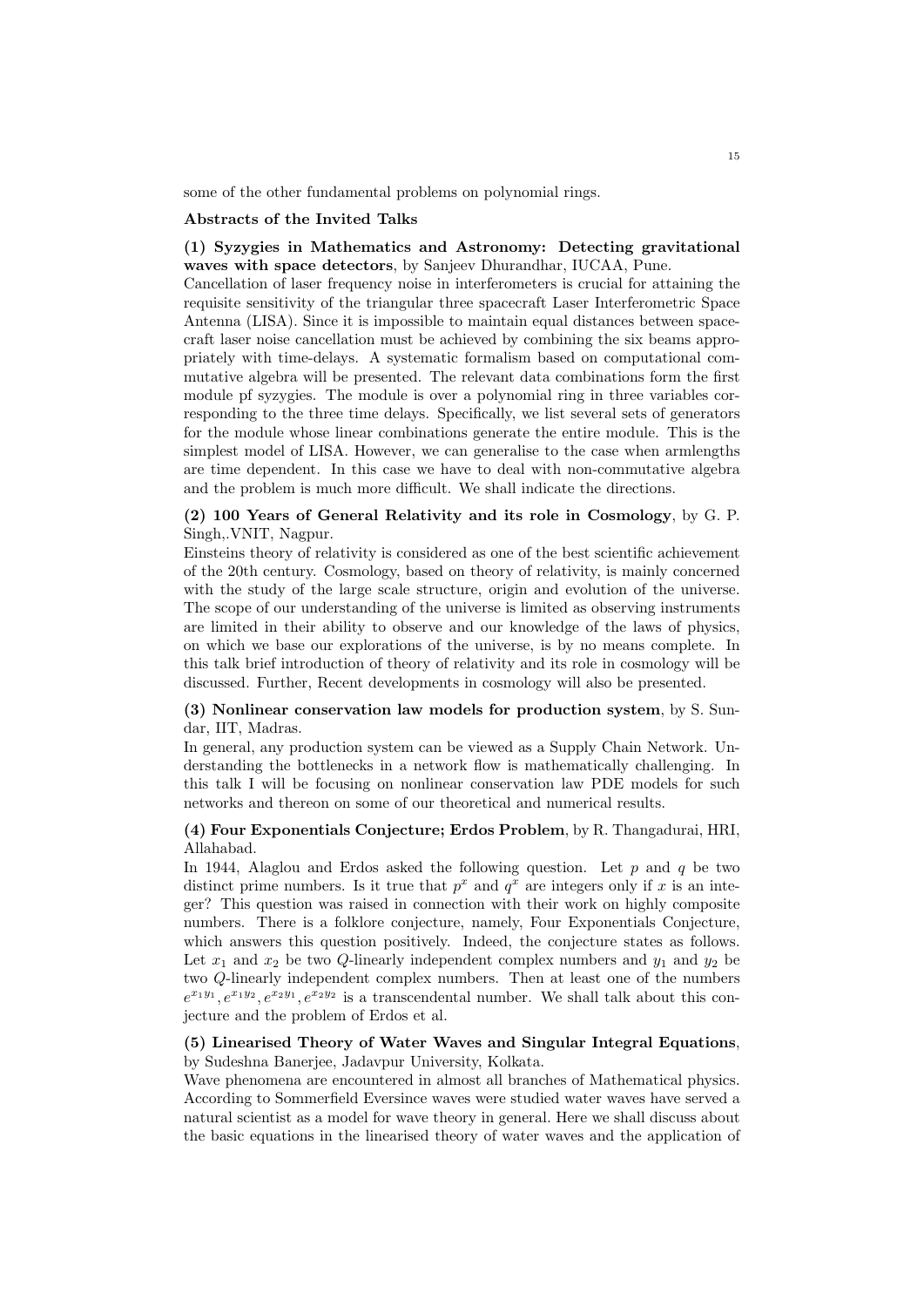singular integral equations in the problem of water wave propagation in presence of obstacles.

## (6) Numerical Study Singularly Perturbed Differential Difference Equations by Kapil K. Sharma, SAU, New Delhi.

Singularly perturbed differential difference equations are ubiquitous in mathematical modeling of several real life phenomena and provide a realistic simulation of the phenomena. Due to presence of differential and difference terms simultaneous, till now there is no method available to find their exact solution. Therefore, we land to the numerical approach to simulate such type of problems. In the development of numerical methods to find the approximate solution of SPDDEs, there are two major difficulties, namely, i) due to presence of singular perturbation parameter and ii) due to presence of difference terms in form delay or advance. In the present talk, there is an attempt to introduce the audience with this class of differential equation. Further, the development to find their solution and our recent work on development of robust numerical methods to find approximate solution of the singularly perturbed parabolic differential difference equations.

## (7) Some remarks on Projection of Big Planar Sets by D. K. Ganguly, Calcutta University, Kolkata.

In 1920, H. Steinhaus [3] proved that the distance set  $D(A) = \{ |x - y| : x, y \in A \}$ of a nonempty set A in R contains an interval of the form  $[0, \alpha)$   $(\alpha > 0)$  if A is a set of positive Lebesgue measure and the same conclusion holds for the difference set  $\Delta(A) = \{x - y : x, y \in A\}$  provided the subset A of R is of positive measure. The category analogue of the result of Steinhaus was established by S. Piccard [2]. She proved that if  $A$  is a set of second category in  $\mathbb R$  having the property of Baire then  $\Delta(A)$  contains an interval of the form [0,  $\alpha$ ). J. Ceder and D. K. Ganguly [1] introduced the concept of different types of projections on planar sets in sense of measure and category to provide an alternative way for interpreting the results of Steinhaus and Piccard. In this paper attempt is made to study some descriptive properties of such projections and strengthen the results of Steinhaus and Piccard. The main object of this paper is to give an affirmative answer to a question raised by Ceder and Ganguly by using Martins Axioms.

## (8) Use of wavelets in the numerical solution of differential equations by Uma Basu, Calcutta University, Kolkata.

The development of a numerical scheme to obtain the solution of advection diffusion equation in the orthonormal wavelet bases of Haar family with a finite interval in R is discussed. Haar operational method is simple as it converts the problem into a system of algebraic equations. The Haar function is an odd rectangular pulse pair, is the simplest and oldest orthonormal wavelet with compact support. Here the Haar basis for the highest order of differential is taken and then the series is integrated to obtain lower order differentials. Tedious calculations are avoided with the aid of collocation techniques. These reduce the aforesaid advection-diffusion transport equation to a system of nonhomogeneous first order coupled ordinary differential equations. A number of examples are given for numerical illustration where this scheme has been employed. It is found that the scheme is efficient and user-friendly.

## (9) Some Dynamical Properties of the Limit Function of a Sequence of Functions by K. B. Mangang, Mizoram University, Tanhril, Aizwal.

The dynamical properties such as equicontinuity, G-equicontinuity and minimality of the limit function f of a sequence  $(f_n, X)$  of dynamical systems have been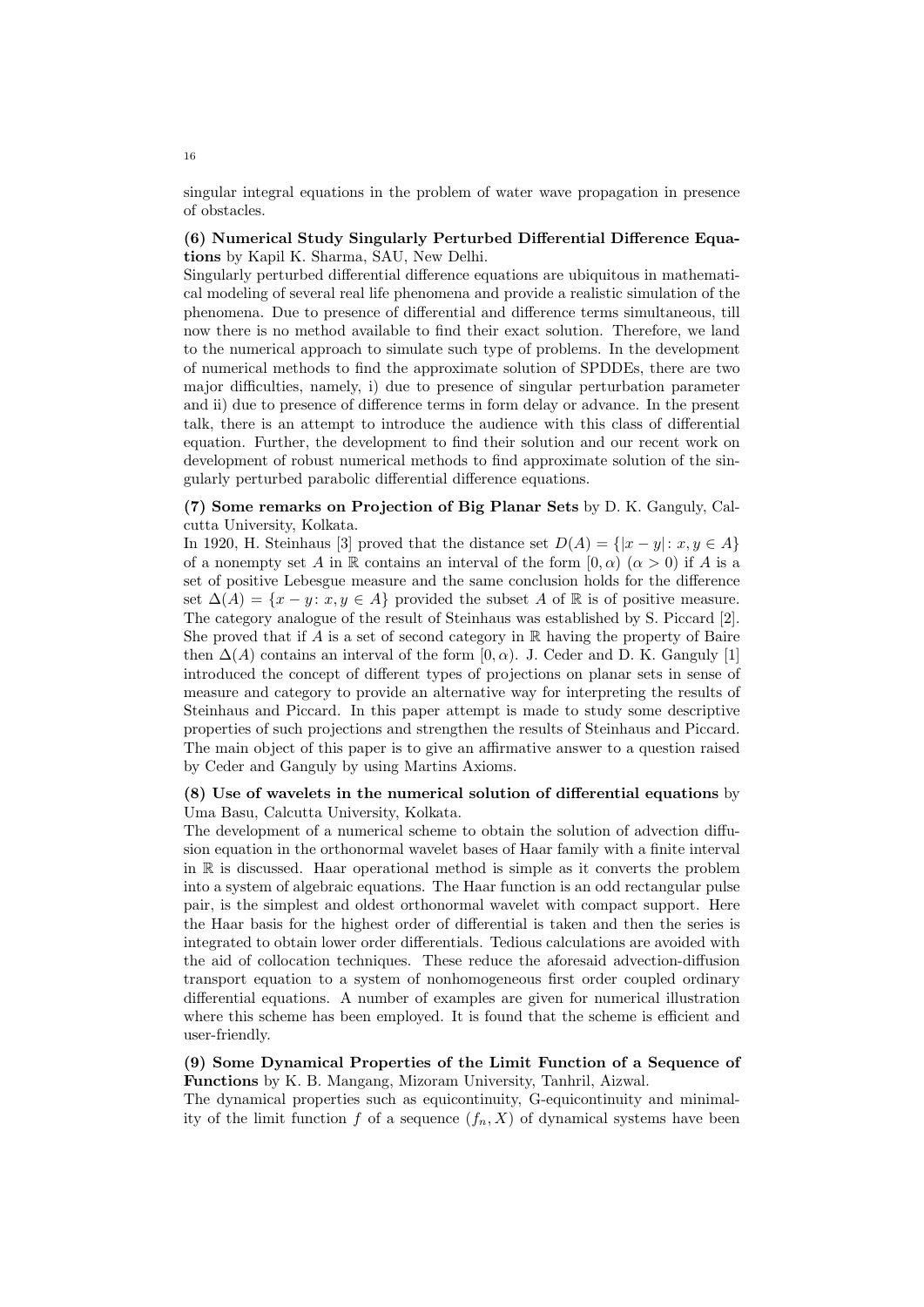studied. It has been found that the orbital limit function of a sequence of equicontinuous function is equicontinuous. An example has been given to support this fact. Likewise it has been found that the orbital limit function of a sequence of Gequicontinuous function is G-equicontinuous. We have given a sufficient condition so that the uniform limit of a sequence of minimal dynamical systems is minimal.

## (10) Hopf actions on twisted modular Hecke operators by Abhishek Banerjee, Assistant Professor, Indian Institute of Science, Bengaluru.

We consider modular Hecke operators twisted by an elementof  $SL_2(\mathbb{Z})$ . The collection of twisted operators carries a naturalaction of the modular Hecke algebra of Connes and Moscovici. We also define Rankin-Cohen brackets on twisted modular Hecke operators by means of a Hopf algebra action. Finally,we consider a tower of modular Hecke operators twisted tovarious degrees and describe operations between the levelsof the tower in terms of Hopf algebra actions.

#### Abstracts of the lectures delivered in symposia

(1) Symposium on Symposium on Integral Inequalities and Applications Convener: Dr. S. D. Kendre, S.P. Pune University, Pune. Email: sdkendre@yahoo.com

(i) Some Nonlinear Integral Inequalities of Pachpatte Type, by S. D. Kendre, Department of Mathematics, Savitribai Phule Pune University, Pune 411007, Email-Id: sdkendre@yahoo.com

Inequalities have played a dominant role in the development of all branches of mathematics. Differential and integral inequalities are major tools in the analysis of differential and integral equations that occur in nature. It has been observed that these inequalities provide explicit known bounds on function(s) appearing in differential, integral and other equations. Thus they have found widespread acceptance in a variety of applications. Because of this, it is not surprising that numerous studies of new types of inequalities have been proved in order to achieve many new developments in various branches of mathematical science. In 1919, Gronwall first established the integral inequality while investigating the dependence of a system of differential equations with respective parameter. Also in 1943, Bellman presented the integral inequality, which is an important tool to obtain various estimates in theory of ordinary and stochastic differential equations. The year 1973 marked a new beginning in the theory of inequalities due to the discovery of the remarkable inequality by B. G. Pachpatte. Based on Pachpatte's work we have established nonlinear integral inequalities in one and two variables of more general type. These inequalities are key tool in obtaining bounds on solutions of ordinary and partial differential equations.

(ii) Distribution of Zeros of Solutions of Differential Equations by Saroj Panigrahi, School of Mathematics & Statistics, University of Hyderabad, Central University Campus, PO, Gachibowli, Hyderabad-500 046.

Email: panigrahi2008@gmail.com

The lower bounds of the spacing  $b - a$  or  $a' - a$  of two consecutive zeros or three consecutive zeros of third order differential equations of the form

(1) 
$$
y'' + q(t)y' + p(t)y = 0
$$

are derived under very general assumptions on  $p$  and  $q$ . These results are then used to show that  $t_{n+1} - t_n \to 0$  or  $t_{n+2} - t_n \to 0$  as  $n \to \infty$  under suitable assumption p and q, where  $\langle t_n \rangle$  is a sequence of zeros of an oscillatory solution of (1). The nature of the distance between consecutive two zeros or three zeros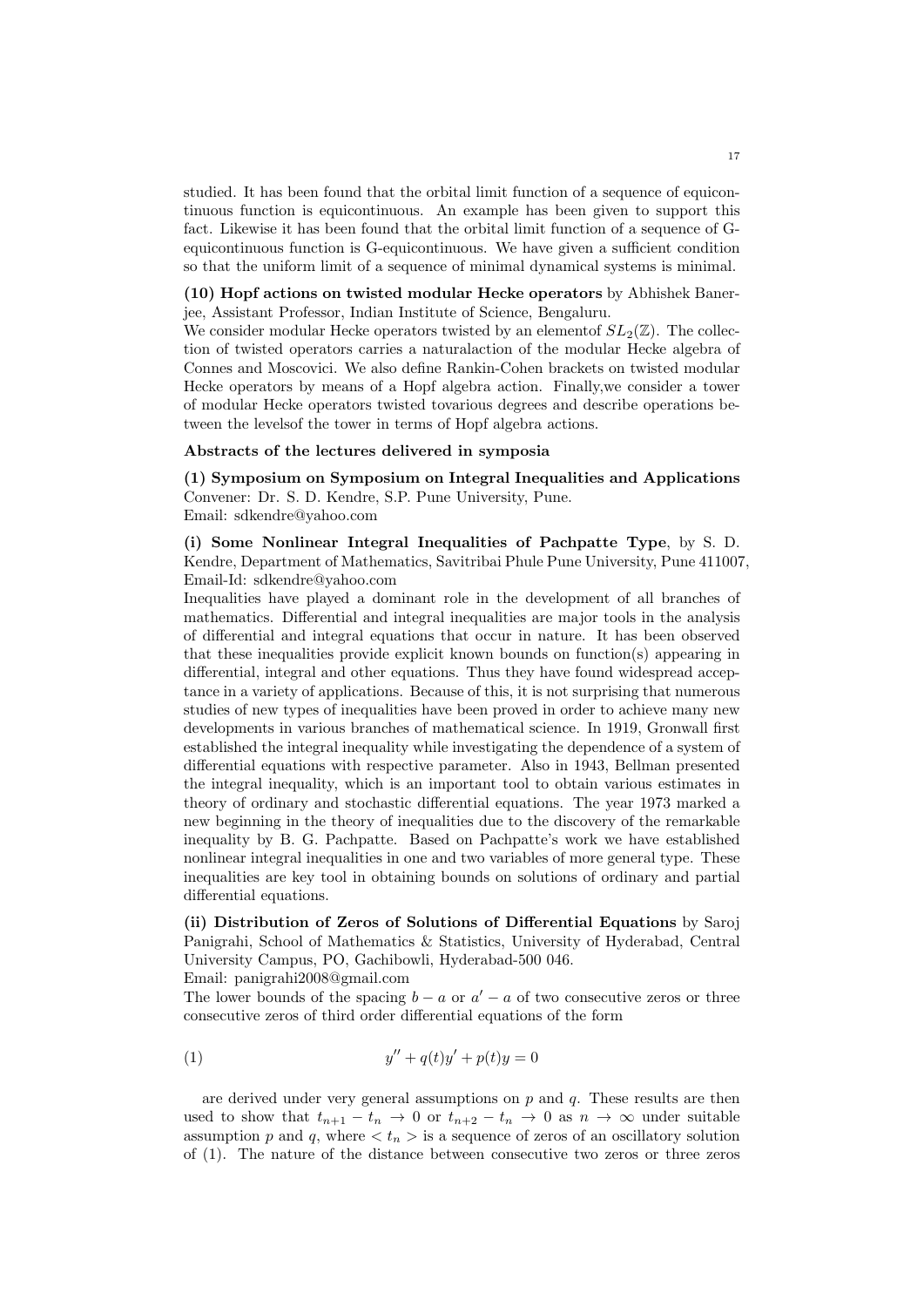has been studied with the help of the Lyapunov-type integral inequality. An estimate for the number of zeros of an oscillatory solution of 1 with  $q = 0$  has been obtained on a compact interval. The Opial-type integral inequalities are used to derive lower bounds of the spacing  $d - a$  or  $b - d$  for a solution  $y(t)$  of (1) with  $y(a) = 0 = y'(a), y'(c) = 0$  and  $y''(d) = 0$  where  $d \in (a, c)$  or  $y'(c) = 0, y(b) = y'(b)$ and  $y''(d) = 0$  where  $d \in (c, b)$ .

(iii) B. G. Pachpatte's Wisdom by H. L. Tidke, Department of Mathematics, School of Mathematical Sciences, North Maharashtra University, Jalgaon (India). Email: tharibhau@gmail.com

The aim of the present talk is to present brief biography of B. G. Pachpatte and to provide an overview of some of his basic discoveries over the past four decades. In particular, we focus our attention to his fundamental research findings related to integral and finite difference inequalities and their applications. We hope that it will further broaden the developments and the scope of their applications. Let us explore wisdom of B. G. Pachpatte.

(iv) Controllability of Nonlinear Fractional Dynamical Systems by K. Balchandran, Department of Mathematics, Bharathiar University Coimbatore. Email: kbkb1956@yahoo.com

In this talk we shall discuss about the fractional differentiation and integration with historical notes. Properties of fractional derivatives and important results are stated. Fractional differential equations are introduced and the existence problem is discussed. Controllability problem for linear and nonlinear fractional dynamical systems through Mittag-Leffler functions is studied. Examples are provided to illustrate the theory.

(v) Role of Integral Inequalities in the study of Differential and Integrodifferential equations by Kishor D. Kucche, Department of Mathematics, Shivaji University Kolhapur-416 004, Maharashtra, India. Email-Id: kdkucche@gmail.com Integral inequalities appear as important tools in the study of various classes of differential and integro-differential equations. Many instances can be found in the development of the theory differential equations and integral equations are due to only the availability of the suitable integral inequalities. The aim of this talk is to is illustrate the applications of Pachpatte's integral inequalities and other similar types integral inequalities in the investigation of qualitative properties of solutions such as existence, uniqueness, continuous dependence uniqueness, different types of stabilities and the behavior of solutions for various classes of differential and integro-differential equations.

## (vi) Some Dynamical Inequalities on time scales by Deepak B. Pachpatte, Department of Mathematics, Dr. Babasaheb Ambedekar Marathwada University, Aurangabad-431004(MS) India. Email-Id: pachpatte@gmail.com

The main objective of this presentation is to present some results on fundamental dynamical inequalities. In this we give some explicit estimates of certain integral inequalities on time scales, these estimates gives bounds on unknown functions which can be used in studying qualitative aspects of certain dynamic equations. We present some applications of the result also.

#### (2) Symposium on Advances in Theoretical Fluid Mechanics

Convener: Manoranjan Mishra, IIT Ropar, Email: manoranjan@iitrpr.ac.in

(i) Topological change and path instability in rising air bubble by Kirti Chandra Sahu, Department of Chemical Engineering, IIT Hyderabad. Email: ksahu@iith.ac.in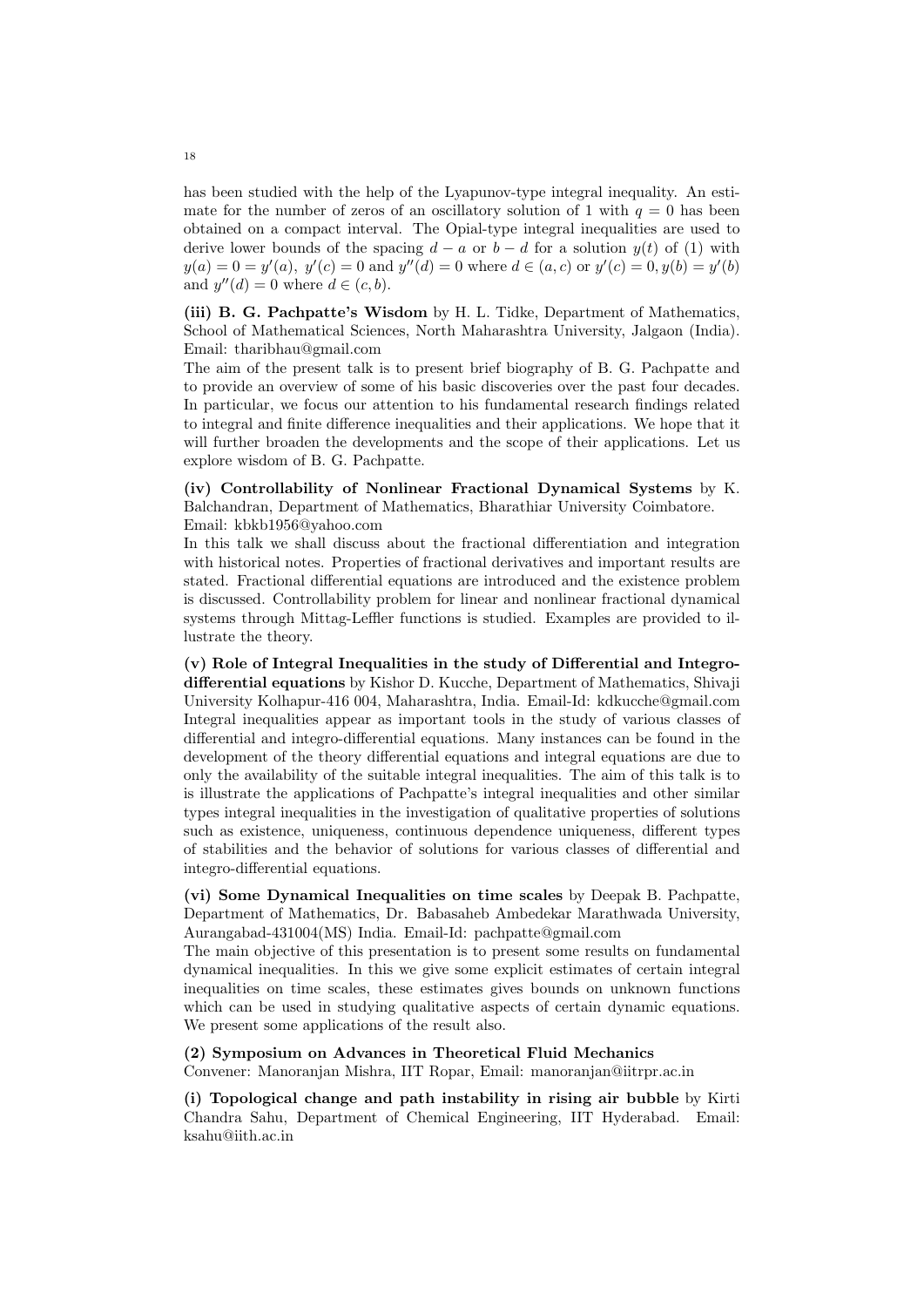The dynamics of a rising air bubble in a liquid (Newtonian/non-Newtonian fluid) will be discussed. A few fundamental questions, such as (i) are the dynamics of bubbles and drops similar if we invert the gravity, (ii) what is the largest size of bubble one can create without breaking (iii) when can we assume azimuthal symmetric, will be addressed. The bubble dynamics in different regimes in the Gallilei and Eotvos numbers plane will be discussed in terms of shapes, topological changes and trajectories followed by the bubble. Both numerical and experimental results will be presented in the symposium.

(ii) Film Flows down Inclined Substrates: Models, Dynamics and Stability by R. Usha, Department of Mathematics, IIT Madras. Email: ushar@iitm.ac.in Different models for evolution of film flows down inclined substrates will be presented in this talk and these are based on the classical long wavelength analysis, energy integral methods and weighted integral methods. The agreement of the model results on the thickness of the film and the flow rate, with the theoretical asymptotic properties close to instability threshold, and with experimental predictions beyond threshold will be shown. The dynamics and stability of the base flow will be analyzed in detail through dynamical systems approach for the model derived using energy integral method.

(iii) Stokes Flow Past Non-Spherical Porous Bodies by B. Sri Padmavati, School of Mathematics and Statistics, University of Hyderabad.

Email: bs.padmavathi@gmail.com

The study of Stokes flow past porous particles is an important one owing to numerical applications in science and engineering. There has been an extensive study by researchers of problems where the porous bodies are spherical in shape. We now discuss a new and simple method to discuss the problem of Stokes flow past a porous body of non-spherical shape and give the solution in some illustrative examples.

(iv) Damping of water waves by vertical porous structures at uniform and varying depths by S. N. Bora, Department of Mathematics, IIT Guwahati, Email: swaroop@iitg.ernet.in Breakwaters and wave absorbers are structures constructed in the coastal areas to protect harbours, inlets and beaches by attenuating incoming wave energy. We mainly study oblique water wave scattering by a vertical porous structure placed on an elevated horizontal bottom and on a multi-step bottom in the presence of a rigid vertical wall. A linearized friction factor is calculated to damp the motion for the horizontal bottom whereas the friction factor is taken as fixed for the multi-step bottom. It is observed that the propagating mode controls the reflection phenomenon up to a certain wave number beyond which the evanescent modes start affecting reflection. The value of the reflection coefficient decreases with an increase in the height of bottom elevation as well as in the values of porosity. Again, a multi-step bottom under the vertical porous structure is considered where the structure is divided into multiple regions according to the number of steps. With an increase in the number of steps, oscillation in the reflection coefficient is observed. This problem is also extended first by placing the rigid wall at a distance from the porous structure; and later by removing the rigid wall and considering the water region to the rear side of the porous structure to be unbounded. Corresponding studies are analyzed. Minimum admissible width of the porous structure in order to be an effective wave absorber is justified from the steep portion of the graph of the reflection coefficient

(v) Mathematical challenges in hydroelasticity in the context of ocean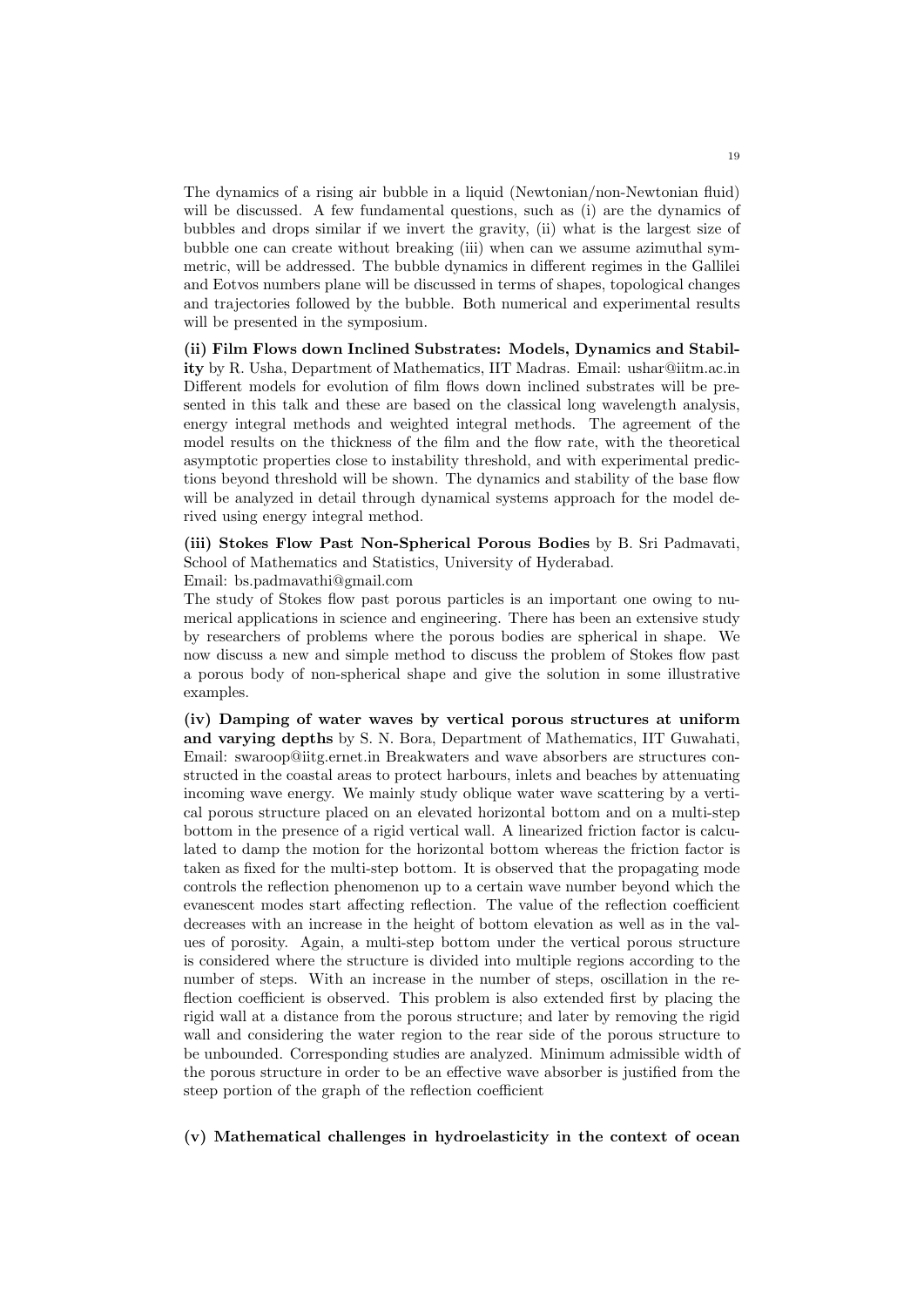engineering by T. Sahoo, Department of Ocean Engineering & Naval Architecture, IIT Kharagpur. Email: tsahoo@naval.iitkgp.ernet.in

Hydroelasticity is concerned with the mutual interaction among the hydrodynamic and elastic forces. In particular, the mutual interaction of water waves with ocean structures such as ships, breakwaters, very large floating structures (VLFS) and mobile offshore base play a significant role in applied mathematics. Another interesting branch is the interaction of water waves with floating ice sheet which is of importance in polar engineering. The associated mathematical models lead to a class of boundary value problems associated with Laplace/Helmholtz equation satisfying higher order boundary conditions on the structural boundaries. This class of boundary value problems are non-Sturm Liouville type in nature and the corresponding eigenvalues are not orthogonal in the usual sense. In the recent decades, there is a significant progress in the mathematical analysis of a large class of problems of hydroelasticity arising in Ocean Engineering and other branches of mathematical physics and engineering. In the present talk, various problems of hydroelasticity arsing on Ocean Engineering and cold region science and technology will be briefly discussed followed by a discussion on various mathematical challenges for dealing with such problems. A review of various expansion formulae for the velocity potentials and characteristics of the corresponding eigen-systems will be presented in both the cases of water of finite and infinite depths. Further, some of the recent works on the convergence of the expansion formulae for wave-structure interaction problems arising in hydroelasticity will be demonstrated. Moreover, the recent developments on blocking of flexural gravity waves in the presence of current and compressive force will be highlighted.

## (3) Symposium on Advances in Complex Analysis

(Dedicated to the memory of Late Prof. B. K. Lahiri)

Convener: Indrajit Lahiri, University of Kalyani, West Bengal. Email: ilahiri@hotmail.com

(i) Escaping Sets of Transcendental Entire Functions by Anand Prakash Singh, The Central University of Rajasthan, Kishangarh, Rajasthan.

Email: singhanandp@rediffmail.com; apsingh@curaj.ac.in

For a transcendental entire function f, let  $f^n$  denote the  $n^{th}$  iterate of f. The set  $I(f) = \{z \in \mathbb{C} : f^n(z) \to \infty \text{ as } n \to \infty\}$  is called the escaping set of f. Eremenko (1989) proved that (i)  $I(f) \neq \emptyset$  (ii) $J(f) = \partial J(f)$  where  $J(f)$  is the Julia set of f,  $(iii)I(f) \cap J(f) \neq \emptyset$  and  $(iv)$  the closer  $\overline{I(f)}$  has no bounded component. He further conjectured that  $I(f)$  has no bounded components. This has lead to a rich development of the theory. In this talk we plan to mention some of the recent developments on this topic and some of the results that we have obtained.

(ii) Geometric function theory and its applications to Fractional Calculus operator by Santosh B Joshi, Walchand College of Engineering Sangli, Maharashtra. Email: santosh.joshi@walchandsangli.ac.in

In this lecture our main objective is to provide systematic account of basic definitions, historical background in Geometric functions theory. Further we present connection between fractional calculus operators and Geometric function theory using various subclasses defined in unit disc U. The results presented here involve; coefficient estimates, radii of starlikness, convexity and distortion theorem.

(iii) Some investigations on different uniqueness and strong uniqueness polynomials and their generating unique range sets by Abhijit Banerjee, Department of Mathematics, University of Kalyani, Nadia, West Bengal 741235, India. Email: abanerjeekal@gmail.com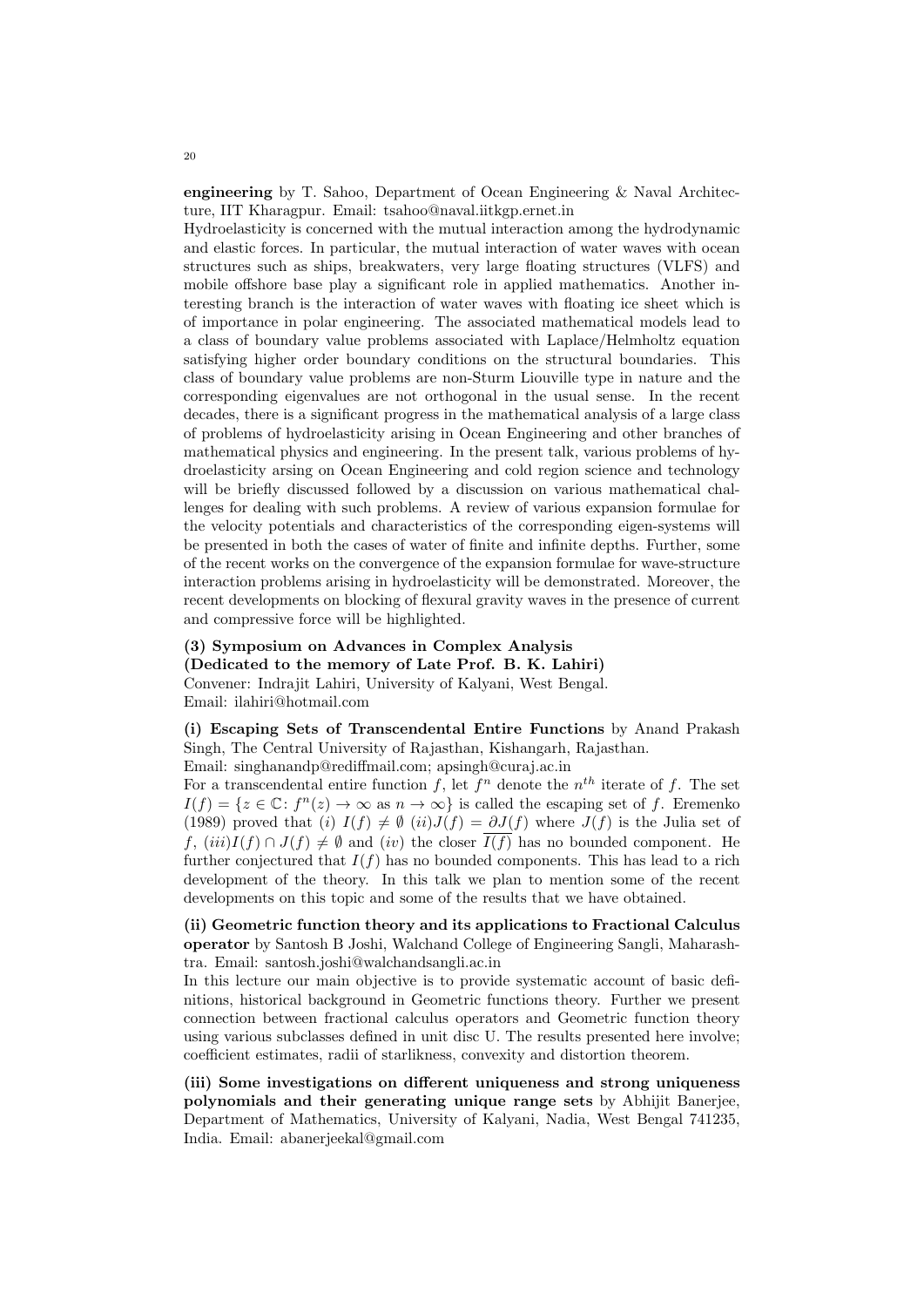The study of unique range sets has been creating an increasing interest among the researchers in the uniqueness literature. Gradually this investigations have been shifted to-wards the characterizations of the polynomial backbone of concerned sets. Consequently the notion of uniqueness and strong uniqueness polynomial have appeared in the literature. In 2000, H. Fujimoto [H. Fujimoto, On uniqueness of meromorphic functions sharing finite sets, Amer. J. Math., 122 (2000), 1175-1203.] first invented a special property of a polynomial, which he called the property (H) which plays a vital role in the research of uniqueness and strong uniqueness polynomial. We wish to elaborately characterize the existing uniqueness as well as strong uniqueness polynomials in the literature and try to bring all the existing variants under a single umbrella. We also wish to discuss the scope for future research and intend to present our humble contribution in this aspect.

(iv) Logarithmic coefficients for close-to-convex functions by Vasudevarao Allu, IIT Kharagpur, West Bengal. Email: alluvasudevarao@gmail.com

Let  $S$  denote the class of analytic and univalent functions  $f$  in the unit disk  $D := \{z \in \mathbb{C} : |z| < 1\}$  with the normalization  $f(0) = 0$  and  $f'(0) = 1$ . For  $f \in S$  the logarithmic coefficients  $\gamma_n$  are defined by

$$
\log \frac{f(z)}{z} = 2 \sum_{n=1}^{\infty} \gamma_n z^n
$$

In this talk, we discuss the sharp upper bound of  $|\gamma_3|$  for functions f in the family of close-to-convex functions.

(v) Dynamical Aspects of Baker omitted value by Tarakanta Nayak, IIT Bhubaneswar, Orissa. Email: tnayak@iitbbs.ac.in

Motivated by earlier work of I.N. Baker on iteration of transcendental entire functions, we define Baker omitted value for meromorphic functions (including entire). Sufficient conditions ensuring the existence of this value are obtained. Some of its dynamical implications are investigated. It is proved that functions with Baker omitted value have at most one completely invariant Fatou component. Some questions are suggested for further investaigation.

### (4) Symposium on Homology Theory of Transformation Groups

Convener: J.K. Maitra, R.D. University, Jabalpur, Email-Id: jkmrdvv@rediffmail.com

(i) The localization theorem in equivariant K-theory, by Amiya Mukherjee, ISI Kolkata, Kolkata. Email: mukherjee.amiya@gmail.com

We describe a general localization theorem in equivariant K-theory, which is an analogue of the localization theorem in the equivariant cohomology. This localization theorem is the main ingredient for the local equivariant index theorem. This theorem asserts that for a compact Lie group G the analytic G-index of an elliptic G-operator P at an element g of G is equal to the topological G-index of P at g, and is known as the Atiyah-Segal-Singer fixed point theorem.

## (ii) Revisiting the structure of fixed point sets under compact group actions, by Satya Deo, Harish Chandra Research Institute (HRI), Allahabad. Email: sdeo94@gmail.com

In this talk I propose to review the cohomological structure of the fixed point sets on various cohomology finitistic spaces using the methods of Paul Smith and Armond Borel. The latest position and the importance of those results will be discussed so that the gap between the theorems and the known counterexamples can be closed as much as possible. The topic has reached a sort of saturation point, but even then a number of interesting questions, such as their dimensions, still remain to be answered.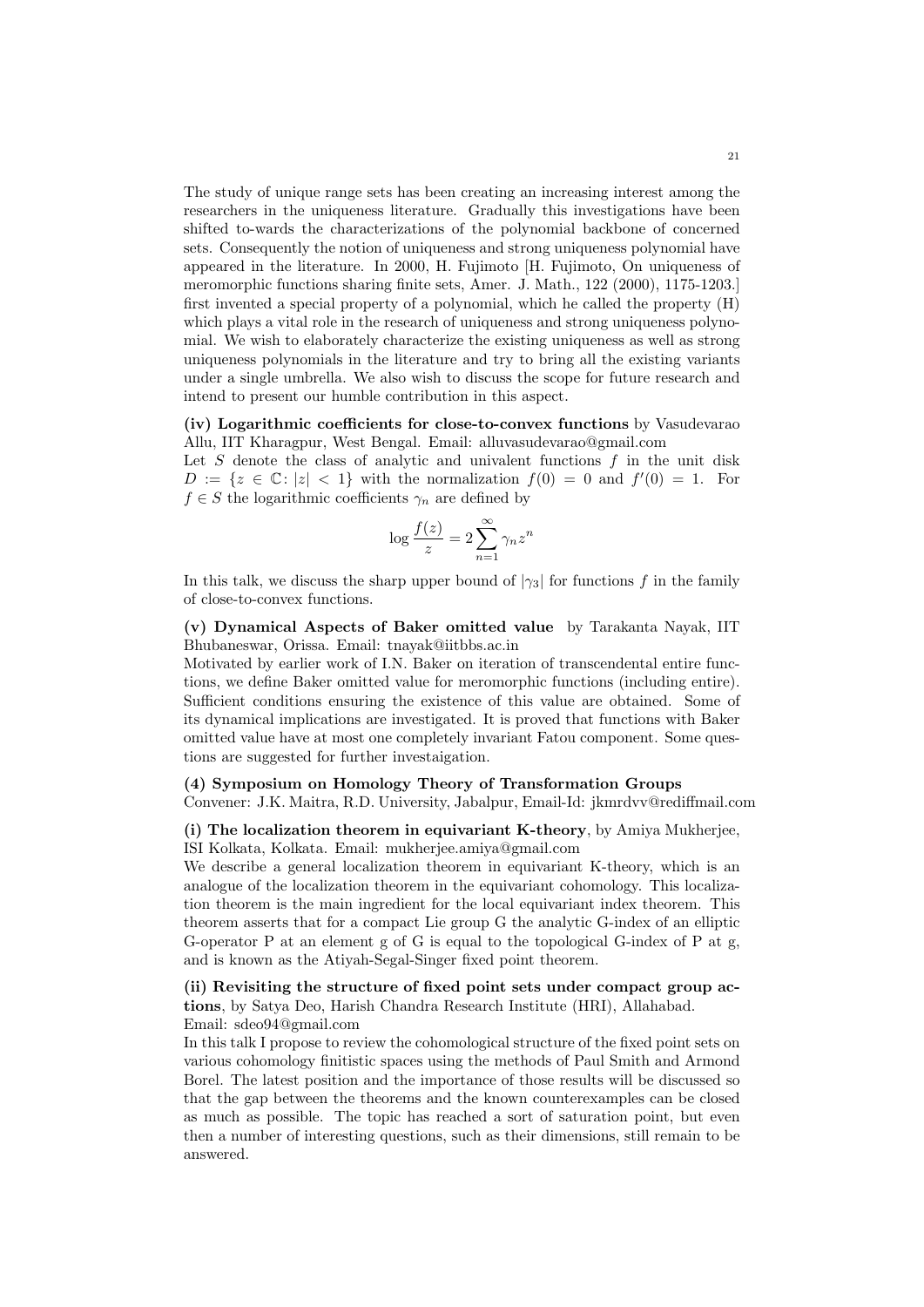(iii) On Adams operations in K-theory, by H. K. Mukherjee, North Eastern Hill University (NEHU), Shillong. Email: himadri@nehu.ac.in

In the proof of two famous theorems by J.F. Adams, one on vector field on spheres and the other on the Hopf invariant 1 problem, the Adams's operations in K-theory have played key roles. The purpose of this talk will be to give an overview of these.

(iv) Finite Group Actions on Spaces of Cohomology Type  $S^n \times S^{2n}$  and  $S<sup>n</sup> \vee S<sup>2n</sup> \vee S<sup>3n</sup>$ , by Hemant Kumar Singh, Department of Mathematics, University of Delhi, Delhi. Email: hksinghdu@gmail.com

Let  $G$  be a finite group acting freely on a finitistic space  $X$  having cohomology type the product of spheres  $S^n \times S^{2n}$  and the one-point union  $S^n \vee S^{2n} \vee S^{3n}$ . Heller proved that a finite group G which contains  $Z_p + Z_p + Z_p$ , p a prime, cannot act freely on  $S^n \times S^{2n}$ . We improve the result due to A. Heller and show that if a finite group G acts freely on a space of cohomology type  $S^n \times S^{2n}$ , where n is odd, then G cannot contain  $Z_p + Z_p$ , p an odd prime and  $2p \neq n + 1$ . For the spaces of cohomology type  $S^n \vee S^{2n} \vee S^{3n}$ , we prove that every p-subgroup of G is either cyclic or a generalized quaternion group. We also observe that for these spaces and  $n$  is even,  $Z_2$  is the only group which can act freely on  $X$ . This is parallel to the result proved by P. A. Smith that every abelian subgroup of a finite group  $G$ , which acts freely on a sphere, is cyclic and the only group which can act freely on even dimensional sphere is  $Z_2$ 

(v) Smooth  $(Z(2))^k$  action and fixed point set, by Prof. S. S. Khare, FNASc. Former Pro Vice Chancellor, NEHU, Shillong, (521, Meerapur, Allahabad, UP.) Email-Id: kharess1947@gmail.com

While studying the connection between bordism and transformation groups, Conner and Floyd in 1964 raised the following question. Question: Given a compact Lie group G, which bordism classes admit a representative upon which G acts smoothly without any fixed point? They confined their studies to  $(Z(2))^k$  and  $(Z(p))^k$ , for prime p1992, Pergher studied the following question. In Question: Which bordism classes admit a representative  $M^n$  upon which  $(Z(2))^k$  acts smoothly with fixed point set of dim.  $(n-r)$ , for some r between 0 and n. For this he defined  $(J(n, k))^r$ as the set of all bordism classes which represent smooth manifold  $M<sup>n</sup>$  admitting  $(Z(2))^k$  action with fixed point set F of dimension  $n-r$ .  $(J(n, k))^r$  is a subgroup of unoriented bordism group  $MO(n)$ . If  $(J(\#, k))^r$  is the sum of  $(J(n, k))^r$  as  $n \geq r$ , then  $(J(\#,k))^r$  is a graded ring. Pergher computed  $(J(\#,k))^r$  for  $r=1$  and 2. In 1994, Shaker got the most breakthrough in computing  $(J(\#, k))^r$ . He computed  $(J(\#, k))^r$  for important  $r < 2^k$  and later for  $r = 2^k$ . In 1999, Wang, Wu and Ding gave a crucial contribution for determining  $(J(\#, k))^r$  for  $r > 2^k$  by showing that for every  $r > 2^k$ , there exists a number  $g(r) > r$  such that for every  $n \geq g(r)$ ,  $(J(n,k))^r$  is explicitly computable. This reduces the computation of  $(J(n,k))^r$  for  $r > 2<sup>k</sup>$  to finite and explicit list of values of n i.e. n lying between r and  $g(r)$ . Late  $r^k + 8$  by 2010. Finally in 2012, Meng and Wang computed  $(J(\#, k))^r$  for  $r = 2<sup>k</sup> + t$ , 2 for odd t. Investigation is on for  $r = 2<sup>k</sup> + even$ .

(5) Symposium on Nonlinear Analysis, Optimization and Approximation Convener: P. Veeramani, IIT Madras, Email-Id:pvmani@iitm.ac.in

## (i) Existence of solutions to quasi-variational inequality problems by V.Vetrivel, IIT Madras , Chennai 600036 Email-Id: vetri@iitm.ac.in

A quasi-variational inequality is defined by a set-valued operator and a set-valued constraint map. In most of the results on the existence of solutions for a quasivariational inequality in the literature, the constraint map is assumed to be a selfmap.We will discuss the quasi-variational inequalities with non-self constraint map

22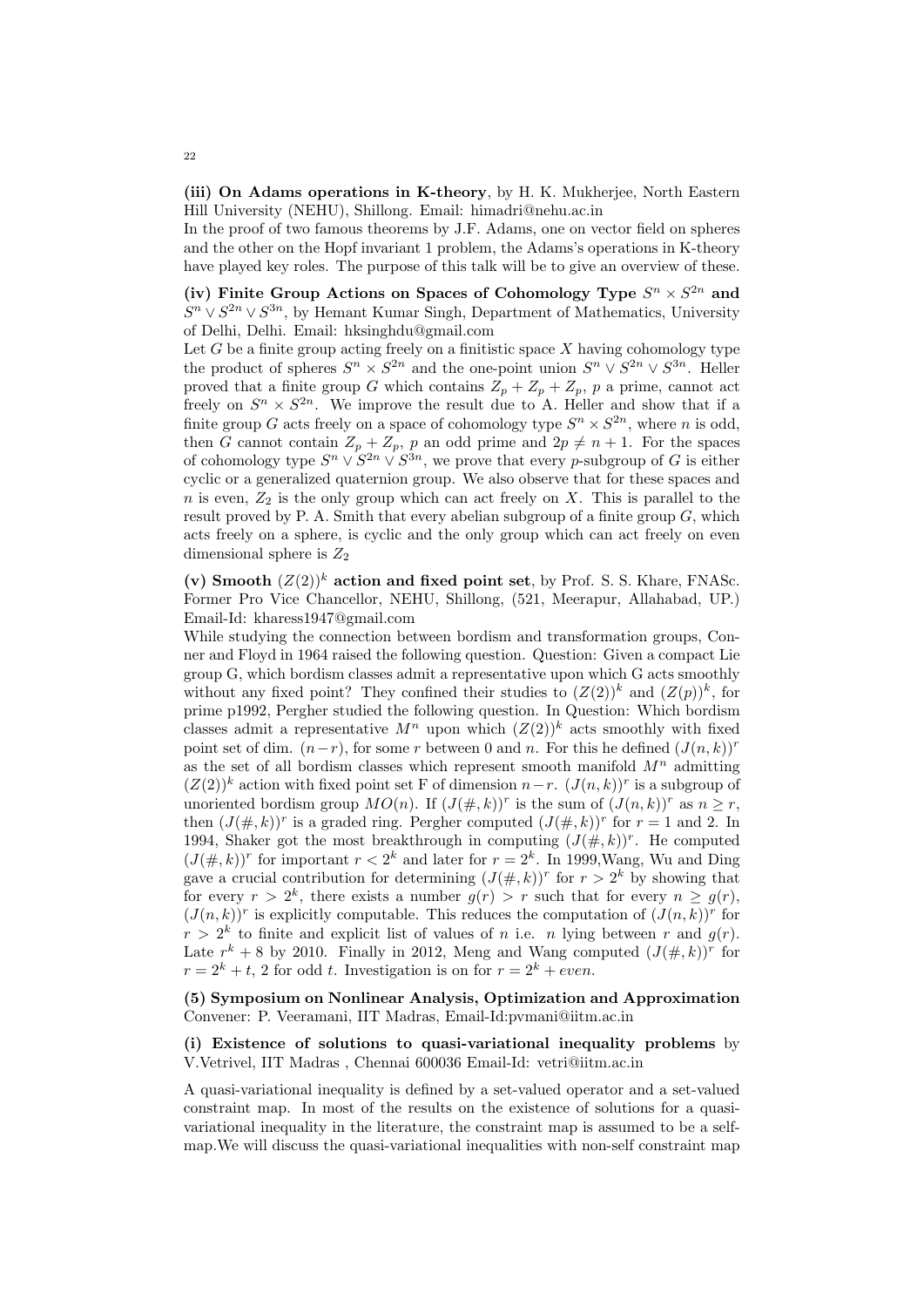alongwith the new concept of solution for quasi-variational inequalities with nonself-constraint map and study the existence of such solutions. Some applications will also be discussed.

(ii) Convergence analysis of inexact iterative techniques and applications, by D. R. Sahu, Institute of Science, Banaras Hindu University Varanasi-221005, India Email-Id: drsahudr@gmail.com During the last two decades, different modifications of fixed point, proximal point and forward-backward splitting iterative techniques were introduced for solving various nonlinear problems in Hilbert and Banach spaces. The purpose of this talk is to analyze the convergence of inexact techniques. These techniques are applied to solve fixed point problems and inclusion problems.

(iii) Certain Aspects of Well-Posedness in Optimization by C.S. Lalitha, University of Delhi South Campus New Delhi-110021 Email-Id: cslalitha1@gmail.com A well-known concept closely related to stability notion is the notion of wellposedness. A minimization problem is said to be well-posed in the classical sense if it has a unique solution which is stable in some sense. The stability condition in the sense of Tykhonov involves the convergence of every minimizing sequence to the unique optimal point. This idea of convergence of every minimizing sequence to the optimal point plays a crucial role in numerical approximation of solutions and convergence analysis of many algorithms. The main focus of the talk would be to present the notions of Tykhonov and generalized Tykhonov well-posedness for a classical minimization problem and to discuss these notions in the setting of vector problems as well.

(iv) On a practical notion of proper Pareto optimal solutions in multiobjective optimization by Joydeep, Dutta IIT Kanpur. Email-Id: jdutta@iitk.ac.in Geoffrion proper Pareto optimality is a central notion in the study of multuobjective optimization problem. It picks up those Pareto solutions which have bounded trade-offs. However as algorithms for multiobjective optimization produces only approximate solutions and thus we study here the properties of approximate Geoffrion proper efficient solutions. However these may converge to solutions which have unbounded trade-off and that is not useful from a practical point of view. However by viewing the notion of Geoffrion proper Pareto solutions in a reverse way we define a new type of proper Pareto solution and its approximate version which alleviates this issue of converging to solutions with unbounded trade-offs. Thus this new notion of proper solution turns out to be more relevant from the practical view point. In this talk we discuss various properties of this solution and showcase its importance from the practical point of view.

(v) Generalized Nonsmooth Convex Functions by Qamrul Hasan Ansari, Aligarh Muslim University, Aligarh 202 002 Email-Id: ghansari@gmail.com It is well known that differentiable convex functions and generalized convex functions can be characterized by means of the gradient function. However, when the function fails to be differentiable, the convexity may be given in terms of a generalized derivative (if it exists). For instance, if  $f: \mathbb{R}^n \to \mathbb{R}$  is directionally differentiable then f is convex if and only if  $f'(x; y - x) \leq f(y) - f(x)$ , for all  $x, y \in \mathbb{R}^n$ . Most of the generalized derivatives like the directional derivative, the Dini derivatives, the Clarke derivative etc., share a very important property, namely, positive homogeneity as a function of the direction. Motivated by this fact an attempt was made to unify the generalized derivatives by considering a bifunction  $h(x; d)$  with values in  $R \cup {\{\pm infty\}}$ , where x refers to a point in the domain of the function and d is a direction in  $R<sup>n</sup>$ . We discuss the generalized convexity in terms of the bifunction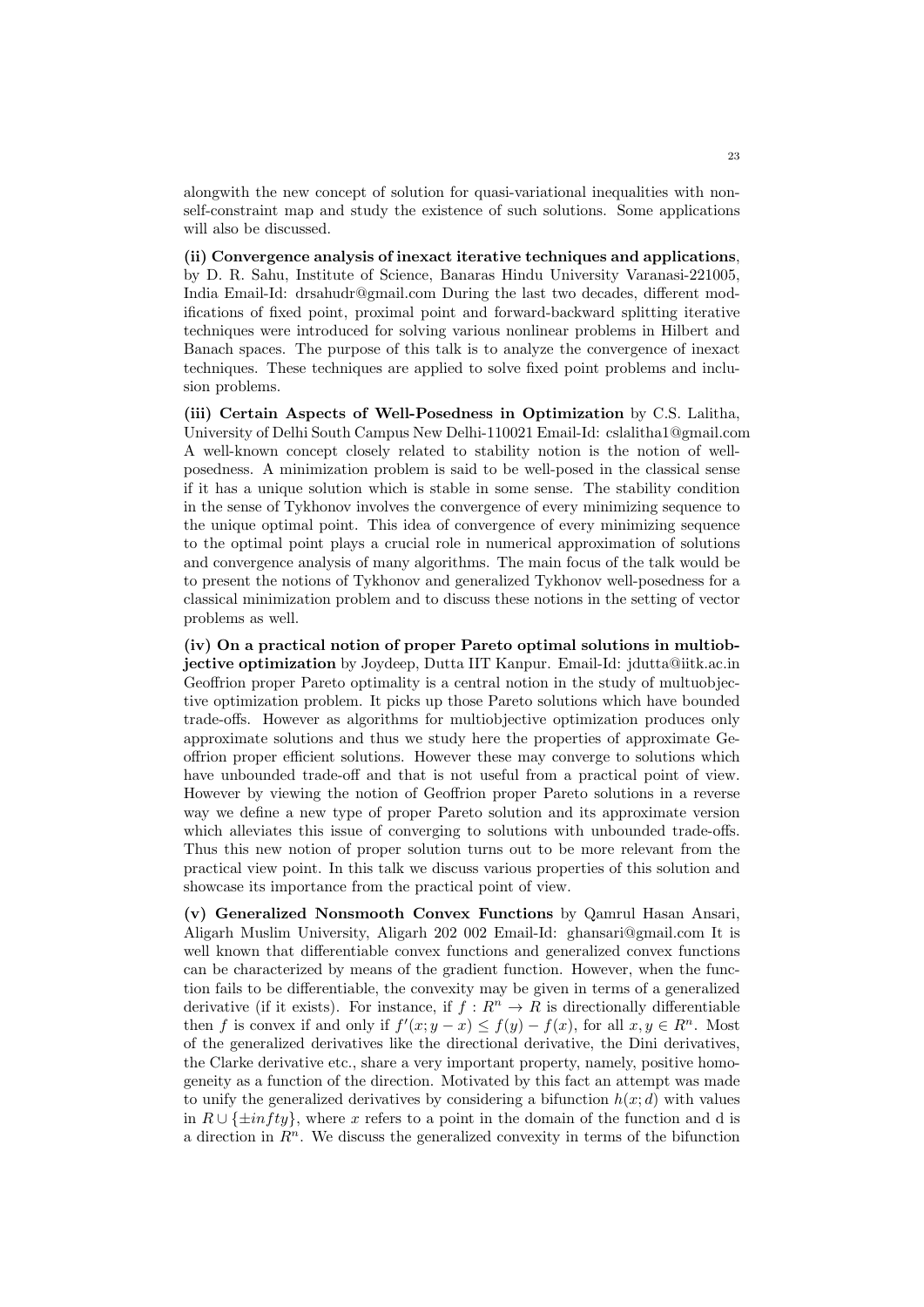$h(x; d)$ . This definition encompassed most of the existing definitions involving the generalized derivatives. Several characterizations of generalized nonsmooth convex functions will be discussed. Some applications to optimization will also be discussed.

## (6) Symposium on Homological Aspects of Commutative Algebra Convener: Jugal Verma, IIT, Bombay, Email-Id: verma.jugal@gmail.com

(i) Connectedness of the Spectrum of a Burnside Algebra by Dilip P. Patil, Indian Institute of Science, Bangalore - 560 012, Karnataka, India. Email-Id: patil@math.iisc.ernet.in

In this talk starting with some history of Burnside algebras of a finite group. I will talk about defining equations of these algebras and prove that the prime spectrum of the Burnside Algebra of a finite abelian group is connected.

## (ii) Ideals of Joint reduction number zero by J K Verma, IIT Bombay, Email-Id: verma.jugal@gmail.com

We Introduce Ideals of Joint reduction number zero In a Noetherian ring. Complete ideals in two dimensional rational singularities, zero dimensional monomial Ideals in polynomial rings are examples of such Ideals. We show how one can compute the Hilbert polynomial of such Ideals and how they produce cohen-Maceulay Rees algebras. We also point out their connection with an unsolved conjecture of Itoh about the normal reduction number of an m-primary ideal In a three dimensional Gorenstein local ring.

(iii) Associated Graded Rings and Connected Sums by Hariharan Ananthnarayan, I.I.T. Bombay, Powai, Mumbai - 400 076. Email-Id: ananth@math.iitb.ac.in In 2012. Ananthnarayan, Avramov and Moore give a new construction of Gorenstein rings from two Gorenstein local rings, called their connected sum. In this talk, we give a characterization for a Gorenstein Artin local ring to be a connected sum. Furthermore, we use this characterization to investigate conditions on the associated graded ring of a Gorenstein Artin ring which force II to be a connected sum. As a consequence, we obtain results about its Poincare series and minimal number of generators of its defining ideal. This Is Joint work with E. Celikbas, Jai Laxmi and Z. Yang.

(iv) Ideals of the form  $I_1(XY)$  by Indranath Sengupta, IIT Gandhinagar. Email-Id: indranathsg@iitgn.ac.in

We will discuss some results on Gr"obner bases for the ideal  $I_1(XY)$ , generated by the  $1 \times 1$  minors of the matrix XY, where X is a matrix whose entries are either indeterminates  $x_{ij}$  or 0 and Y is a generic column matrix with entires  $y_j$ . The x indeterminates are different from the  $y$  indeterminates. We will consider the cases when X is square generic, symmetric and generic  $(n + 1) \times n$  matrix of indeterminates. At the end we will discuss some applications.

## (v) Kernel of a locally nilpotent derivation on a polynomial ring by Neena Gupta, ISI, Kolkata, Email-Id: rnanina@gmail.com

It is an important problem in algebra to study the structure and properties of the ring of invariants of an algebraic group action on an affine space. A locally nilpotent derivation on a polynomial ring over a field and its kernel are in one to one correspondence with the action of the algebraic group  $G_a$  on an affine space over a field and its ring of invariants.

(vi) Locally nilpotent derivations on 3-dimensional affine domains by Rajendra Gurjar, IIT Bombay. Email-Id: gurjar@tifrvax.tifr.res.in

After briefly reviewing the general theory of locally nilpotent derivations on affine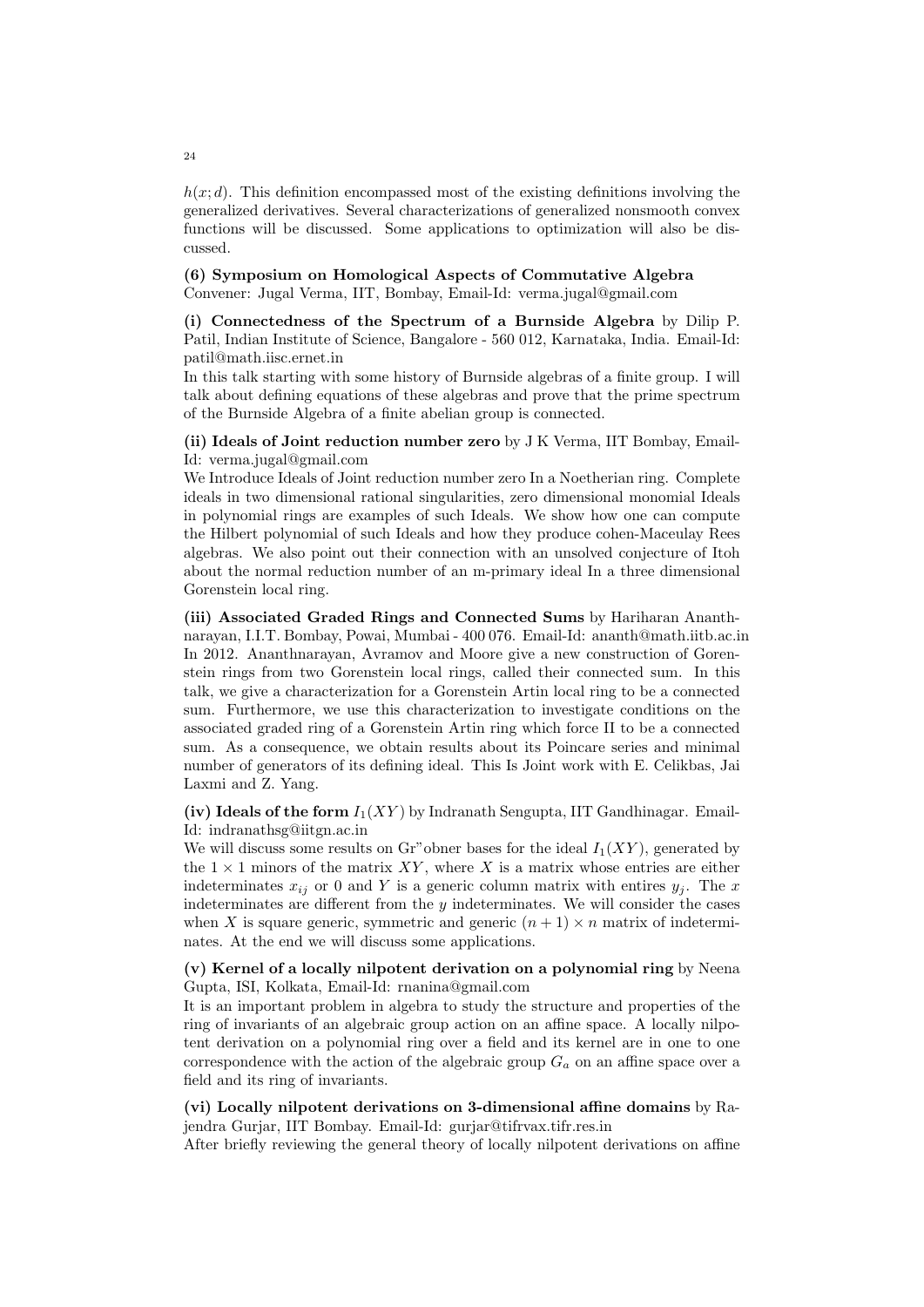domains, and Its equivalence with  $(C, +)$  actions on corresponding affine varieties, we will state some recent results about locally nilpotent derivations on 3 dimensional affine domains. These are joint results with M. Koras, K. Masuda, M. Miyanishi, P. Russell and A. Sathaye.

(vii) Number of generators of the tangent cone in codimension 2 by Mousumi Mandal, IIT Kharagpur Email: mousumi.mandal@gmail.com Let I f  $S = k[-x, y]$  be a zero dimensional ideal and HF S/I denote the Hilbert function of the local Artinian ring S/I: Iarrobino and Bertella in [cf A. A. Iarrobino: Punctual Hilbert schemes, Mem. Amer. Math. Soc. 188 (1977),1429-1442 & V. Bertella: Hilbert function of local Artinian level rings in codimension 2 Journal of Algebra, 321 (2009), 1429-1442.] proved lower and upper bounds on the minimal number of generators of I in terms of first difference of the Hilbert function and all the values can be attained. Very few results are known about the structure of the tangent cone G = k[x, y]/I  $*$ , except the case when I is a complete intersection. In general the Hilbert function \* does not determine the numerical invariants of a graded minimal free resolution of I , even if we fix the minimal number of generators of I: We prove sharp bounds on the minimal number of generators of I in terms of second difference of the Hilbert function and we determine the graded Betti numbers when the minimal value is attained. If I is a complete intersection, then we show that the Hilbert function completely determines the numerical invariants of a graded minimal free resolution of \* I . We give simple proofs of some results from [cf S. Goto: W. Heinzer and M. Kim The leading ideal of a complete intersection of height two , Journal of Algebra, 298 (2006), 238-247; S. Goto: W. Heinzer and M. Kim The leading ideal of a complete intersection of height two, Part II , Journal of Algebra, 312 (2007), 709-732 & S. Goto, W. Heinzer and M. Kim: The leading ideal of a complete intersection of height two in a 2-dimensional regular local ring, Communications in Algebra, 36 (2008), 1901-1910.] using the techniques of zero and negative cancellations mentioned in [cf M. E. Rossi and L. Sharifan: Consecutive cancellations in Betti numbers of local rings , Proc. Amer. Math. Soc. 138(1) (2010), 61-73.].

#### IMS Prizes

## Group-1: Discrete Mathematics (Combinotorics, Graph Theory and related areas):

(i) Conjugate Laplacian eigenvalues of co-neighbour graphs by Somnath Paul, Tezpur University, Assam, India Email-Id: som@tezu.ernet.in

Let  $G$  be a simple graph of order  $n$ . A vertex subset is called independent if its elements are pairwise non-adjacent. Two vertices in  $G$  are co-neighbour vertices if they share the same neighbours. Clearly, if  $S$  is a set of pairwise co-neighbour vertices of a graph G; then S is an independent set of G. Let  $c = a + bm$  and  $c = abm$ ; where a and b are two nonzero integers and m is a positive integer such that  $m$  is not a perfect square. In [Lepović M. On conjugate adjacency matrices of a graph, Discrete Mathematics, 307, 730738, 2007], the author defined the matrix  $A<sup>c</sup>(G) = [c_{ij}]<sub>n</sub>$  to be the conjugate adjacency matrix of G; if  $c_{ij} = c$  for any two adjacent vertices i and j;  $c_{ij} = c$  for any two nonadjacent vertices i and j; and  $c_{ij} = 0$ if  $i = j$ . In this article, we define conjugate Laplacian matrix of graphs. Using the variational characteristics of eigenvalues of Hermitian matrices, we obtain certain properties of the eigen values of conjugate Laplacian matrices of graphs. Moreover, we give a lower bound for the second smallest conjugate Laplacian eigenvalue and discuss the eect of edge grafting on the conjugate Laplacian spectral radius (the largest conjugate Laplacian eigenvalue). As an application, we determine certain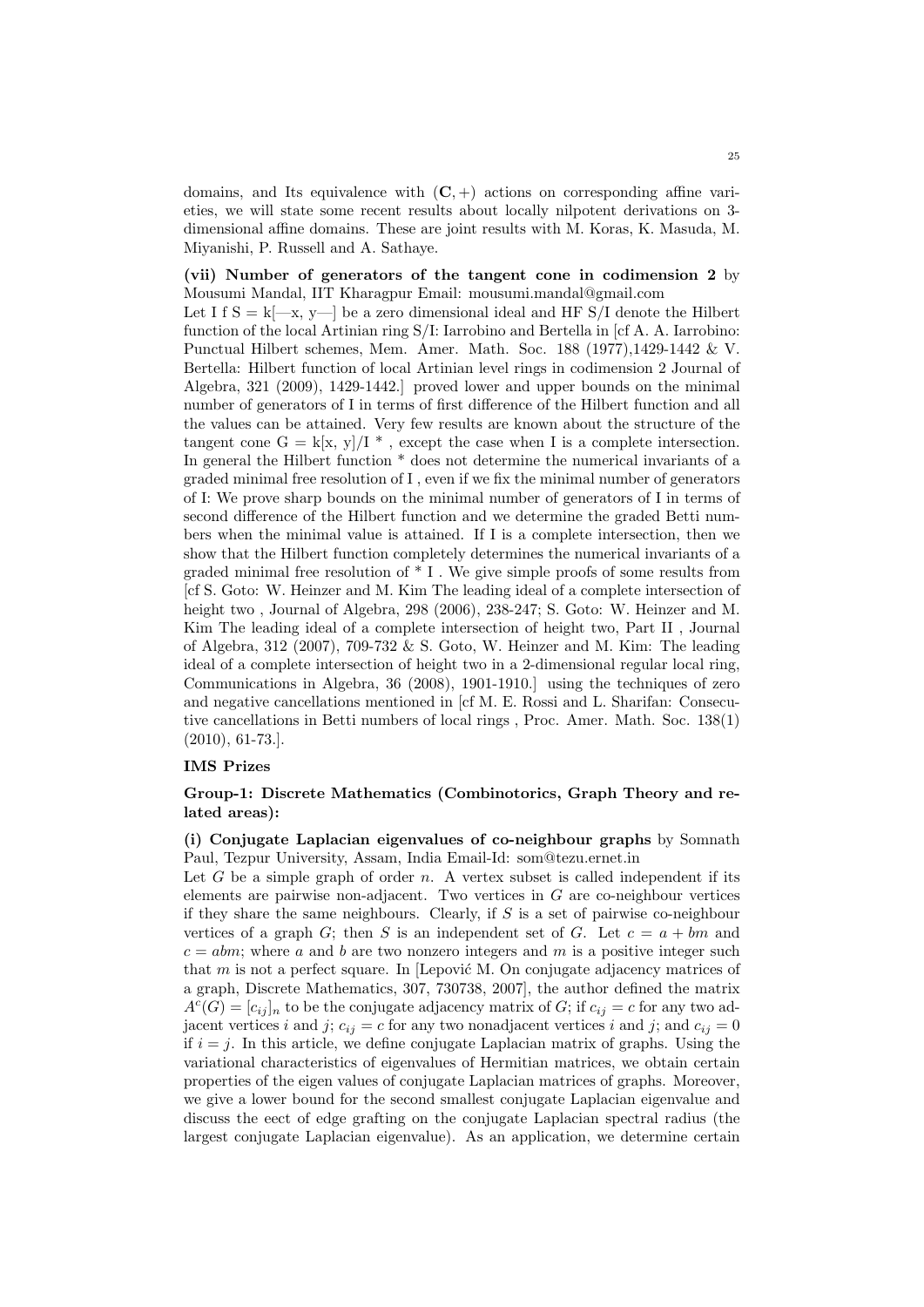properties of the eigenvalues and the eigenvectors of a graph with co-neighbour vertices.

(ii) The Q1-Matrix Completion Problem by Kalyan Sinha, Panjipukur S.T.D.S Vidyapith, Chinsurah, India Email-Id: kalyansinha90@gmail.com

A matrix is a Q1-matrix if it is a Q-matrix with positive diagonal entries. A digraph D is said to have Q1-completion if every partial Q1-matrix specifying D can be completed to a Q1-matrix. In this paper, necessary conditions for a digraph to have Q1-completion are obtained and sufficient conditions for a digraph to have Q1 completion are provided. Later on the relationship among the completion problem of Q1-matrix and some other class of matrices are discussed. Finally, the digraphs of order at most four that include all loops and have Q1-completion are characterized.

(iii) Colouring index of a set and Characterization of 2-chromatic bounded posets, by Wadile Amit Sitaram, S.S.V.P.S.'s L. K. Dr. P. R. Ghogrey Science College, Dhule-424005, India, Email: aswadile@gmail.com

In this paper we introduced the concept colouring index of a set and characterize2 chromatic bounded poset. A new concept of partial sum of two posets is introduced. Relations between chromatic numbers of two posets and their partial sum, linear sum, 1- sum of posets are obtained by using the concept of colouring index of sets. Some applications of structure theorem for dismantlable lattices are reported.

(iv) Lattice Operations On Generalized Projections, by A. S. Khairnar, Department of Mathematics, A. G. College, Karve Road, Pune-411004. Email: anil maths2004@yahoo.com

In this paper, we introduce a concept of a generalized projection in a -ring. We also introduce a partial order on the set of generalized projections which is a generalization of the partial order on the set of projections. We prove that, the set of generalized projections  $GP(R)$  of a Rickart -ring R forms a lattice. A sufficient condition for a Rickart -ring R is given so that the lattice of  $\mathbb{CP}(R)$  is complemented. We characterize generalized comparability of generalized projections in terms of their orthogonal decomposition.

## Group-2: Algebraic Geometry, Geometry, Topology, Algebraic Topology and related areas:

(i) Exploring the almost average shadowing property in one parameter flows, by Mukta Garg, Department of Mathematics, University of Delhi.

Pseudo-orbits are important tools for investigating properties of dynamical systems, for instance, they can detect mixing and recurrent behaviours of the system which may not be evident by studying actual orbits. One useful application of pseudoorbits is obtained in neuroscience. In mathematics, a well known application of pseudo-orbits is the shadowing property. In this article, the notion of almost average shadowing property (ALASP) for one-parameter ows is introduced and some of its interesting properties are studied. The relationship of the ALASP with various known dynamical properties, for instance, topological transitivity, weak mixing, strong ergodicity, proximality, equicontinuity, sensitivity, distality and Takens and Ruelle chaos is investigated.

## Group-3: Measure Theory, Probability Theory, Stochastic Processes,and related areas.

No abstract was received.

Group-4: Differential/Integral/Functional equations and inequalities, Special Functions, Numerical Analysis and related areas.

26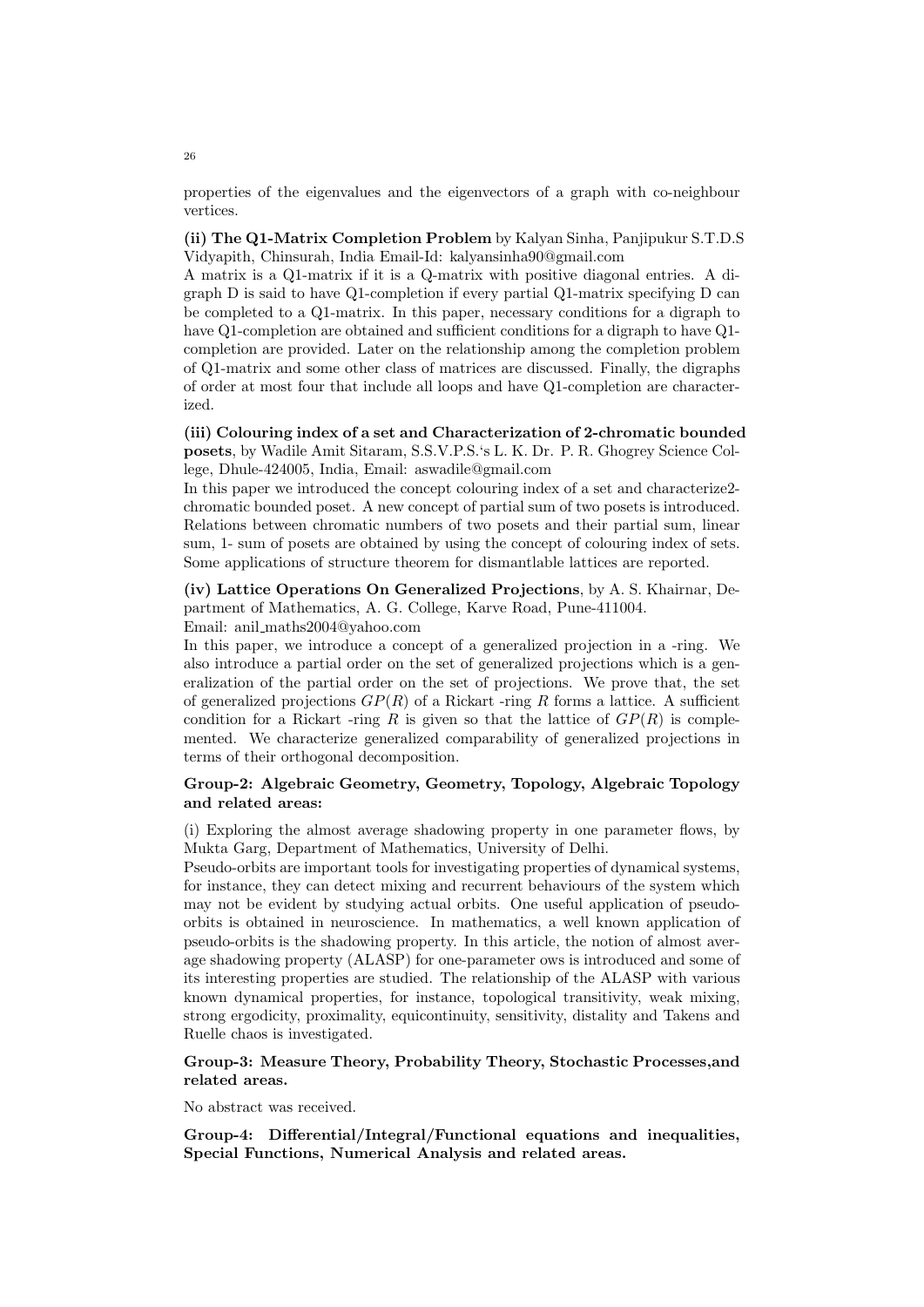(i) Parameter Uniform Higher Order Numerical Approximation on Equidistributed Meshes for Parabolic Initial Boundary Value Problems with Boundary Layers, by Pratibhamoy Das, Assistant Professor, Department of Mathematics, IIT Patna.

This research proposes a higher order numerical method for singularly perturbed parabolic convection-diffusion problems whose solution exhibits boundary layers. The existence of boundary layer requires adaptive mesh generation as the numerical solution on uniform meshes does not converge irrespective of singular perturbation parameter. In the present work, the mesh equidistribution based on an a priori defined monitor function is proposed for the adaptive mesh generation. This method equally distributes the error inside the boundary layers. We use a numerical scheme that comprises the Implicit Euler method in time direction on a uniform mesh and an upwind scheme in the space direction on the equidistributed nonuniform mesh. This scheme leads to first order optimal accuracy independent of perturbation parameter. Our next goal is to achieve higher order accurate solution. The higher order convergence with respect to space and time is obtained by using the postprocessing Richardson extrapolation approach on the adaptive nonuniform mesh. The present analysis follows the parameter uniform convergent solution in space and time. The comparison results show that the proposed method is highly effective over the existed meshes and enhances the accuracy from first order uniform convergence to second order uniform convergence in space as well as in time.

(ii) Controllability of Nonlinear Stochastic Fractional Integrodifferential Systems , by R. Mabel Lizzy, Department of Mathematics, Ph.D Research Scholar, Bharathiar University, Coimbatore-641046. Email: mabel.math.bu@gmail.com In this paper we obtain the sufficient conditions for the controllability of nonlinear stochastic fractional integrodifferential systems and nonlinear systems with implicit fractional derivative driven by Lvy noise. Here we use the Lvy-It decomposition of an arbitrary Lvy process into Brownian and Poisson parts. The nonlinear system is shown controllable under the assumption that the corresponding linear system is controllable and using the Banach contraction principle.

(iii) Bilinear Optimal Control for Stochastic Wave Equations, by Ramdas B. Sonawane, Ness Wadia College of Commerce Prin. V. K. Joag Path, Bund Garden Road, Pune - 411001. Email: sonawaneramdas@gmail.com

In this paper, we consider the bilinear optimal control problem for wave equation with multiplicative control and random noise. Optimal control problems for infinite dimensional stochastic equations had been studied by many researchers. Most of the researchers had considered the Hamilton-Jacobi-Bellman (HJB) approach and obtained the optimal feedback laws using associated HJB equation on a Hilbert space. In present work, we do not use HJB approach. Also, Riccati equation framework is not suitable for this problem due to nature introduced by multiplicative controls. We first prove the existence of weak solution of wave equation with random noise. Then, we prove the existence of optimal control and give the characterization in the form of optimality system.

Group-5: Solid Mechanics, Fluid Mechanics, Electro-magnetic Theory, MagnetoHydrodynamics, Astronomy, Astrophysics, Relativity and related areas.

No abstract was received.

Group-6: Operations Research, Optimization, Computational Mathematics, Information Technology, Biomathematics, History of Mathematics and related areas.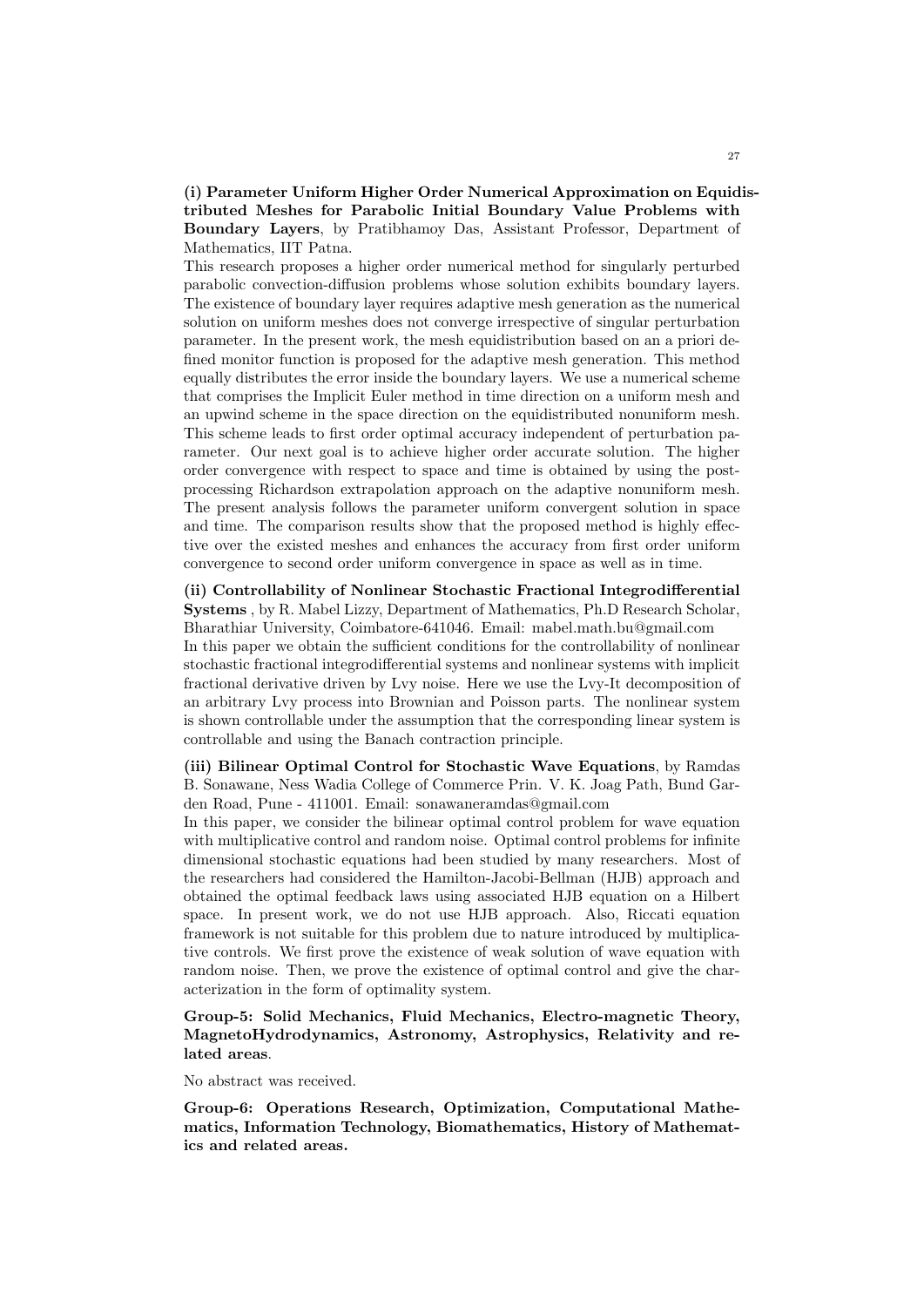No abstract was received.

## AMU Prize: Algebra, Number Theory, Lattice Theory, Set Theory, Logic and related areas.

## Continuous Duality Of Groups: A Functional Analytic Viewpoint, by Pranav Sharma, Lovely Professional University, Punjab.

Email-Id: pranav15851@gmail.com

After describing the influence of functional analysis on the development of Pontryagin duality theory of topological abelian groups we investigate the role of convergence space theory in the extension of Pontryagin reflexive groups to a class of convergence groups. Due to the lack of the notation of convexity similar to that of vector spaces and the absence of the theorem like Hahn-Banach theorem for the general convergence groups the duality theory for convergence groups cannot be deduced trivially from the theory of topological vector spaces. For the purpose of analysis we endow the continuous character group of the convergence group with a continuous convergence structure and hence, we investigate the local duality properties in these classes.

V M Shah Prize: Real Analysis, Complex Analysis, Functional Analysis, Harmonic Analysis, Approximation Theory, Special functions and related areas.

On the Growth Measurement of Composite Entire Functions in the Light of their Generalized Relative Orders, by Chinmay Ghosh, Guru Nanak Institute of Technology, Sodepur, Kolkata-700114. Email: chinmayarp@gmail.com

A single valued function of one complex variable which is analytic in the finite complex plane is called an entire function. In this paper I would like to establish some results on the growth measurement of composite entire functions of one complex variable from the view point of their generalized relative orders (generalized relative lower orders).

## Abstract of Papers received for presentation

### Section A: Combinatorics, Graph Theory and Discrete, Mathematics:

1. Balance Index Set of Some Cycle Related Graphs by Pradeep G. Bhat and Devadas Nayak C, Department of Mathematics Manipal Institute of Technology Manipal-576 104, Karnataka. Email: devadasnayakc@yahoo.com

Let G be a graph with vertex set  $V(G)$  and edge set  $E(G)$ . Consider the set  $A = \{0,1\}$ . A labeling  $f : V(G) \to A$  induces a partial edge labeling  $f^*$ :  $E(G) \rightarrow A$  defined by  $f^*(xy) = f(x)$ , if and only if  $f(x) = f(y)$ , for each edge  $xy \in E(G)$ . For  $i \in A$ , let  $v_f(i) = |\{v \in V(G) : f(v) = i\}|$  and  $e_f^*(i) = |\{e \in A\}|$  $E(G): f^{*}(e) = i$ . A labeling f of a  $v_{f}(i) = |\{v \in V(G): f(v) = i\}|$  and  $e_f^*(i) = |\{e \in E(G) : f^*(e) = i\}|.$  A labeling f of a graph G is said to be friendly if  $|v_f(0) - v_f(1)| \leq 1$ . The balance index set of the graph G, denoted by  $BI(G)$ is defined as  $\{|e_f^*(0) - e_f^*(1)|:$  where  $f^*$  runs over all friendly labeling for  $G$ . In this paper, we obtain the balance index set of cyclic snake graphs, alternate cyclic snake graphs and generalized friendship graphs.

2. Some graph theoretic aspects of Nil Graph of a commutative ring by Shazida Begum\*, Kuntala Patra and Sanjoy Kalita, Department of Mathematics Guhati University, Guwahati; Assam, India 781014.

E-mail: shazida:begum17@gmail:com, sanjoykalita1@gmail.com

Let R be a commutative ring and  $N(R)$  be the set of all nil-elements of R of index two i.e.,  $N(R) = \{x \in R | x^2 = 0\}$ . A kind of graph structure  $\Gamma_n(R)$ , can be defined,

28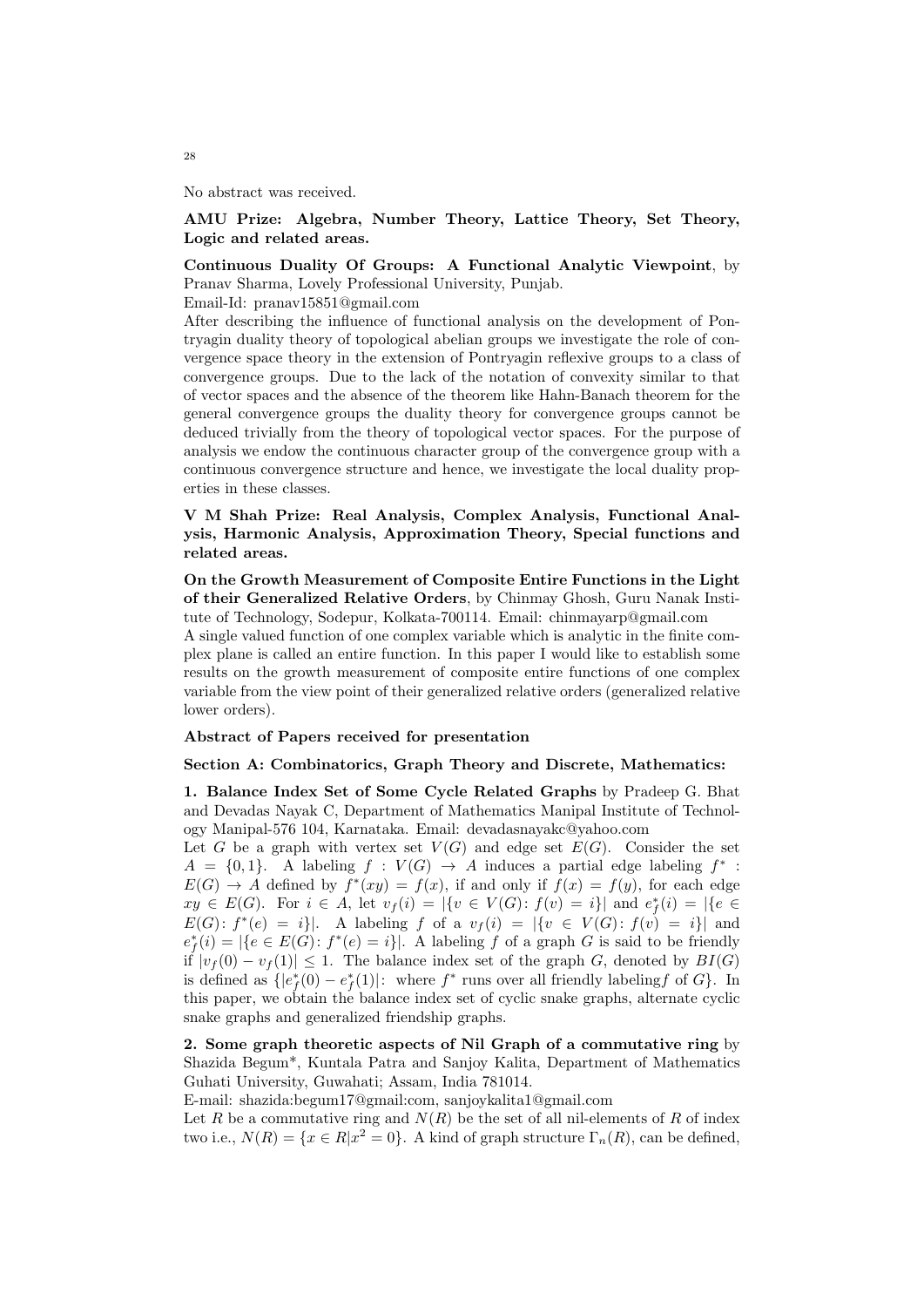on the ring, with the vertex set  $\Gamma_n(R)^* = \{x \in R^* | N(R) \text{ for some } y \text{ in } R^* =$  $R \setminus \{0\}$  where any two distinct vertices x and y are adjacent if and only if  $xyxy \in N(R)$ . We call this graph as nil graph of R. In this paper we study the graph structure of nil graphs associated to finite commutative ring m n. Some graph theoretic properties such as chromatic number, diameter and the domination number of the said graph are also studied in this paper.

3. An Inverse System of Nonempty Objects with Empty Limit by Satya Deo, HRI, Allahabad and Veerendra Vikram Awasthi, VNIT Nagpur. Email: vvawasthi@gmail.com

In this article we give an explicit example of an inverse system with nonempty sets and onto bonding maps such that its inverse limit is empty.

4. Matrix algebra for complete graphs and complete biprtite graphs by Suwarnlatha. N. Banasode , V. S. Shigehalli and Y. M. Umathar. Email: suwarnnam@yahoo.com, shigehallivs@yahoo.co.in, yogeeshwar@bvb.edu

In this paper the concept of adjacency matrix and Incidence Matrix has been extended for the discussion of Complete Graphs and Complete Bipartite Graphs. This paper helps us understand the nature of these two types of graphs through matrices. And properties of these graphs are stated with Matrices. Given the matrices, the corresponding graphs can be obtained.

5. On covering Energy and spectra of Posets by Vandana P. Bhamare, Shri. Gulabrao Deokar College of Engg., Jalgaon (M.S.) 425002 India and M. M. Pawar, S.S.V.P.S's L. K. Dr. P. R. Ghogrey Science College, Deopur, Dhule. Email: patilvandanapatil915@yahoo.com

In this paper the concept of energy of a poset is introduced. The bounds for energy of posets are established. Energies of some well known posets are computed. Relation between the characteristics polynomial of two bounded posets and their linear sum is obtained.

6. In characterizations of prime and minimal prime ideals of hyperlattices by D. Lokhande, Aryani B. Gangadhara\* and Jameel A. Ansari, Yashwantrao Chavan Warana Mahavidyalaya , Warana nagar, Kolhapur JSPM's Rajarshi Shahu College of Engineering, Pune , India. Email: aryani.santosh@gmail.com

We prove that, every lattice is a hyperlattice but converse is not true .In the first section, we Define an ideal of hyperlattice and we obtain a result on an ideal of lattice in the sense of hyperlattice. In second section we define Prime ideals of hyperlattices and prove theorems on Prime ideals of hyperlattices. Mainly we prove the Prime ideal theorem for hyperlattices. Also we extend the classical result of Nachbin for hyperlattices. In last section, we furnish some characterizations of minimal prime ideal of hyperlattices.

7. On the distance spectrum of distance regular graphs by Fouzul Atik\* and Pratima Panigrahi, Department of Mathematics Indian Institute of Technology Kharagpur, India Email: fouzulatik@gmail.com, pratima@maths.iitkgp.ernet.in

The distance matrix of a simple graph G is  $D(G) = (di)$ , where  $dij$  is the distance between ith and jth vertices of G. The spectrum of the distance matrix is known as the distance spectrum or  $D$ -spectrum of  $G$ . A simple connected graph  $G$  is called distance regular if it is regular, and if for any two vertices  $x, y \in G$  at distance i, there are constant number of neighbors *ci* and bi of y at distance  $i - 1$  and  $i + 1$ from x respectively. In this paper we prove that distance regular graphs with diameter d have at most  $d+1$  distinct D-eigenvalues and we find an equitableartition and the corresponding quotient matrix of the distance regular graph which gives the distinct D-eigenvalues. We also proved that distance regular graphs satisfying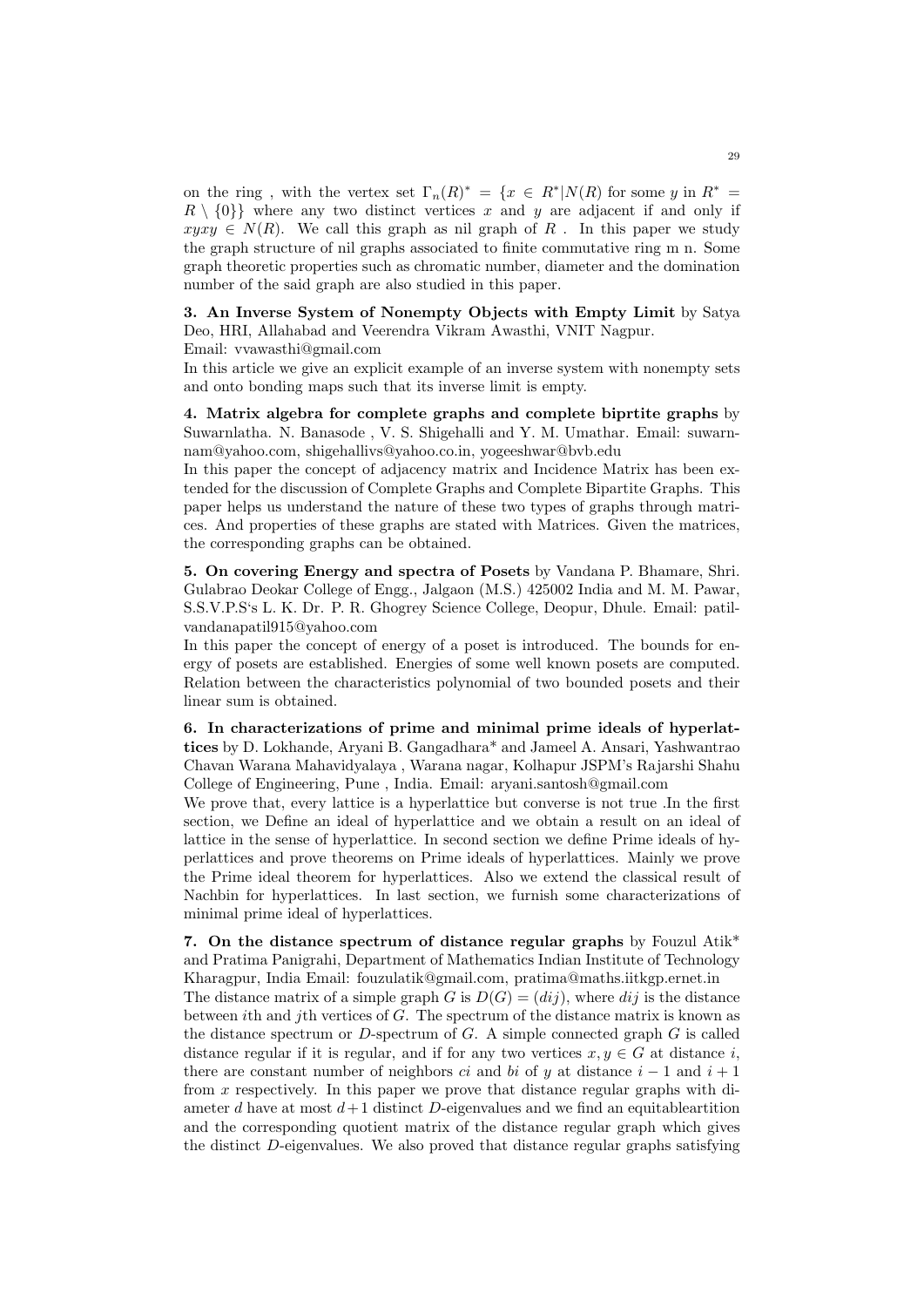$bi = cd - 1$  have at the most  $\lbrack d/2 \rbrack + 2$  distinct D-eigenvalues. Applying these results we have found the distance spectrum of some distance regular graphs including the well known Johnson graphs.

8. Random processes under group action by T. Venkatesh, S. N. Banasode, Praveen kumar S. Araballi and Rajani Kamble, Department of Mathematics, School of Mathematics and Computing Sciences, Rani Channamma University, Belagavi, India. Email: praveenkumararaballi@gmail.com

In a probability measure space. A random variable is a random observation on state space associated with the measure space let  $(\Omega, \mathscr{F}, P)$  be the probability measure space. A random process  $\{X(\)$  is a family of a random veriables resulting into observables through a map  $X : (\Omega, \mathscr{F}) \to (E, \mathscr{B})$  with observation in E made at the instance. Here, E is the state space (event) and is the subset of sample space  $\Omega$ . We give a nice characterization of  $\{X_t(\omega): \omega \in \Omega\}$ , for each  $t \in \mathbb{R}$ .

9. Colouring index of a set and Characterization of 2-chromatic bounded posets by Amit Sitaram Wadile, S.S.V.P.S.'s L. K. Dr. P. R. Ghogrey Science College, Dhule-424005, India. Email: aswadile@gmail.com

In this paper we introduced the concept colouring index of a set and characterize 2- chromatic bounded poset. A new concept of partial sum of two posets is introduced. Relations between chromatic numbers of two posets and their partial sum, linear sum, 1-sum of posets are obtained by using the concept of colouring index of sets. Some applications of structure theorem for dismantlable lattices are reported.

10. The Q1-Matrix Completion Problem by Kalyan Sinha, Panjipukur S.T.D.S Vidyapith, Chinsurah, India. Email: kalyansinha90@gmail.com

A matrix is a Q1-matrix if it is a Q-matrix with positive diagonal entries. A digraph D is said to have Q1-completion if every partial Q1-matrix specifying D can be completed to a Q1-matrix. In this paper, necessary conditions for a digraph to have Q1- completion are obtained and sufficient conditions for a digraph to have Q1- completion are provided. Later on the relationship among the completion problem of Q1-matrix and some other class of matrices are discussed. Finally, the digraphs of order at most four that include all loops and have Q1-completion are characterized.

11. Conjugate Laplacian eigenvalues of co-neighbour graphs by Somnath Paul, Tezpur University, Assam, India. Email: som@tezu.ernet.in

Let  $G$  be a simple graph of order  $n$ . A vertex subset is called independent if its elements are pairwise non-adjacent. Two vertices in  $G$  are co-neighbour vertices if they share the same neighbours. Clearly, if  $S$  is a set of pairwise co-neighbour vertices of a graph G; then S is an independent set of G. Let  $c = a + bm$  and  $c = abm$ ; where a and b are two nonzero integers and m is a positive integer such that  $m$  is not a perfect square. In [Lepović M. On conjugate adjacency matrices of a graph, Discrete Mathematics, 307, 730738, 2007], the author defined the matrix  $A<sup>c</sup>(G) = [c_{ij}]<sub>n</sub>$  to be the conjugate adjacency matrix of G; if  $c_{ij} = c$  for any two adjacent vertices i and j;  $c_{ij} = c$  for any two nonadjacent vertices i and j; and  $c_{ij} = 0$ if  $i = j$ . In this article, we define conjugate Laplacian matrix of graphs. Using the variational characteristics of eigenvalues of Hermitian matrices, we obtain certain properties of the eigen values of conjugate Laplacian matrices of graphs. Moreover, we give a lower bound for the second smallest conjugate Laplacian eigenvalue and discuss the effect of edge grafting on the conjugate Laplacian spectral radius (the largest conjugate Laplacian eigenvalue). As an application, we determine certain properties of the eigenvalues and the eigenvectors of a graph with co-neighbour vertices.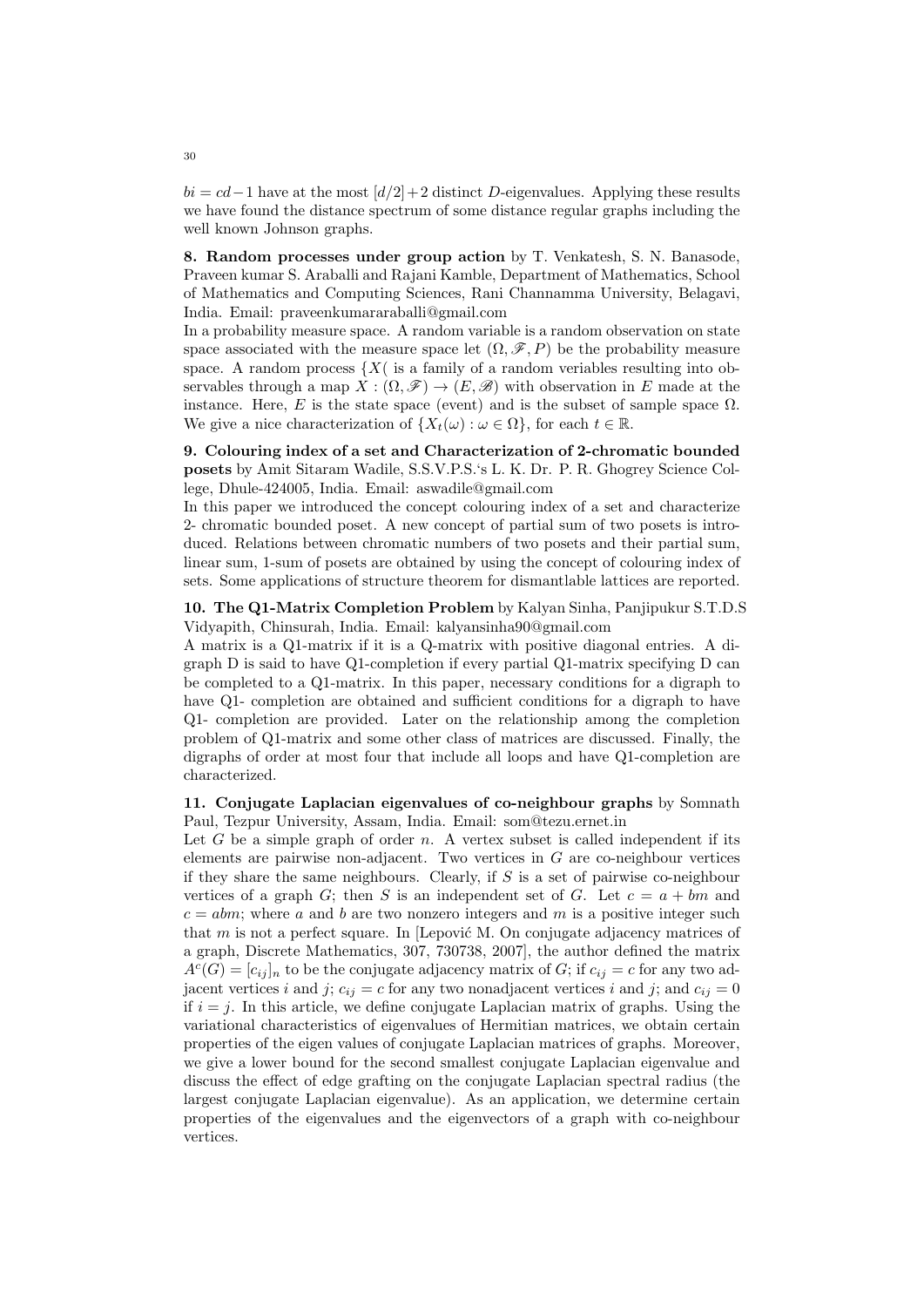#### Section B: Algebra, Number Theory and Lattice Theory:

## 1. Some Results on Strong Reducibility of Near-Rings by M. K. Manoranjan, T. P. College, Madhepura - 852113 (Bihar).

Email-Id: manojmanoranjan.kumar@gmail.com

In this paper we shall introduce some properties of strongly reduced near-rings. Strong reducibility of near-rings implies reducibility of near-ring but converse is not true. We have generalized some characterizations of strong reducibility of nearrings and investigate some relations between strongly reduced near-rings and left strongly regular near-rings. A near-ring is said to be left regular if for each  $a \in R$ , there exists  $x \in R$  such that  $a = xa^2$ . A near-ring is called strongly left regular if  $R$  is left regular and regular, similarly we define right regular. A strongly left and strongly right regular near ring is called strongly regular near-ring. We find that the concept of left, strongly left, strongly right and strong regularities are all equivalent. A near-ring  $R$  is reduced if  $R$  has no non-zero nilpotent elements. That is, for each a in R,  $a^n = 0$  for some positive integer n implies  $a = 0$ . A near-ring is strongly reduced, if for each  $a \in R$ ,  $a^2 \in R_c$  that is  $a0 = a^2$  implies  $a0 = a$ . We find that a strongly regular near-ring is reduced and every strongly reduced near-ring is reduced.

2. A note on non-splitting Z-bent functions by Sugata Gangopadhyay, Enes Pasalic, Pantelimon Stanica and Saral Datta. Brahmananda Keshab Chandra College Email: saraldutta@gmail.com

In this note, we find constructions of non-splitting Z-bent functions, thus solving an open problem of Dobbertin and Leander [H. Dobbertin, G. Leander, Bent functions embedded into the recursive framework of Z-bent functions, Des. Codes Cryptogr. 49 (2008), no. 1-3, 3-22; MR2438437]. Under some technical conditions, we also construct Z-bent functions of level  $r+1$  that are not splitting into Z-bent functions of level  $r > 0$ .

3. Semi 2-absorbing ideals in the semiring  $\mathbb{Z}^+$  by J. N. Chaudhari, M. J. College, Jalgaon, Maharashtra. Email : jnchaudhari@rediffmail.com

In this paper, we obtain a characterization of principal semi 2-absorbing ideals in the semiring . Also some particular types of non-principal ideals in the semiring Z+ are investigated.

4. ξ- Torsion Injective Modules and their Generalizations by Himashree Kalita, Azizul Hoque and Helen K. Saikia, Department of Mathematics Gauhati University, Guwahati-781014, India. Email: himashree.kalita28@gmail.com

We introduce some generalizations of injective modules with respect to a class of ideals of the underlying ring. More precisely we introduce  $\xi$ -torsion injectivity, pseudo ξ-torsion injectivity and quasi-pseudo ξ-torsion injectivity. We investigate some properties of these injectivities. We characterize ξ-torsion injective modules, pseudo torsion injective modules and pseudo ξ-torsion-free injective modules using semisimple modules. We finally show that pseudo  $\xi$ -torsion injectivity implies quasi-pseudo  $\xi$ -torsion injectivity.

5. On the divisibility of the class numbers of certain real quadratic fields by Azizul Hoque, HRI, Allahabad-211019, India. Email: azizulhoque@hri.res.in We construct a family of real quadratic fields whose class numbers are divisible by 3. The main tool used is a parameterization of Kishi and Miyake of a family of quadratic fields whose class numbers are divisible by 3. We finally obtain a lower bound on the number of real quadratic fields whose discriminant is bounded by a large real number and whose class number is divisible by 3.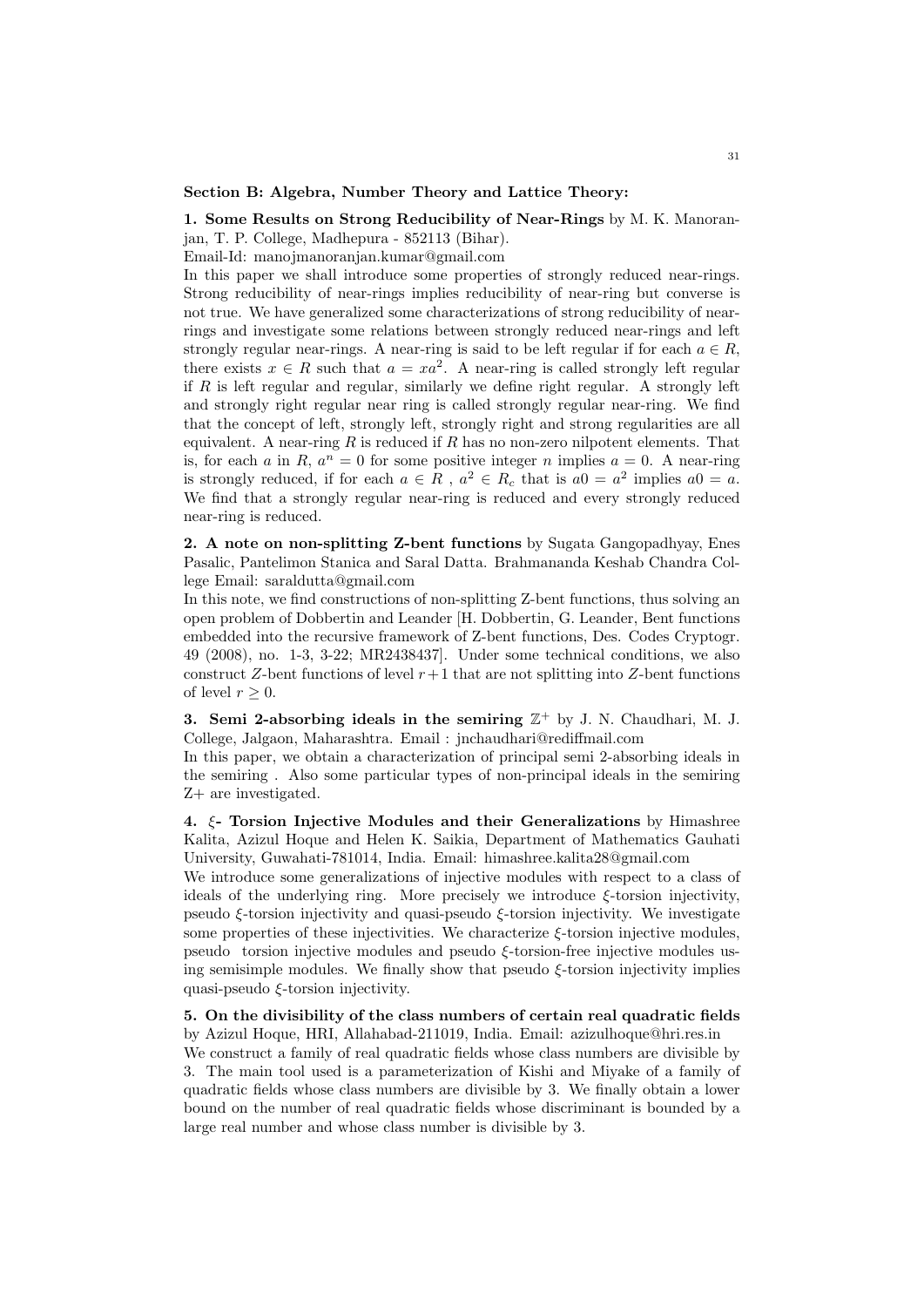6. Quasi-Coretractable Modules by A. K. Singh and A. K. Mahato, Indian Institute of Technology (Indian School of Mines), Dhanbad-826004, India. Email: singh.ak.am@ismdhanbad.ac.in, kumaramritmaths@gmail.com

In this paper, we will discuss and study the structure of quasi- coretractable modules. Some characterization theorems of quasi-coretractable modules in terms of Kasch rings, CS modules, mono-coretractable modules, projective modules, epiretractable modules and retractable modules will be given. Some equivalent conditions related with the quasi-coretractable and the mono-coretractable module will also be considered and investigated.

7. Characterization Of Some Congruences On Quasi Completely Regular Semirings by Sunil Kumar Maity and Rituparna Ghosh, Department of Pure Mathematics, University of Calcutta. Email: skmpm@caluniv.ac.in

The main object of this paper is to study quasi completely regular semirings through congruence structures. We study the least completely regular semiring congruence on quasi completely regular semirings. We characterize the congruences not only on quasi completely regular semirings but also on quasi-orthodox quasi completely regular semirings.

8. On  $(m; n)$  Closed ideals of Commutative Semirings by M. D. Suryawanshi, S.S.V.P.S.'s L. K. Dr. P. R. Ghogrey Science College, Dhule-425005, India and J. N. Chaudhari, M. J. College, Jalgaon-425002, India. Email: manoharsuryawanshi65@gmail.com

Let R be a commutative semiring with  $1 \neq 0$ . Recently, D. F. Anderson and Ayman Badawi have introduced the concept of semi-n-absorbing ideals and  $(m; n)$  closed ideals in commutative rings with  $1 \neq 0$  which are generalizations of *n*-absorbing ideals. In this paper we introduce these concepts in commutative semirings with  $1 \neq 0$  and extend some results of Anderson and Badawi to semirings.

9. Generalized -nonexpansive mappings in Banach spaces by Rajendra Pant, 1 Department of Mathematics, VNIT, Nagpur 440010, Maharashtra, India and Shukla, Rahul Shukla and Manuel De la Sen University of the Basque Country, Spain. Email: pant.rajendra@gmail.com

We introduce a new type of monotone nonexpansive mappings in ordered Banach spaces. This new class of nonlinear mapping properly contains nonexpansive, firmly- nonexpansive, -nonexpansive and Suzuki type generalized nonexpansive mappings. We obtain some existence and convergence theorems for this new class of mappings. Useful examples are presented to illustrate facts

10. The total graph of a commutative semiring with respect to multiplicative-prime subset by Nabanita Goswami and Helen K. Saikia, Department of Mathematics, Gauhati University, Guwahati-781014, India.

Email: nabanita01goswami@gmail.com

We introduce the concept of the total graph of a commutative semiring with respect to a multiplicative-prime subset. Let  $S$  be a commutative semiring. We call a non-empty proper subset M of S is a multiplicative-prime subset of S if  $ms \in M$ for all  $m \in M$ ;  $s \in S$ , and further  $ab \in M$  implies either  $a \in M$  or  $b \in M$ . We define the total graph of  $S$  with respect to  $M$  to be the graph with all elements of S as vertices and any two distinct vertices x and  $y$  are adjacent if and only if  $x + y \in M$ . We discuss the characteristics of this total graph. We also find some important properties of certain induced subgraphs of this total graph.

11. A new result on Fibonacci shift operation by Bandhu Prasad, Department of Mathematics Kandi Raj College, Kandi-742137, India. Email: bandhu iit@rediffmail.com

32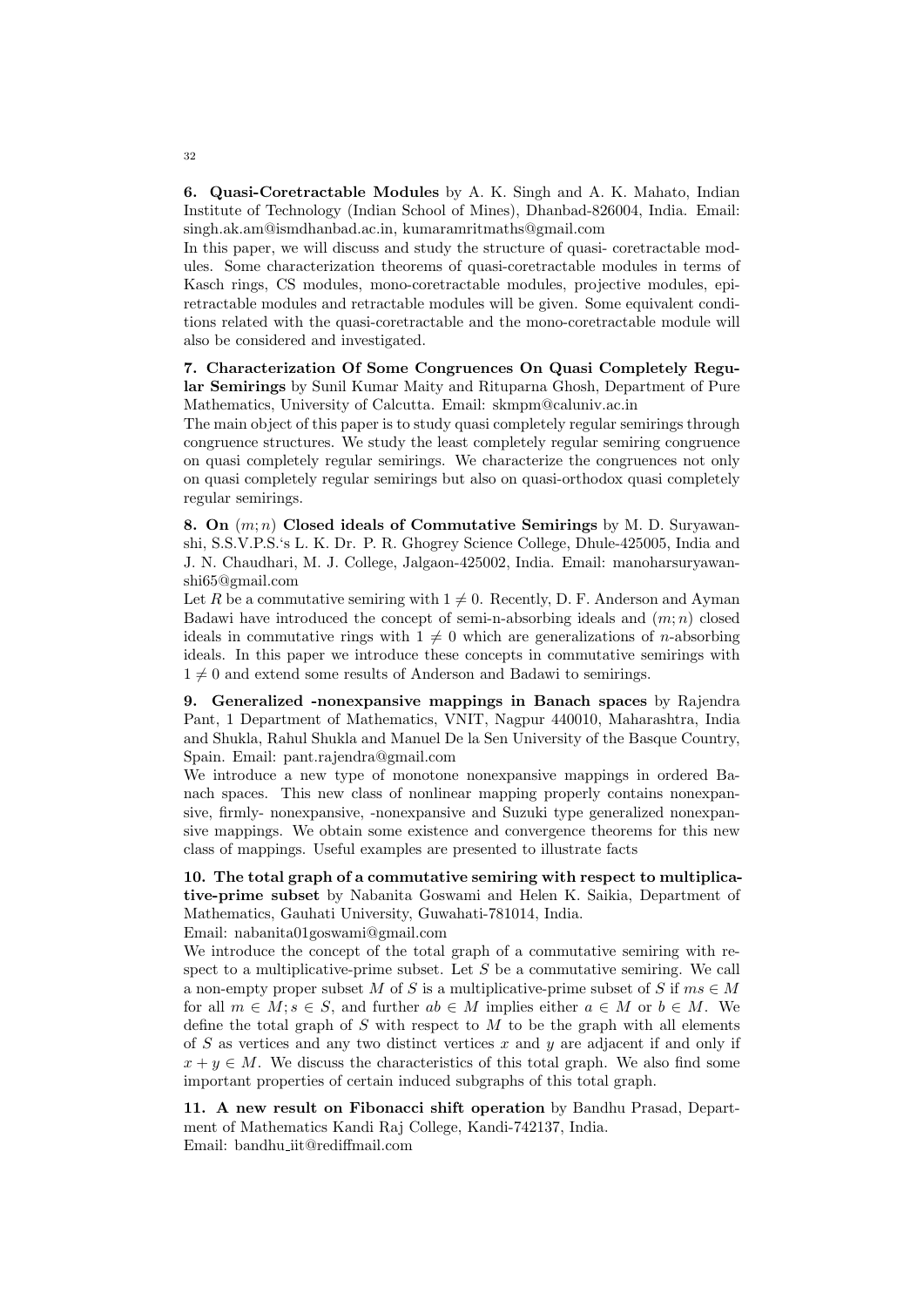Fibonacci codes of different orders are variable length. They are used for encoding of numbers and its applications are in information and coding theory. The Fibonacci binary encoding and computation of its values are used in Fibonacci shift operations. Walder et al. established a relation for k-th Fibonacci left shift for Fibonacci numbers of order  $m = 2$ ; 3. In this paper, we established a relation for k−th Fibonacci left shift for Fibonacci numbers of order  $m = 4$  and we generalized a formula for k-th Fibonacci left shift for the Fibonacci numbers of all orders.

Section C: Real and Complex Analysis (Including Special Function, Summability and Transforms)

1. Uniqueness of a power of a Meromorphic function sharing a set with its derivative by Abhijit Banerjee and Bikash Chakraborty, University of Kalyani, Kalyani, West Bengal-741235. Email-Id: bikashchakrabortyy@gmail.com.

The most fascinating result in Value distribution Theory is the Nevanlinna's Five Value Theorem (Zur Theorie der meromorphen Funktionen, Acta Math., 46(1-2) (1925), 1-99). In 1926, R. Nevanlinna proved that if f and q are non-constant Meromorphic functions sharing five values in extended complex plane in ignoring multiplicities, then  $f = q$ .

2. Growth of Composite Entire And Meromorphic Functions With Finite Iterated Order by Nityagopal Biswas and Samten Tamang, Department of Mathematics, University of Kalyani, Kalyani, West Bengal-741235. Email-Id: nityamaths@gmail.com

In this paper, we have investigated the growth properties of composite entire and meromorphic functions with finite iterated order and established some new results which are the improvement and extension of the earlier results.

3. Generalized Ritt Type and Generalized Ritt Weak Type Connected Growth Properties Of Composite Entire Functions Represented By Vector Valued Dirichlet Series by Jinarul Haque Shaikh, Department of Mathematics, University of Kalyani, Kalyani, West Bengal-741235. Email-Id: jnrlhqshkh188@gmail.com

In this paper, we introduce the idea of generalized Ritt type and generalized Ritt weak type of entire functions represented by a vector valued Dirichlet series. Hence, we study some growth properties of composite of two entire functions represented by a vector valued Dirichlet series on the basis of generalized Ritt type and generalized Ritt weak type.

4. Location of recurrent critical points in Complex plane by Gorachand Chakraborty, Govt. General Degree College at Manbazar II(W.B) and Tarakanta Nayak, IIT Bhubaneswar, India. Email: gorachand11@gmail.com

In this paper, we studied the Location of recurrent critical point of a transcendental meromorphic function  $f$ . We show that if  $a$  is a recurrent point of a transcendental meromorphic function  $f$  then either  $a$  is in Julia set of  $f$  or  $a$  is in one of the rotational domains (Herman ring or Siegel Disc). Moreover if a is a recurrent critical point of  $f$  then  $a$  is in Julia set of  $f$ .

5. Some Further Studies on the Uniqueness of Meromorphic Functions Sharing Two Sets with Least Possible Cardinalities by Arindam Sarkar Kandi Raj College, West Bengal-742137. Email-Id: arindamsarkarmath@gmail.com Let f and  $q$  be two nonconstant meromorphic functions sharing two finite sets, namely  $S \subseteq \mathbb{C}$  and  $\{\infty\}$ . We prove two uniqueness theorems under weaker conditions on ramification indices, reducing the cardinality of the shared set S and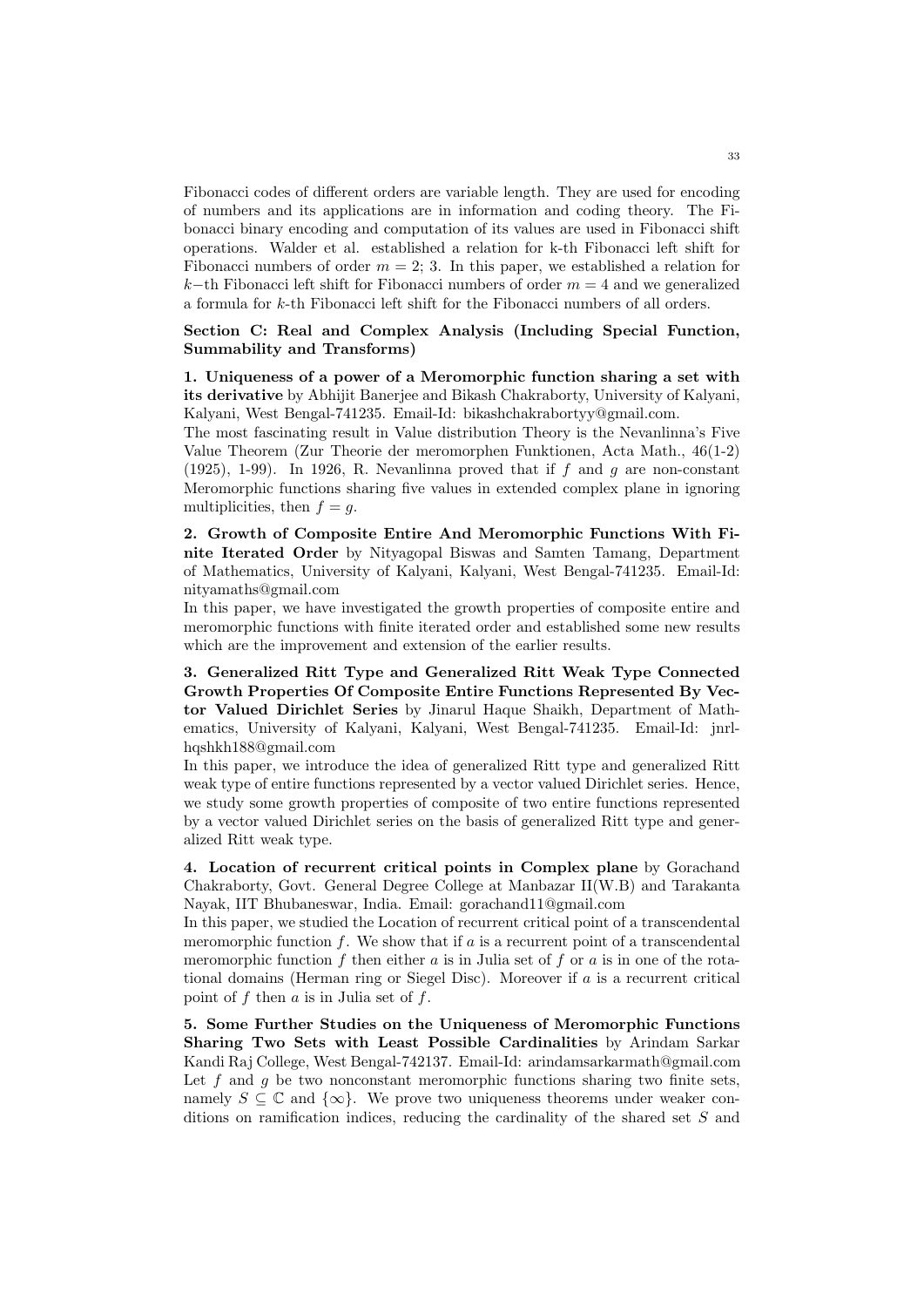weakening the nature of sharing of the set  $\{\infty\}$  which improve results of Fang-Lahiri, Lahiri, Banerjee -Majumder-Mukherjee and others.

6. Yu's Result - A further extension by Abhijit Banerjee and Molla Basir Ahamed, Department of Mathematics, University of Kalyani, Kalyani, West Bengal. Email-Id : bsrhmd117@gmail.com

In this paper we have mainly dealt with the relation between a generalized differential polynomial and a rational function  $R(f)$  of a non-constant meromorphic function f sharing a small function  $a \equiv a(z)$   $(6 \not\equiv 0; \infty)$ . Our results will extend some recent reults in the direction of Brck Conjecture. We have exhibited some examples which shows that the result of this paper may or may not be true for non-constant entire functions and conditions obtained in the theorems cannot be removed. Other examples have also substantiate our certain claims.

7. On the growth properties of composite functions analytic in the unit disc from the view point of their relative  $L^*$ - types and relative  $L^*$ weak types by Pulak Sahoo, Department of Mathematics, University of Kalyani, Kalyani, West Bengal. Email: pulak.pmath19@gmail.com

In this paper we introduce the idea of relative Nevanlinna  $L^*$ - type and relative Nevanlinna  $L^*$ - weak type in the Unit disc  $U = \{z : |z| < 1\}$ . Hence we study some comparative growth properties of composition of two analytic function in the unit disc  $U$  on the basis of relative Nevanlinna  $L^*$ - type and relative Nevanlinna  $L^*$ -weak type

8. Maximum Terms, Maximum Moduli Related and Slowly Changing Functions Based Growth Measurement of Composition of Entire Functions by Md.Azizul Hoque . Sreegopal Banerjee College, West Bengal. Email: mhoque3@gmail.com

In the paper we prove some growth properties related to the maximum terms and maximum moduli of composite entire functions using generalized  $L^*$ -order and generalised  $L^*$ -lower order as compared to the growths of their corresponding left and right factors .

9. *IP*<sup>\*</sup>-sets in function field and mixing properties by Pintu Debnath, Basirhat College, India. Email: pintumath1989@gmail.com

In this article we want to establish some combinatorial properties of  $(F_q[x]; +)$ . Further we will also apply these combinatorial properties to establish some of mixing properties of its action on measure preserving systems. We will establish that weak mixing, strong mixing and mild mixing all are equivalent under the action of  $(F_q[x]; +).$ 

10. On the rates of convergence of wavelet expansions by Varsha Karanjgaokar, Department of Mathematics, Govt. N. P. G. College of Science, Raipur (C.G.)-492010, India. E-mail: vardhakar@yahoo.com

In this paper we estimate the rate of convergence of wavelet expansion of functions in  $L^p$ ,  $1 \leq p \leq \infty$  at a point x with specific conditions on  $w_f(x, t)$  for small values of t,  $t \leq \partial$  where  $w_f(x,t) \equiv \sup\{|f(y)-f(x): |x-y| \leq t\}$ . Our result generalizes the result of S. Kelly (Pointwise convergence for wavelet expansions ,Ph.D. thesis,Washington University,St. Louis, 1992).

11. Common fixed point theorems under rational contractions for a pair of mappings in complex valued metric space by Rakesh Sarkar, Gour Mahavidyalaya , Mangalbari, Malda,W.B.-732142 ,India.

Email: rakeshsarkar.malda@gmail.com .

In this paper, we prove some common fixed point theorems for a pair of mappings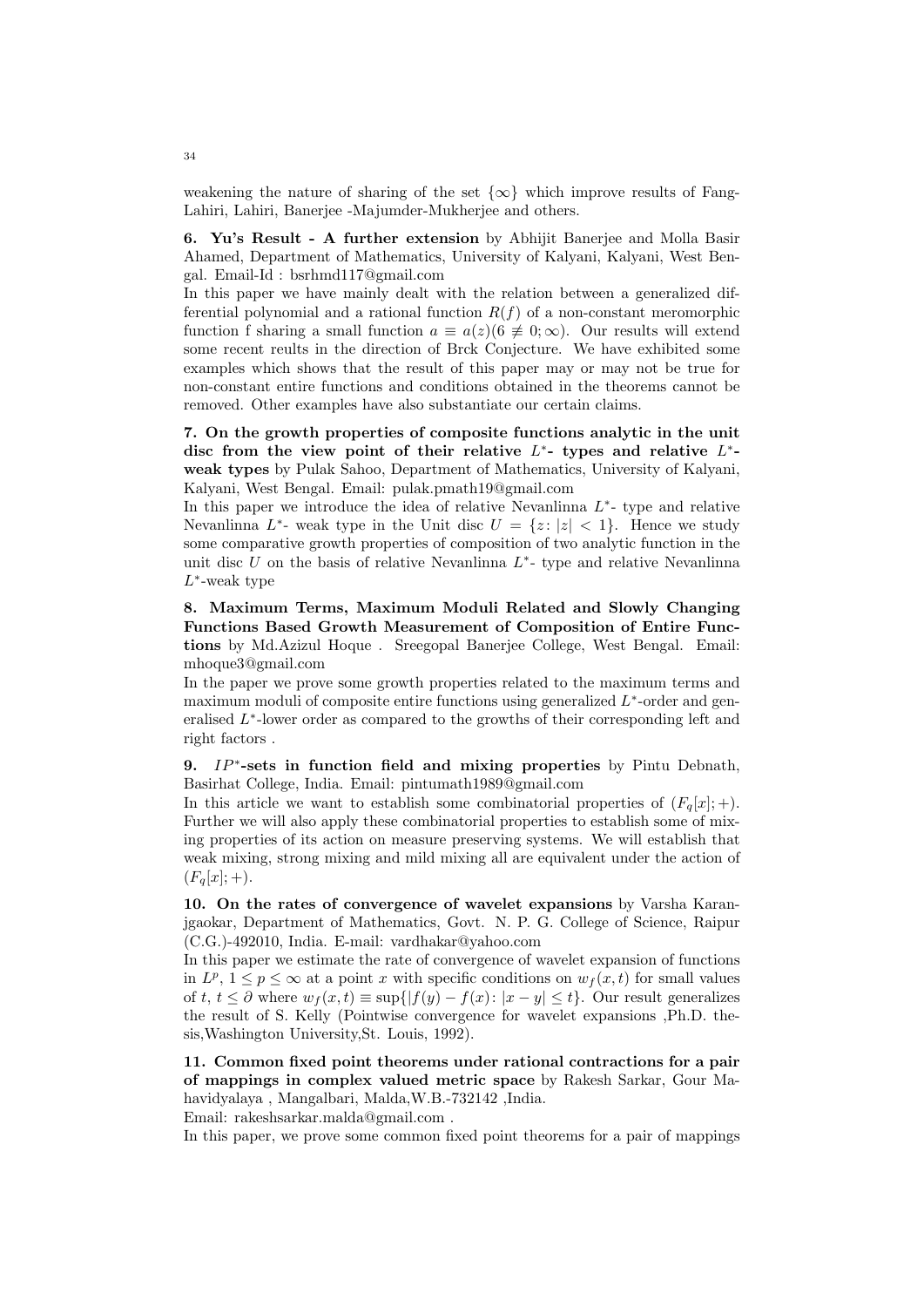satisfying certain rational contraction condition in the frame work of complex valued metric space  $(X; d)$ . We have also defined the max function for the partial order - in complex valued metric d.

12. Growth of meromorphic functions depending on  $(p, q)$ -th relative order by Lokenath Debnath, Sanjib Kumar Datta, Tanmay Biswas and Ananya Kar, Department of Mathematics, University of Kalyani, Kalyani, West Bengal. Email: ananyakaronline@gmail.com

In this paper for any two positive integers p and q; we wish to introduce an alternative definition of relative  $(p, q)$ -th order of a meromorphic function with respect to another entire function which improves the earlier definition of relative  $(p, q)$ -th order of meromorphic function introduced by Banerjee and Jana. Also in this paper we discuss some growth rates of composite entire and meromorphic functions on the basis of the improved definition of relative  $(p, q)$ -th order of meromorphic function.

13. Generalized relative order-dependent growths of composite entire functions by Chinmay Ghosh, Guru Nanak Institute of Technology 157/F, Nilgunj Road, Panihati, Kolkata- 700114. E-mail: chinmayarp@gmail.com

In this paper we establish some newly developed results related to the growth rates of composite entire functions on the basis of their generalized relative orders and generalized relative lower orders.

14. Some results on slowly changing function oriented relative order, relative type and relative weak type of differential monomials by Debasmita Dutta, Department of Mathematics, University of Kalyani, Kalyani, West Bengal-741235 Email: debasmita.dut@gmail.com

In the paper we establish the relationship between the relative L-order (relative Lorder), relative  $L$ -type (relative  $L$ -type) and relative  $L$ -weak type (relative  $L$ -weak type) of a transcendental meromorphic function  $f$  with respect to an transcendental entire function.

15. Some Results on Generalized Relative Orders of Meromorphic Functions by Pranab Das, Department of Mathematics, University of Kalyani, Kalyani, West Bengal-741235 Email: pranabdas90@gmail.com

In this paper we discuss some growth rates of compositions of entire and meromorphic functions on the base of generalized relative order and generalized relative lower order of meromorphic functions with respect to entire functions.

16. Meromorphic function sharing a meromorphic function of slower growth with a linear differential polynomial by Shubhashish Das, Department of mathematics, University of Kalyani, Kalyani, West Bengal-741235 Email: dshubhashish.90@gmail.com

In this paper, we study a typical problem arisen from the famous Br ck's conjecture of the value distribution theory concerning the uniqueness of an entire function and its derivative when they share one finite complex value CM. Though R. Br ck himself resolved the conjecture for , the case for is not fully resolved. Many researchers developed and generalised this result gradually to a linear differential polynomial of an entire function instead of its derivative and a function instead of a finite complex value, etc. The main object of the paper is to prove uniqueness theorems for meromorphic function that share a function of slower growth with its linear differential polynomial under certain hypothesis.

17. Growth measures of Wronskians generated by entire and meromorphic functions depending upon their relative orders by Ahsanul Hoque,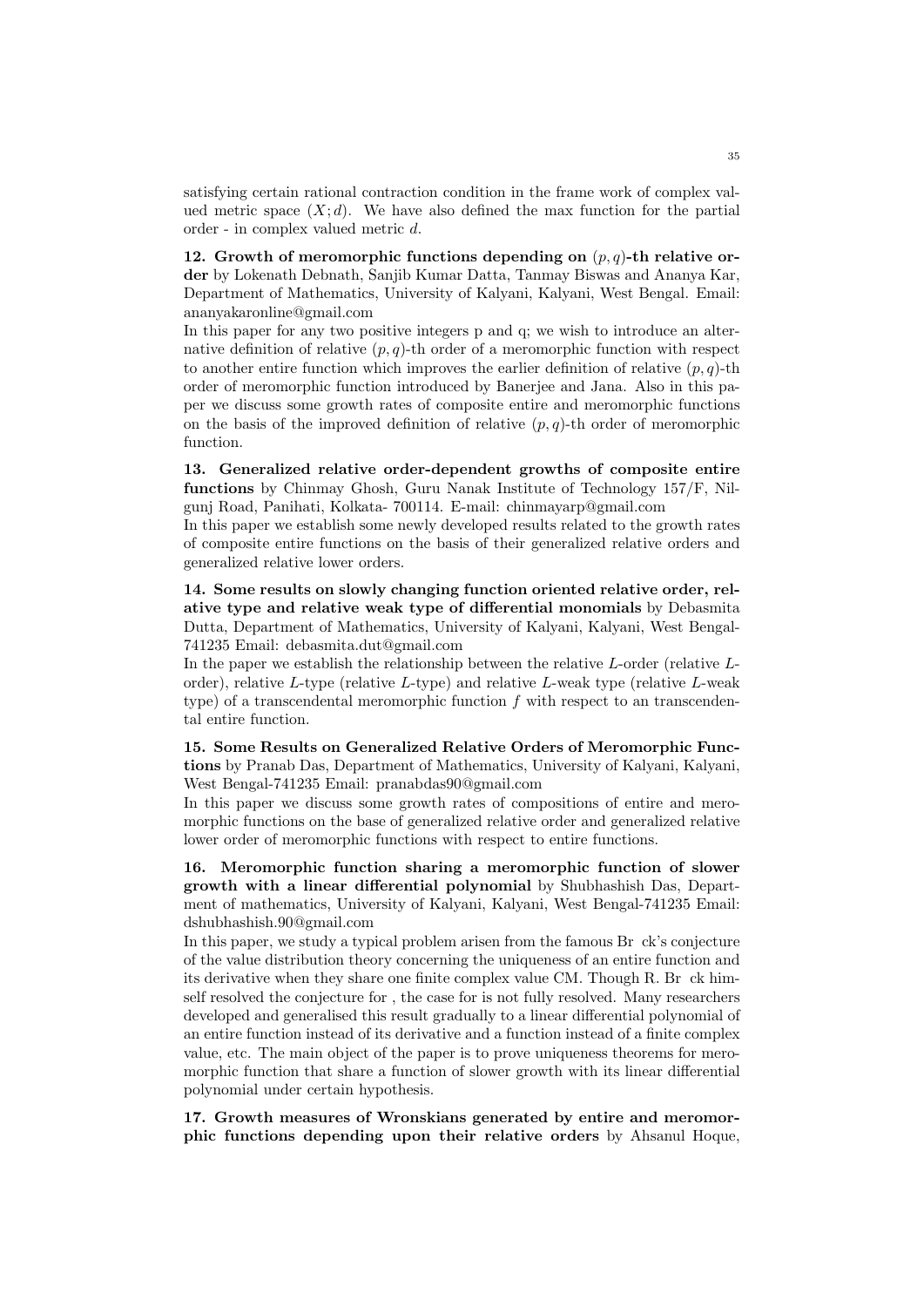Department of Mathematics, University of Kalyani, Kalyani, West Bengal. Email: ahoque033@gmail.com

In this paper, we have investigated the comparative growth properties of composition entire and meromorphic functions on the basis of their relative orders (relative lower orders) of Wronskians generated by entire and meromorphic functions .

18. On sequences spaces defined via Euler and matrix transformations by Sandeep Kumar Singh, Lovely Professional University, Punjab and Sanjay Mishra, Department of Mathematics, Lovely Professional University, Punjab-144411. Email : sanbhumath@gmail.com

We present the topological properties of some lacunary sequence spaces over nnormed space defined via Euler and matrix summability transformations. Further, some inclusion relations between these spaces are also studied.

19. Certain fixed point theorems of bi-complex valued mappings by Junesang Choi, Sanjib Kumar Datta, Tanmay Biswas and Md Nazimul Islam, Department of Mathematics, University of Kalyani, Kalyani, West Bengal-741235 Email: n.islam000@gmail.com

In this paper, we introduce the concepts of the operations of bi-complex number, the concepts of convergence for bi-complex number-valued sequence and the bicomplex number valued mapping. We also introduced the metric function on the set of bi- complex numbers C2. Then the fixed point of bi-complex number-valued mapping is discussed and established some existent theorems of this mapping.

20. Results on uniqueness of entire functions whose difference polynomials share a polynomial by Pulak Sahoo and Himadri Karmakar, Department of Mathematics, University of Kalyani, Kalyani, West Bengal. Email: himadri394@gmail.com

A lot of research works has been devoted to uniqueness of entire and meromorphic functions whose differential polynomials share certain values or a fixed point. Recently value distribution in difference analogue has become a subject of great interest. In this paper we use the concept of weighted sharing of values, introduced by I. Lahiri, which measures how close a shared value is to being shared CM or to being IM, to investigate the uniqueness results when two difference products of entire functions share a nonzero polynomial or a small function with finite weight. We also investigate the situation when the original functions share zero counting multiplicities.

21. Measure of Relative  $(p;q)$ -th Order Based on a Growth of Composite Entire Functions by Stanislawa Kanas, Sanjib Kumar Datta Tanmay Biswas and Golok Kumar Mondal, Department of Mathematics, University of Kalyani, Kalyani, West Bengal-741235 Email: golok.mondal13@rediffmail.com

We deduce some growth properties of composite entire functions in the light of their relative  $(p; q)$  th order by extending some results.

22. On a subclass of meromorphic univalent functions by Bappaditya Bhowmik and Firdoshi Parveen, Department of Mathematics, IIT Kharagpur, India. Email: frd.par@maths.iitkgp.ernet.in

In this article we consider a class denoted by  $A(p)$  which consists of functions f that are holomorphic in the unit disc D punctured at a point  $p \in (0,1)$  where f has a simple pole. We prove a sufficient condition for these functions to be univalent in D. By using this condition, we construct the family  $U_p(\lambda)$  of all functions  $f \in A(p)$  such that  $|(z/f(z))^2f(z) - 1| < \lambda_{\mu}$  where  $\mu = ((1-p)/(1+p))2$  for some  $0 < \lambda < 1$ ,  $z \in D$ . Therefore, functions in the class  $U_p(\lambda)$  are necessarily univalent. We present some basic properties for functions in the class  $U_p(\lambda)$  which

36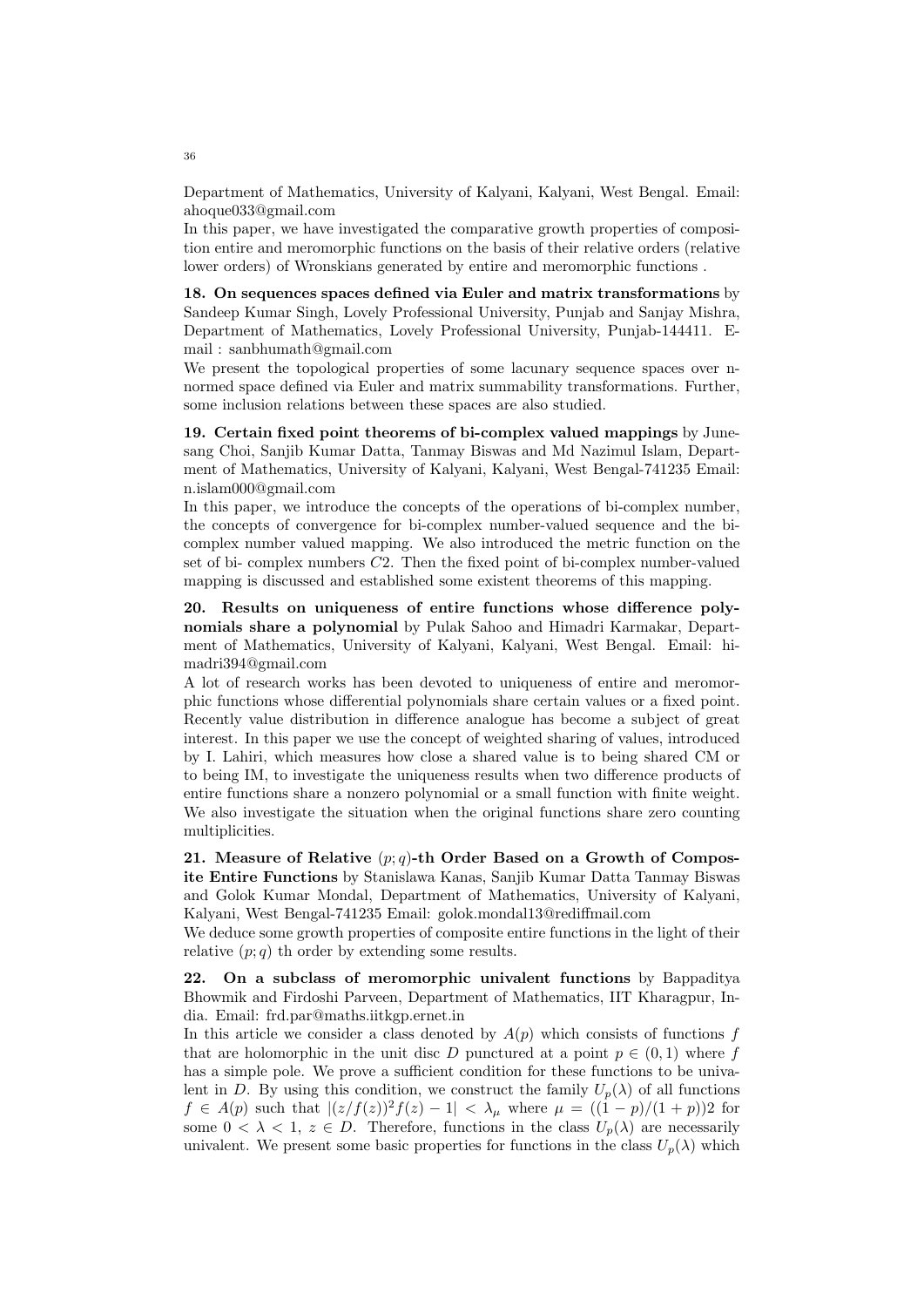include an integral representation formula for such functions and obtain the exact region of variability of the second Taylor coefficient for functions in this class. We also obtain a sharp estimate for the Fekete-Szego functional defined on the class  $U_n(\lambda)$  along with a subordination result for functions in this family. In addition, we obtain some necessary and sufficient coefficient conditions involving the coefficients  $b_n$  for functions  $f \in A(p)$  of the form

$$
\frac{z}{f(z)} = 1 + b_1 z + b_2 z^2 + \cdots, z \in D,
$$

to be in the class  $U_p(\lambda)$ . We have also obtained sharp bounds for  $|b_n|, n \geq 1$ .

23. Meromorphic functions that share a small function with their linear differential polynomials by Indrajit Lahiri and Bipul Pal, Department of Mathematics, University of Kalyani, Kalyani, West Bengal. Email: palbipul86@gmail.com We study in the paper a standard problem of uniqueness of meromorphic functions and linear differential polynomials generated by them under certain conditions. Actually this particular kind of development in value distribution theory started with the famous Bruck's conjecture regarding the uniqueness of an entire function and its derivative when they share a finite complex value with its derivative counting multiplicity. Over the years Bruck himself and other mathematicians worked on this problem and obtained a number of results to a greater extent in a more general setting. Here we take up this problem for a meromorphic function with relatively less number of poles and also the zeros of its derivatives being less, which shares a small function with a linear differential polynomial with due count of multiplicity and deduce similar conclusion.

24. Generalizations of Brück conjecture and some non-linear complex differential equations by Dilip Chandra Pramanik, Department of Mathematics, University of North Bengal, West Bengal and Manab Biswas, Barabilla High School, Uttar Dinajpur, West Bengal, India Email: dcpramanik.nbu2012@gmail.com

In this paper, we prove the following result: Let  $f(z)$  and  $g(z)$  be two nonconstant entire functions satisfying  $(\alpha) < \mu(f)$  and  $\phi(z)$  be a polynomial. If f is a non-constant entire solution of the differential equation  $[z] + \beta(z)\alpha(z) =$  $(f dp - \alpha(z))e\phi(z)$ , where  $\beta(z)$  is an entire function satisfying  $\sigma(\beta) < \mu(f)$ . Then  $\sigma^2(f) = deg\phi$ . Our result generalizes the results due to Gundersen and Yang, Chang and Zhu and Li and Cao.

25. A study of  $\overline{H}$ - function by Jyoti Mishra, Gyan Ganga Institute of Technology and Sciences, Jabalpur. Email: jyoti.mishra198109@gmail.com

The subject of Fourier series of the generalized hypergeometric functions occupies an important place in the field of special functions. Certain Fourier series of the generalized hypergeometric function plays an important role in the development of the theory of special functions and certain Fourier series of the generalized hypergeometric functions enable us to obtain general solutions of some boundary value problems. The Fourier series of the generalized hypergeometric functions was given from time to time by various mathematicians with certain restrictions in parameters. An adequate list of references given here together with sources indicated in these references provides a good converge of the subject. In this paper, we have defined Fourier series for  $\overline{H}$ -function and also we derived integral involving sine function, exponential function, the product of Kamp de Friet functions and the  $\overline{H}$ -function to evaluate three Fourier series.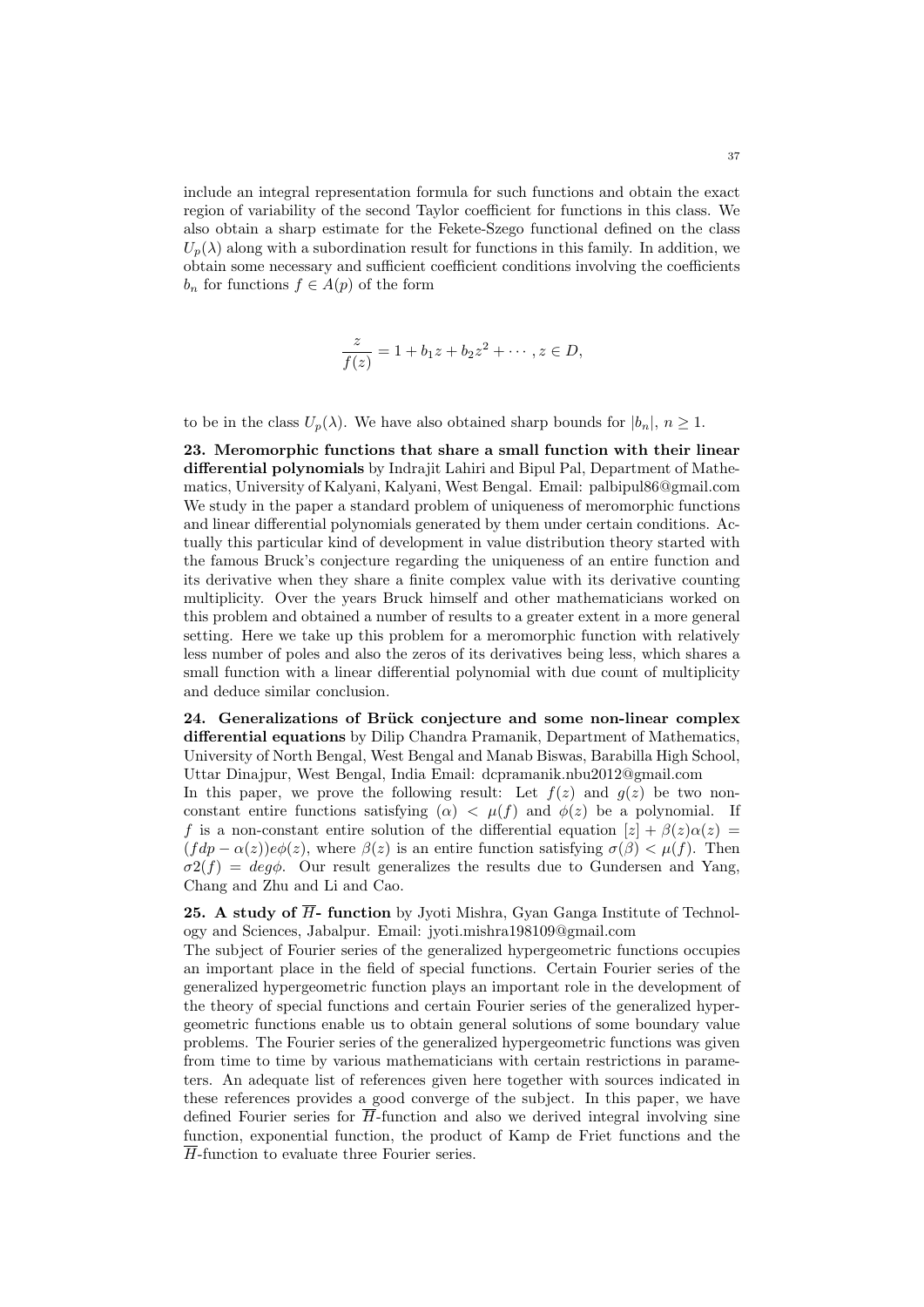26. Characterization of matrices and duals involving some double sequences of fuzzy numbers by Jyotishmaan Gogoi and Hemen Dutta, Department of Mathematics, Gauhati University, Guwahati-781014, India. Email: jyotishmgogoi@gmail.com, hemen dutta08@rediffmail.com

The main aim of the present paper is to introduce the notion of  $\alpha$ –,  $\beta$ – and γ-duals of sets of double sequences of fuzzy numbers and compute the  $\alpha$ -,  $\beta$ - and  $\gamma$ - duals of some important sets of double sequences of fuzzy numbers. The investigations of this paper will add the notion of algebraic duality for sets of double sequences in the field of fuzzy mathematics. Additionally, we give some results characterizing matrix transformations involving some classes of double sequences of fuzzy numbers.

27. Fixed point theorem in fuzzy metric space by Rajesh Kr. Singh and M. Z. Alam, College of Commerce, Arts & Science, Patna-20. Email: malam035@gmail.com In this paper, we studied the fuzzy metric space as defined by Z. Q. Xia, and F. F. Guo. Defined in different way in the sense of fuzzy scalars instead of fuzzy numbers or real numbers are used to define fuzzy metric. It is proved that every metric space can induce a fuzzy metric space that is complete whenever, the original one is complete. We define fuzzy contraction mapping and try to established fixed point theorem in fuzzy metric space.

28. The generalized composition growth of a class of Meromorphic functions by Ratan Kumar Dutta, Department of Mathematics, Netaji Mahavidyalaya, Arambagh, Hooghly-712601, West Bengal, India. Email: ratan 3128@yahoo.com In this article we are two show that if  $f(z)$  is a transcendental meromorphic function of non- zero finite order and  $g(z)$  is a transcendental entire function with  $T(r, g) = O^*(e^{(\log r)^{\alpha}})$  Then

$$
\limsup_{r \to \infty} \frac{T(r, f_{2,g})}{T(r, g)} = \lambda_f, (r \notin E)
$$

where  $\alpha(0 < \alpha < 1)$  is a constant, E is a set of finite logarithmic measure and 2, q f is generalized composition of  $f(z)$  with  $q(z)$ .

29. Fuzziness on rough convergence by Shyamal Debnath, Department of Mathematics, Tripura University, Agartala-799022, India. E-mail: shyamalnitamath@gmail.com

In this paper we extend the notion of rough convergence in fuzzy setting which automatically extends the earlier notions of rough convergence. Also we define the set of rough limit points of a sequence of fuzzy number and rough Cauchy sequence, and prove some results associated with this set.

30. Meromorphic function sharing small functions with its derivative by Pulak Sahoo and Gurudas Biswas, Department of Mathematics, University of Kalyani West Bengal-741235, India Email: gdb.math@gmail.com

In the paper, we deal with the uniqueness problem of meromorphic function that share a set of small functions with its derivative and obtain some results which generalize the recent results due to Xu, Yi and Wang [Revista De Matematica, Teoria Y Aplicaciones, 23 (2016), 291-308].

31. On Kuznetsov sum formula by R. K. Jana, Department of Applied Mathematics & Humanities, S. V. National Institute of Technology, Surat-395 007, India. And S. Kanemitsu, Department of Information Science, Faculty of Humanity-Oriented Science and Engineering, Kinki University, Iizuka, Fukuoka, Japan. Email: rkjana2003@yahoo.com, kanemitu@fuk.kindai.ac.jp

The main objective of this paper is to discuss about Kuznetsov sum formula and its

38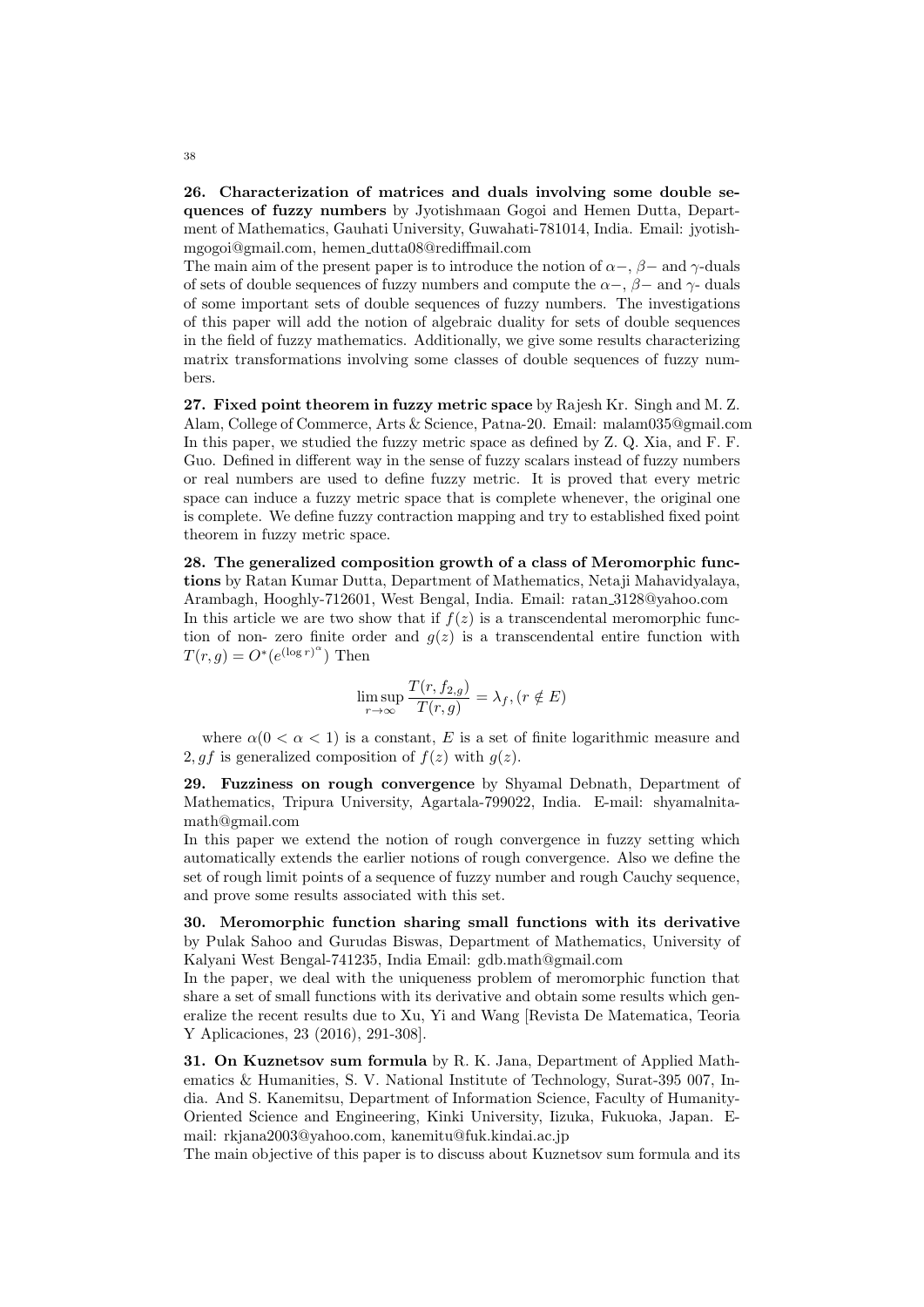interrelation with several special functions mainly G-functions and Bessel functions

32. On the growth of composition of entire functions with respect to minimum modulus by Meghlal Mallik, Panighata U. D. M. High School, India Email: meghlal.mallik@gmail.com

In the paper we study the growth properties of composite entire and meromorphic functions using  $(p; q)$ th order which improve some earlier results, where p; q are positive integers and  $p > q$ . Some results in the form of remarks based upon minimum modulus of entire functions have also been stated in this paper.

#### Section D: Functional Analysis

.

1. Proximal normal structure by Gopal Dutta and P. Veeramani, IIT Madras, Chennai, India. Email: gopalpartha92@gmail.com

In this paper we will give a characterization for proximal normal structure. Using this characterization we will prove that if A or B is compact, then the convex pair  $(A; B)$  has proximal normal structure. We will also show that in general if  $(A; B)$  is a closed bounded convex proximal pair, then the compactness of A need not imply the compactness of B. But in k-strictly convex Banach spaces this is not the case. In addition we will also use our characterization to prove that if  $X$  is a Banach space and the set of all directions in which  $X$  is not uniformly convex is contained in a countable union of k-dimensional subspaces of X for some  $k\,2\,N$  or the set of all directions in which  $X$  is not uniformly convex is contained in a subspace of  $X$ with countable Hamel basis, then  $X$  has proximal normal structure.

## 2. Removable sets for weighted Orlicz-Sobolev spaces by Nijjwal Karak, IIT Indore. Email-id: nijjwal@gmail.com

In this talk, I will discuss about removable sets for Sobolev spaces, Orlicz-Sobolev spaces and some weighted version of Orlicz-Sobolev spaces. I will present the theories of removability of sets lying in a hyperplane and we will see that the removability of these sets is essentially determined by their thickness measured in terms of a concept of porosity.

3.  $\lambda_n$ -compact sets and  $\lambda_n$ -compact operators by Manjul Gupta, IIT Kanpur, India and Antara Bhar, RIE Bhubaneswar, India Email: antara.music@gmail.com In this paper, we consider a sequence space  $\lambda$  equipped with the normal topology (,\*) and introduce the notions of n-compact sets and n-compact operators. As  $\eta(\lambda, \lambda^*)$  is a locally convex topology on  $\lambda$ , this study is different from our earlier work "On  $\lambda$  -compact operators" where  $\lambda$  is a Banach space. However it generalizes the work of Sinha and Karn on p-compact sets and  $p$ -compact operators. We study the properties of such sets and operators and prove the norm-ideal character of the collection of all  $\lambda_n$ -compact operators. We also establish the connection of  $\lambda_n$ compact operators with absolutely  $\lambda$ -summing and  $\lambda$ -nuclear operators for suitably chosen sequence space .

4. Extension of Function Space in the light of Hyperspace by Sandip Jana and Jayeeta Saha, Department of Pure Mathematics, University of Calcutta Email: sjpm@caluniv.ac.in

This paper concerns the extension of the linear space of functions to a topological exponential vector space. Exponential vector space is an algebraic axiomatisation of hyperspace based on a vector space; it was proposed by S. Ganguly et al. with the name quasi-vector space. This generalisation of vector space (in some sense)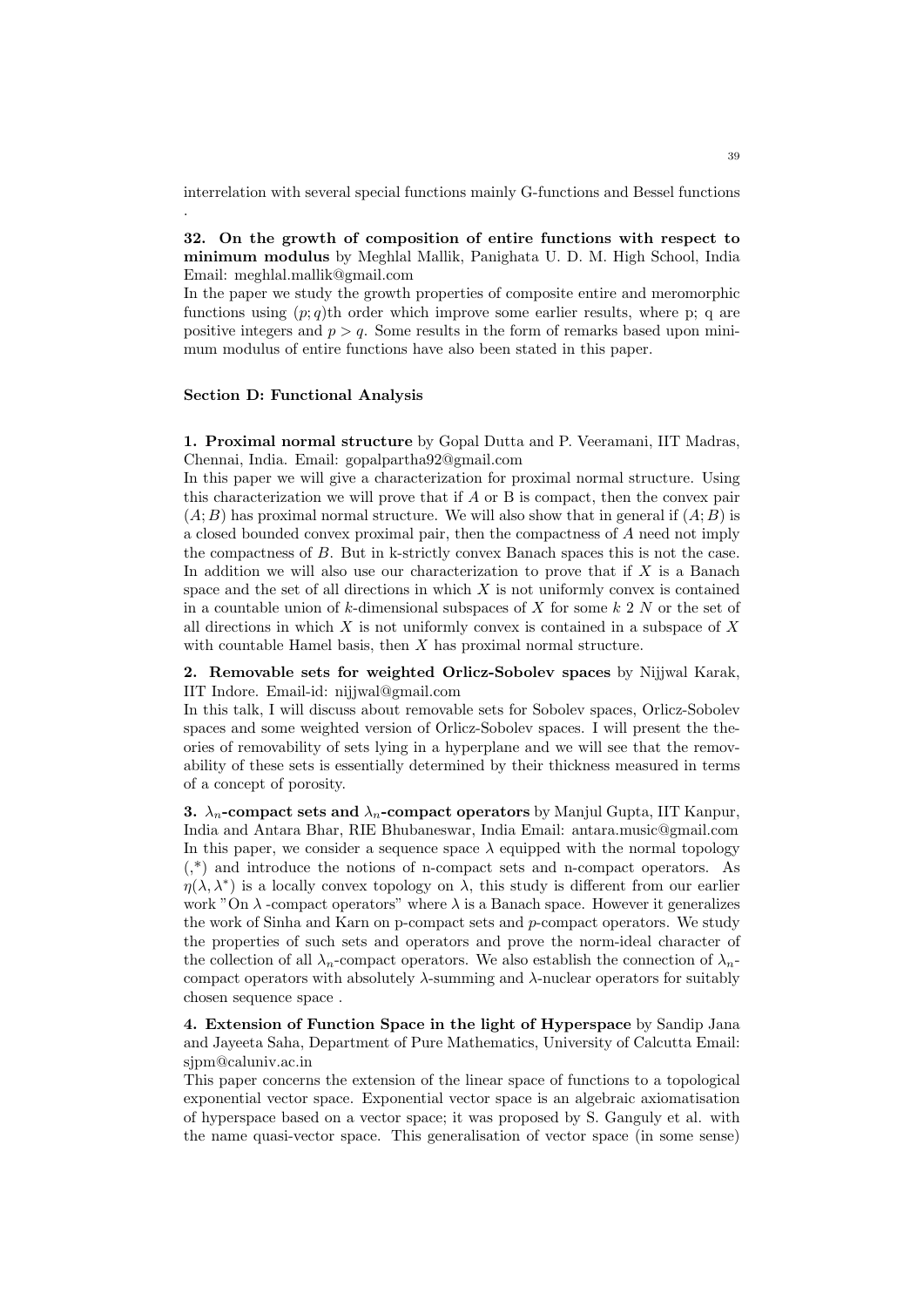comprises a semigroup structure equipped with a compatible scalar multiplication and is designed with an order structure intrinsically with the spirit of hyperspace. Considering the exponential behaviour of its elements, we have studied this structure in the present paper with a new nomenclature exponential vector space (in short, evs). The method we have developed here can be adopted for extending any linear subspace of function spaces as well as sequence spaces to a topological evs. Following this method we have shown that any vector space can be embedded into an evs generated from some function space. Finally with the help of some invariant properties of evs we have characterised such extension of function spaces; here the invariance is judged by means of an order-isomorphism which is a morphism-like concept between two evs and is capable enough for establishing such characterisation.

5. Integration in an algebraic ordered extension of vector space by Priti Sharma and Sandip Jana, Department of Pure Mathematics, University of Calcutta. Email: mspriti23@gmail.com

In this paper we have developed an integration theory in an algebraic ordered extension of vector space which comprises a semigroup structure, a scalar multiplication and a compatible partial order. Initially the idea of this structure was given by S. Ganguly et al. with the name quasi-vector space. The axioms of this structure evolve a very rapid growth of its elements with respect to the partial order and evoke some sort of positiveness in each element. Meanwhile, a vector space is evolved within this structure and positivity of each element of the new structure is judged with respect to the elements of the vector space generated. Considering the exponential behaviour of its elements, we have studied the structure in the present paper with a new nomenclature - exponential vector space (in short, evs). We have introduced the concept of comparing function to define the line integral of a real valued function along a continuous curve in a bounded-primitive topological evs. We have discussed some basic properties of the line integral and deduced necessary and sufficient conditions for the existence of the same. We have defined primitive of a function and expressed the line integral in terms of the primitive. It has been shown that the collection of integrable functions on an evs again forms an evs over the same field and can be topologised to form a topological evs. Lastly, we have constructed an order-functional on the evs of integrable functions with the help of the line integral.

6. Weighted spaces of holomorphic functions on Banach spaces and the approximation property by Manjul Gupta and Deepika, IIT Kanpur, India, Email: dbaweja@iitk.ac.in

In this talk, we consider the linearization theorem for the weighted space  $H_w(U; F)$ of holomorphic functions defined on an open subset  $U$  of a Banach space  $E$  with values in a Banach space  $F$ . After having introduced a locally convex topology  $T_M$ on the space  $H_w(U; F)$ , we show that  $(H_w(U; F); T_M)$  is topologically isomorphic to  $(L(G_w(U); F); T_c)$  where  $G_w(U)$  is the predual of  $H_w(U)$  consisting of linear functionals whose restrictions to the closed unit ball of  $H_w(U)$  are continuous for the compact open topology  $T_0$ . Finally, these results have been used in characterizing the approximation property for the space  $H_w(U)$  and its predual for suitably restricted weight w.

7. Continuous duality of groups: a functional analytic viewpoint by Pranav Sharma, Lovely Professional University, Punjab. Email-Id: pranav15851@gmail.com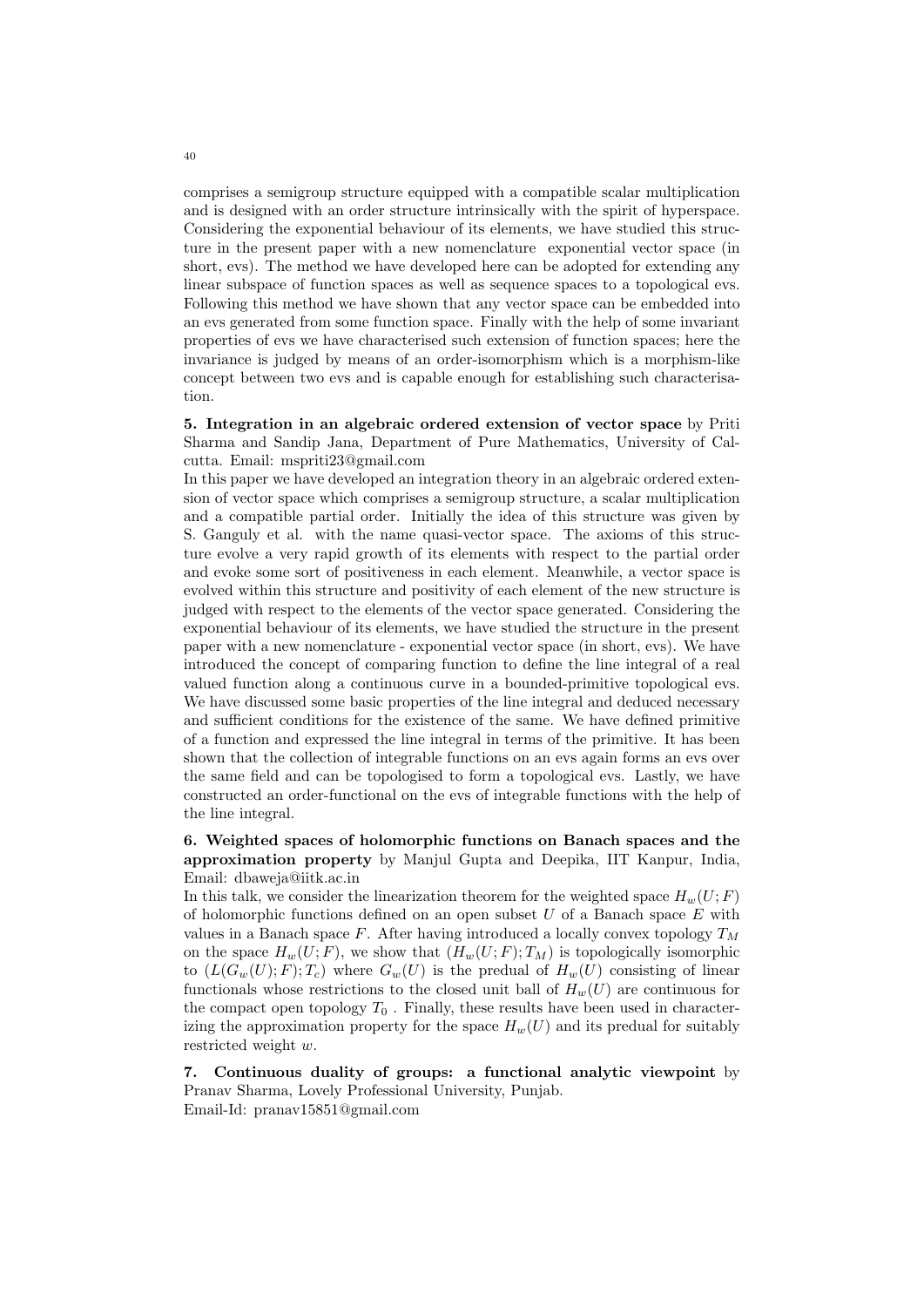After describing the influence of functional analysis on the development of Pontryagin duality theory of topological abelian groups we investigate the role of convergence space theory in the extension of Pontryagin reflexive groups to a class of convergence groups. Due to the lack of the notation of convexity similar to that of vector spaces and the absence of the theorem like Hahn-Banach theorem for the general convergence groups the duality theory for convergence groups cannot be deduced trivially from the theory of topological vector spaces. For the purpose of analysis we endow the continuous character group of the convergence group with a continuous convergence structure and hence, we investigate the local duality properties in these classes.

## Section E: Differential Equations, Integral Equations and Functional **Equations**

1. Oscillation of sublinear and superlinear second order neutral differential equations by A. K. Tripathy and A. K. Sethiy, Department of Mathematics, Sambalpur University, Sambalpur-768019, INDIA. Email: aruntripathy70@rediffmail.com In this work, we establish the necessary and sufficient conditions for oscillation of a class of functional differential equations of the form:

$$
(r(t)(x(t) + p(t)x(\tau(t))))')' + q(t)G(x(\sigma(t))) + v(t)H(x(\eta(t))) = 0
$$

under the assumption that  $\int_0^\infty \frac{dt}{r(t)} = 0$  for various ranges of  $p(t)$ .

2. On Pólya-Szegó fractional integral inequality by Vaijanath L. Chinchane, Department of Mathematics, Deogiri Institute of Engineering and Management Studies Aurangabad-431005, India, E-mail ID: chinchane85@gmail.com

The main aim of this paper is establish some new fractional integral inequalities for Plya-Szeg integral inequality and fractional inequality related to Minkowsky inequality by using the Hadamard fractional integral operator. Also, we discuss spacial cases of these inequalities.

3. Boundary value problem of fractional order  $(1, 2)$  with Riemann type fractional impulsive conditions by Vidushi Gupta And Jaydev Dabas, Department of Applied Science and Engineering, IIT Roorkee, Saharanpur Campus, Saharanpur-247001, India. Email: rinkygupta00@gmail.com

In the present work our aim is to deal the following impulsive fractional boundary value problem with integral jump effect. These impulsive conditions (3)-(4) represent a sudden change of values of  $u(t)$  and  ${}^cD^qu(t)$  its derivative at impulsive points  $t_k$  depend on the area under the curves of  $u(t_k)$  and  ${}^cD^qu(t_k)$ .

(2) 
$$
{}^{c}D^{\alpha}u(t) = f(t, u(t), (\phi u)(t)), \ t \in [0, T],
$$

(3) 
$$
\Delta u(t_k) = S_k(\Sigma_{j=1}^k c_{k,j} I_t^{\beta_{k,j}} u(\overline{t_j})), \ k = 1, 2, \cdots, m
$$

(4) 
$$
\Delta({}^c D^q u(t_k)) = J_k(\Sigma_{j=1}^k d_{k,j} I_t^{\beta_{k,j}} u(\overline{t_j})), \ 0 < q < 1, k = 1, 2, \cdots, m
$$

(5) 
$$
u(0) + \lambda^c D^{\alpha} u(0) = 0, u(T) + \lambda^c D^q u(T) = 0, \lambda \in \mathbb{R}
$$

where  ${}^cD^{\alpha}$  and  ${}^cD^q$  represent the Caputo's derivatives of order  $\alpha \in (0,1)$  and  $q \in (0, 1)$  respectively. This paper concern to establish the existence and uniqueness of solution for a new class of Reimann type jump impulsive fractional integrodifferential equation with separated boundary conditions. The main result of the article is obtained by applying the Krasnoselkii's fixed point theorem. At last an application is given to verify our result.

4. Characterization of a class of second Order neutral impulsive systems via Pulsatile constant by A. K. Tripathy and S. S. Santra, Sambalpur University,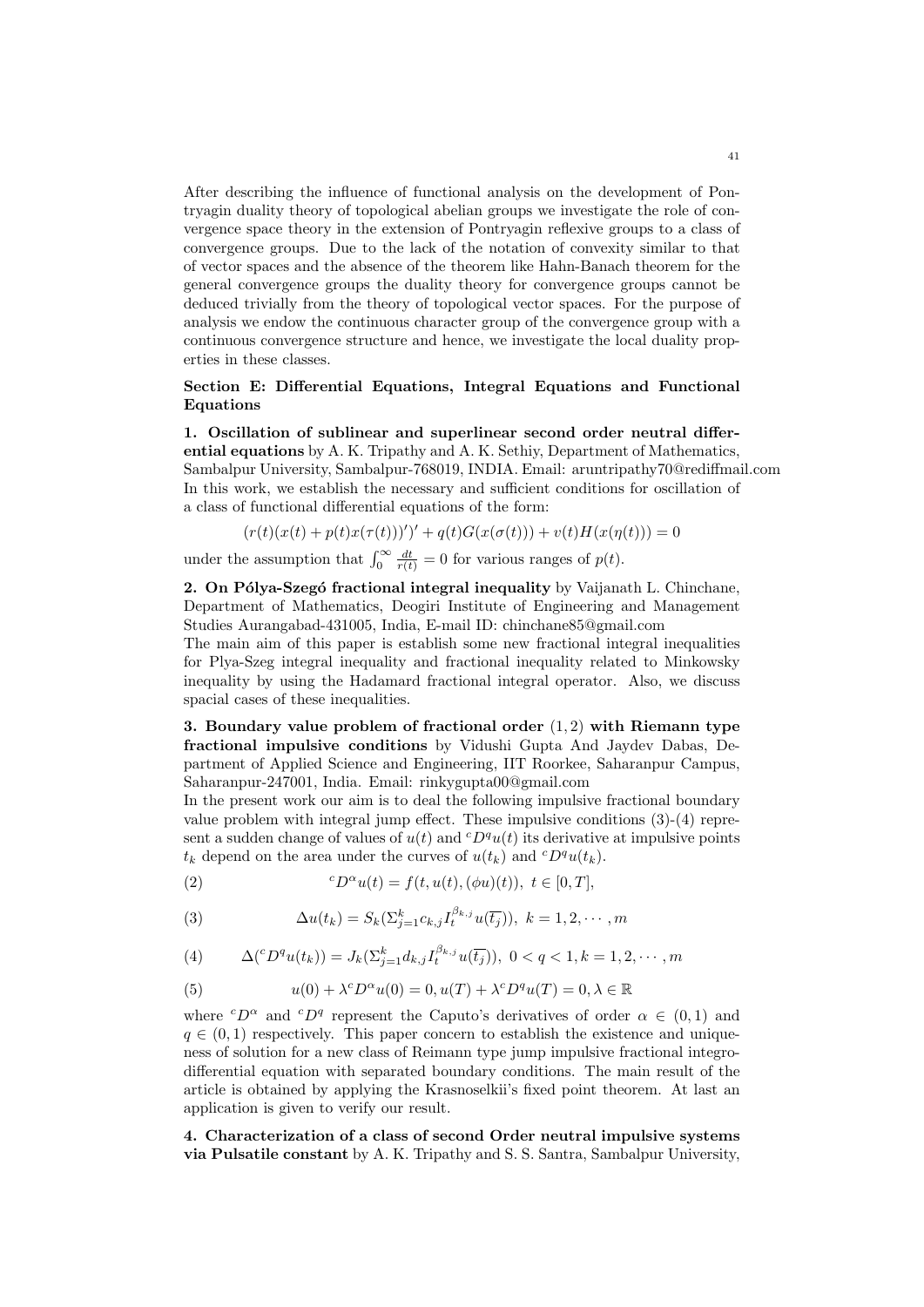Sambalpur-768019, India. Email: shyam01.math@gmail.com

In this work, we study the oscillation and nonoscillation properties of a class of second order neutral impulsive differential equations with constant coefficients and constant delays by using pulsatile constant. Also, an attempt is made to extend the constant coefficient results to variable coefficient equations.

5. Group classification for isothermal drift flux model of two phase flows by T. Raja Sekhar, Purnima Satapathy, IIT Kharagpur, India. Email: purnima395@gmail.com

In this paper, a full symmetry group classification, i.e., construction of optimal systems for isothermal multiphase drift flux model is presented. Also all invariant functions are constructed for the Lie algebra, which play a vital role in construction of optimal systems. Further, with the help of one dimensional optimal classification group, invariant solutions are obtained which describe the asymptotic behavior of general solution.

6. Stability and turing instability analysis of a diffusive ratio dependent Holling type predator-prey model by Sivakumar Muthusamy, DRDO-BU-CLS, Bharathiar University, Coimbatore, India. Email: sivamaths007@gmail.com

This work is concerned with a ratio dependent Holling type predator-prey system with additive Allee effect subject to Neumann boundary condition. We analyze the local stability, existence of a Hopf bifurcation at the co-existence of the equilibrium and stability of bifurcating periodic solutions of the system in the absence of diffusion. For the model with no flux boundary conditions, Turing instability and Hopf bifurcation analysis of the system with diffusion are studied. Finally, to verify our theoretical results, some numerical simulations are also included.

7. Existence Solutions For Fractional Impulsive Integro-differential Equations In Banach Spaces by V. Oviya and M. Latha Maheswari, Department of Mathematics, PSG College of Arts & Science, Coimbatore-14, Tamilnadu, India. Email: oviyavisu@gmail.com, lathamahespsg@gmail.com

The objective of this paper is to establish the existence of solutions of first order nonlinear impulsive fractional integrodifferential equations in Banach spaces. The results are obtained by using fractional calculus and fixed point principles.

8. On the solvability of stochastic fractional integro-differential equations by P. Umamaheswari, Department of Mathematics, Bharathiar University, Coimbatore, India. Email: umamaths.tamil@gmail.com

Using the Picard-Lindelf successive approximation scheme we prove the existence and uniqueness of solution for the stochastic fractional integro-differential equations. Further the numerical scheme for approximate solutions of stochastic fractional integro-differential equations is obtained by using Galerkin method.

9. Inverse problem in an age-structured population system by Dinakar Varadharaj, Department of Mathematics, Bharathiar University, Coimbatore, India. Email: dinamat.v@gmail.com

This article concerns the inverse problem of the coupled age-structured population dynamic system with discontinuous diffusion coefficients. The internal observation with two measurements is allowed to obtain the stability result for the inverse problem consisting of simultaneously retrieving two space dependent source terms in the given parabolic system. The proof of the result relies on Carleman estimates and certain energy estimates for parabolic system.

10. Controllability of fractional delay systems using Laplace transform by Joice Nirmala Rajagopal, Department of Mathematics, Bharathiar University,

42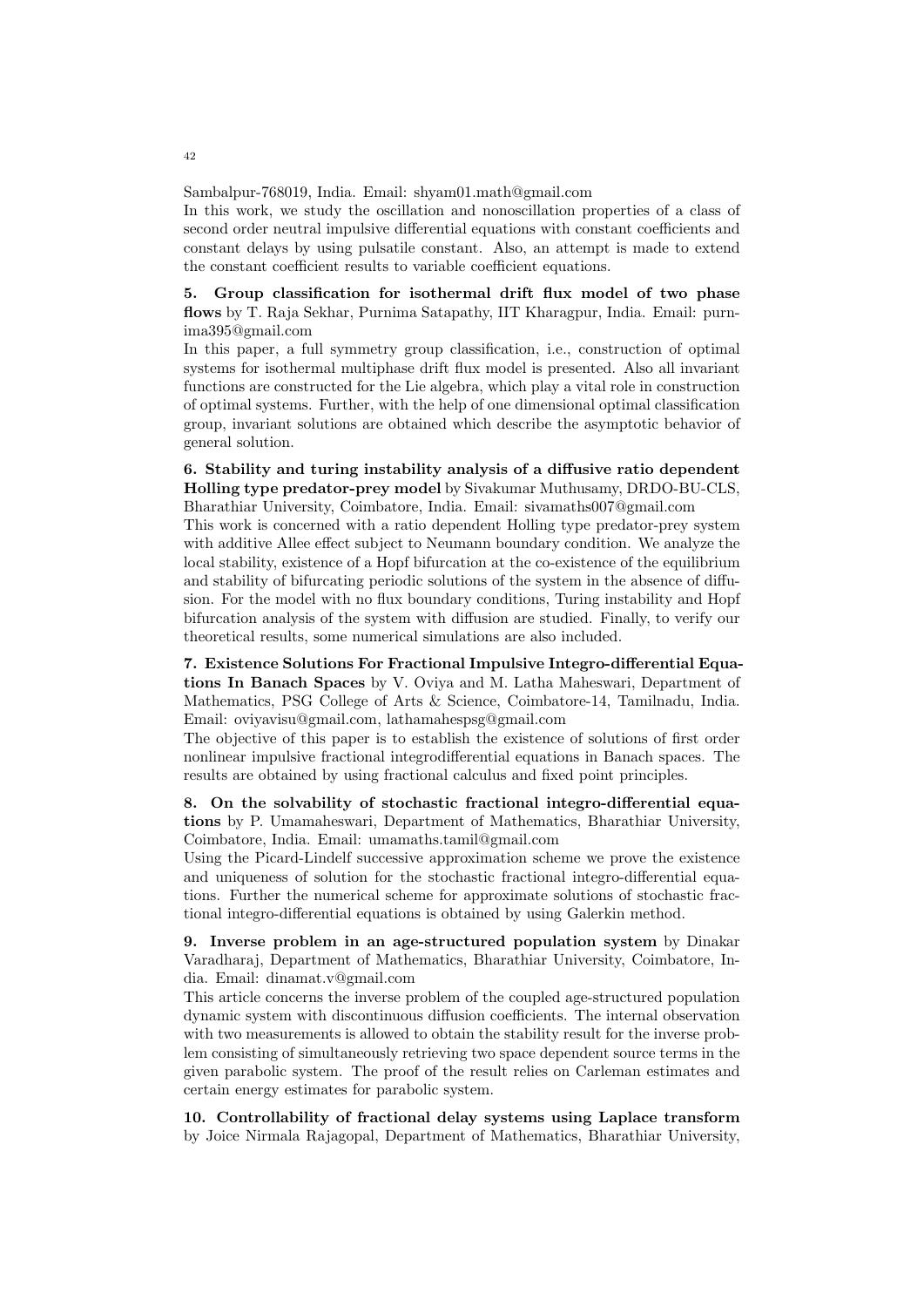Coimbatore, India. Email: joys.maths.bu@gmail.com

This work concerns the effective ways of solving fractional delay dynamical systems. The main focus is to determine the solution of fractional delay differential equation by combining Laplace transform and method of steps. The solution is compared with the solution obtained in integer order equation. Consequently controllability criteria for both fractional linear and nonlinear delay systems have been studied using fixed point argument. Finally examples are provided with numerical stimulation to verify the results.

11. On fractional integro-differential equations in Banach spaces by T. Tamil Selvan and M.Latha Maheswari, Department of Mathematics with Computer Applications, PSG College Of Arts & Science, Coimbatore , Tamilnadu - 641014, India. Email: tamilmath94@gmail.com

In this paper we prove the existence of solutions of nonlinear fractional delay integro- differential equations with impulsive conditions. Also the existence of solutions is extended to the nonlocal case.

12. Existence and uniqueness of mild solutions of stochastic differential equations by S. Poornima and A. Anguraj, Department of Mathematics, PSG College of Arts & Science, Coimbatore, Tamilnadu-641014, India. Email: poornivnp@gmail.com, ngurajpsg@yahoo.com

In the present paper we study the existence and uniqueness of solutions for a class of Ito type stochastic differential equations by using the method of fixed point theorem with condensing operator of measure of noncompactness.

13. Regularity of solutions of pseudoparabolic fractional differential equations by A. Akilandeeswari, Department of Mathematics, Bharathiar University, Coimbatore-641046, India.

The main purpose of this paper is to study the regularity of solutions for the pseudoparabolic type fractional differential equations with integral conditions. Under suitable assumptions, the results are established by using an energy inequality method. This method is based on constructing an appropriate multiplier. From the priori estimates we are able to achieve the solvability of the problem.

14. Formation of a mathematical model of combat with range dependent attrition-rate coefficients to analyse the effectiveness of security force involved in a counter insurgency operation under decapitation warfare incorporating intelligence as a prime factor by Lambodara Sahu, Dept of Mathematics, Faculty of Civil Engineering, College of Military Engineering Pune-411031, India E-mail ID: lsahucme@gmail.com

Nowadays, using modern technology the forces so called security force and insurgents are engaged in confrontation with various decapitation strategies comprising undermining operation and ground combat. Considering the objective of the forces, the ground combat may be further subdivided to decapitation combat and regular combat. A counter insurgency operation by the security force may be considered as good as a regular combat with smaller strength involving undermining operations such as precision strike, missile attack, etc., against insurgents to nullify their various decapitation strategies like assassination or abduction of key Govt. officials, ministers and high profile politicians in addition to other undermining operation such as mining roads and bushes used by security force. Maximum effective range and reliable intelligence inputs play a vital role for a force to achieve its better effectiveness in the combat. Therefore, range-dependent attrition- rate coefficient involving maximum effective range of the force and reliability of intelligence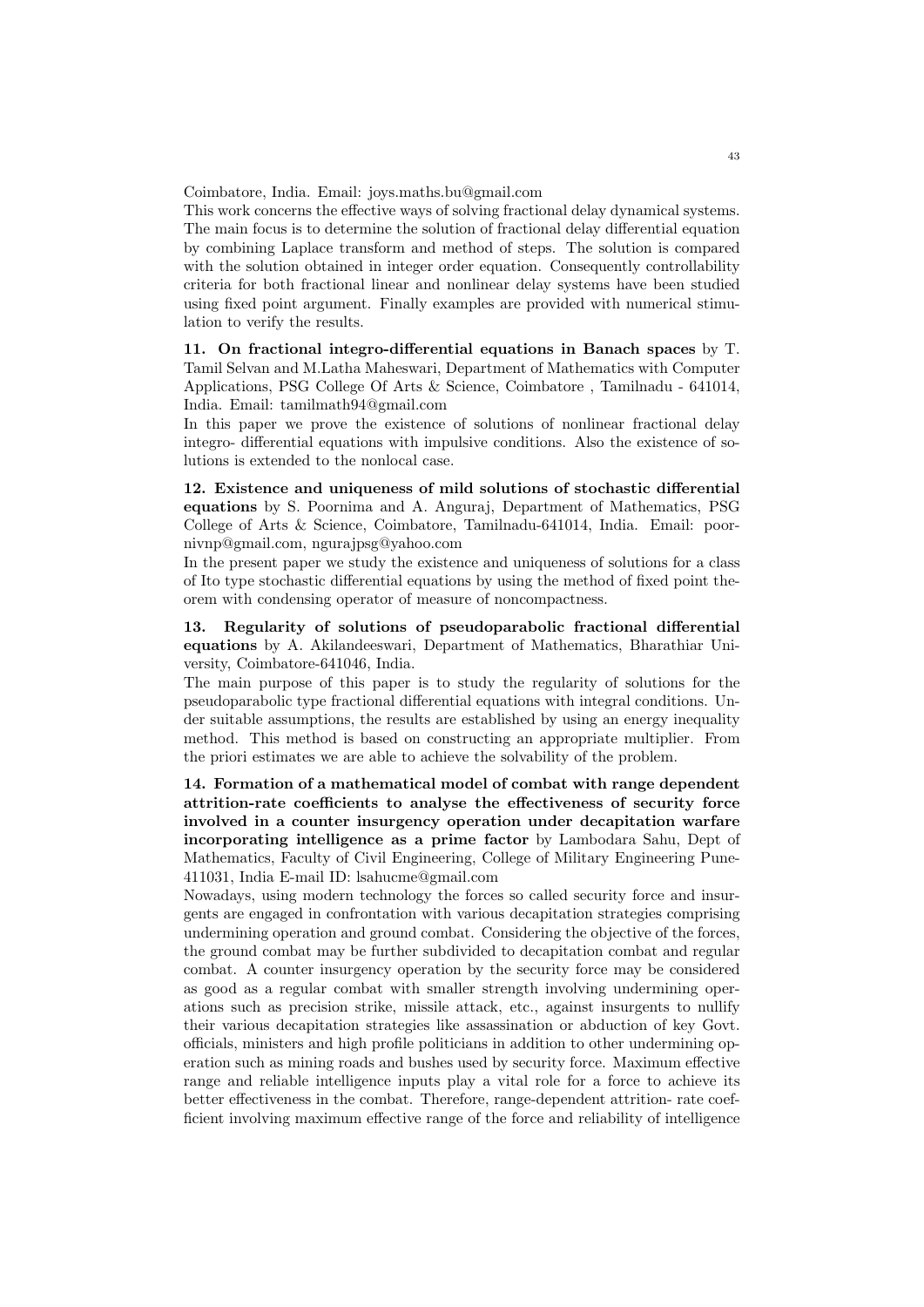inputs incorporated with the decapitation effect multiplier may be the primary constituents of the model to show the efficiency of combat power transformation for causing attrition to the opposing side. A conceptual model dealing with certain key operational factors like range-dependent attrition-rate coefficients, robustness, undermining effects, reliability of intelligence inputs, break-points, can be developed using the concepts of Lanchester-type equations to project the effectiveness of security force during counter insurgency operation.

15. Notes on fractional differential equations by Suresh Kumar P, Department of Mathematics, Bharathiar University. Email: sureshkumarp.maths@gmail.com In this paper, we study the fractional derivative with and without singular kernel. First we discuss the history of fractional calculus, definitions and properties of the Caputo fractional derivative. Second, we introduce Caputo-Fabrizio fractional derivative without singular kernel and study its definitions, properties and solution representation of fractional differential equations.

16. Lyapunov type inequality for hybrid fractional differential equation with Prabhakar derivative by Deepak B. Pachpatte, Narayan G. Abuj\* and Amol D. Khandagale Department of Mathematics, Dr. Babasaheb Ambedkar Marathwada University Aurangabad - 431004, (M.S.), INDIA. E-mail : pachpatte@gmail.com, abujng@gmail.com kamoldsk@gmail.com

In this paper, we consider a hybrid fractional boundary value problem involving the Prabhakar fractional derivative. With the help of associated Green function we developed Lyapunov type inequality for it.

17. Existence results for quasilinear neutral impulsive integro-differential equations in Banach space by B. Radhakrishnan, Department of Mathematics, PSG College of Technology, Coimbatore-641004, India. Email: radhakrishnanb1985@gmail.com

In this paper, we devoted to study the existence of mild solutions for quasilinear impulsive integro-differential equation in Banach spaces. The results are established by using Hausdorff's measure of noncompactness and the fixed point theorems. Application is provided to illustrate the theory.

### Section F: Geometry

1. On m-projectively flat almost pseudo Ricci symmetric manifolds by Jay Prakash Singh, Mizoram University, Aizawl-796004, Mizoram-India. Email-Id: jpsmaths@gmail.com

In the present paper we study m-projectively flat and almost pseudo Ricci symmetric manifold and prove the following theorems:

- (1) In an m-projectively flat almost pseudo Ricci symmetric manifolds denoted by  $A(PRS)_n$ . The vectors fields and are co-directional.
- (2) In an m-projectively flat,  $r$  is an Eigen value of the Ricci tensor  $S$  corresponding to the eigenvector .
- (3) Every m-projectively flat is a manifold of quasi constant curvature.
- (4) In an *m*-projectively flat with  $n > 3$ , the integral curves of the generator are geodesic.
- (5) An Einstein m-projectively flat with non-constant negative scalar curvature tensor is a special conformally at manifold.
- (6) An Einstein m-projectively flat with non-constant negative scalar curvature tensor a K-special conformally at manifold.

2. Almost Kaehlerian spaces of positive pure symmetric curvature operator by U. S. Negi, H.N.B. Garhwal (Central) University, S.R.T. Campus Badshahi-Thaul, Tehri Garhwal - 249199, (U.K.), India. Email-Id: usnengi7@gmail.com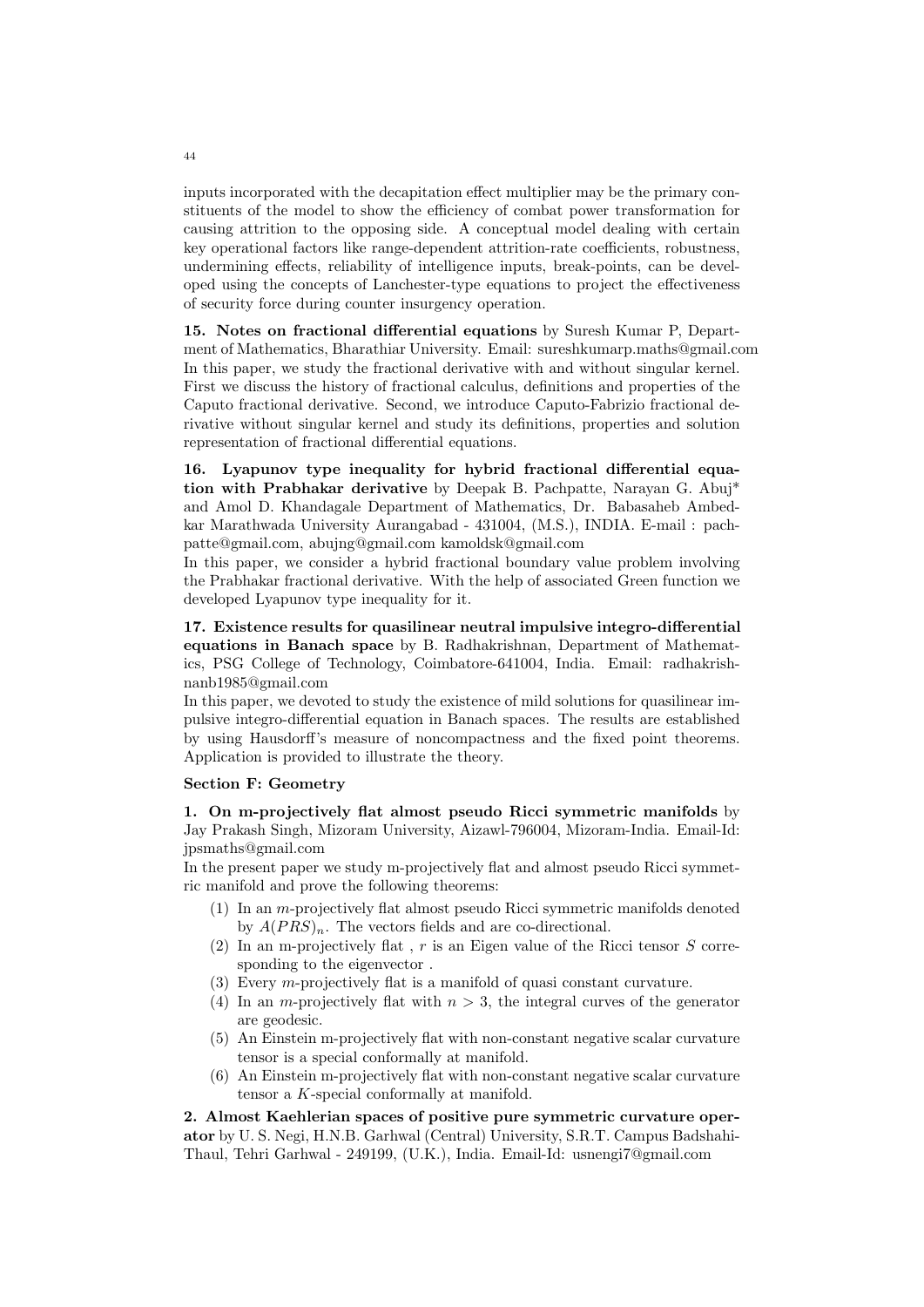Tachibana (1974) has studied Kaehlerian manifold of  $\sigma$ - positive curvature operator and theorem on Riemannian manifolds of positive curvature operator. After then, Yamaguchi (1975) has studied a theorem of Gallot- Meyer Tachibana in Riemannian manifold of positive curvature operator. Ogiue and Tachibana (1980) have studied Kaehler manifolds of positive curvature operator. In this paper, I have studied almost Kaehlerian spaces of positive pure symmetric curvature operator and several theorems have been proved.

3. Certain curves on  $\alpha$ -para Kenmotsu manifolds by Avijit Sarkar and Amit Sil, University of Kalyani, Nadia, W.B.-741235, India. Email: amitsil666@gmail.com The present paper is devoted to study biharmonic almost contact curves on three dimensional  $\alpha$ -para Kenmotsu manifolds with respect to Levi-Civita connection and also with respect to semisymmetric metric connection. We study slant curves on same manifolds with respect to Levi-Civita connection as well as semisymmetric metric connection. We also consider locally  $\phi$  -symmetric almost contact curves on same manifolds with respect Levi-Civita connection as well as semisymmetric metric connection.

4. Some curves on indefinite  $\alpha$ - sasakian manifolds by Abhijit Sarkar and Ashis Mondal, University of Kalyani, Nadia, W.B.-741235, India. Email-id: ashism750@gmail.com

The object of the present paper is to study some classes of curves on  $\alpha$ -Sasakian manifolds with indefinite metric. We study slant curves and C-parallel slant curves on  $\alpha$ -Sasakian manifold with indefinite metric. Legendre curve is a particular case of slant curve. We also study biharmonic Legendre curves on such manifolds.

5. Erlangen program in the light of the group  $SL(2;R)$  by Sandipan Dutta and Debapriya Biswas, IIT Kharagpur, India, Email: sandipandutta98@gmail.com In this paper we consider the geometries formed by the transformation group  $SL(2; R)$  on the two dimensional spaces generated by its subgroups. We shall introduce hypercomplex numbers to make those structures of two dimensional spaces. On this two dimensional spaces we study the invariant geometric figures under that transformation.

#### Section G: Topology

1. Orderability and Lexicographic relations on  $\mathbb{C}_2$  by Sukhdev Singh, Department of Mathematics, Lovely Professional University, Punjab-144411 Email: singh.sukhdev01@gmail.com

Three different types of order relations have been defined on the bicomplex space. With the help of these order relations the orderability have been studied on  $\mathbb{C}_2$ . The topologies on  $\mathbb{C}_2$  defined by Srivastava played a very important role in the study of orderability. The compatibility of the topological structures with the ordered structures on  $\mathbb{C}_2$  have been studied. The methods for orderability and suborability have been explored on  $\mathbb{C}_2$ .

2. Generalised closed mset in multiset topological spaces by Karishma Shravan and Binod Chandra Tripathy, Institute of Advanced Study in Science and Technology (IASST), Guwahati-781035, India. Email: karishmashravan9@gmail.com Classical set theory assumes that every mathematical objects occurs without repetition. But it was realised by many research worker that the situation in real world is not like this. Multiset was first studied by R. Dedikind in the year 1888, which is a very useful structure in many areas. K. P. Girish and J. S. John in 2011 and 2012 studied about the topological structures in multisets. In this paper we have studied generalised closed msets in context with M-topological space. Generalized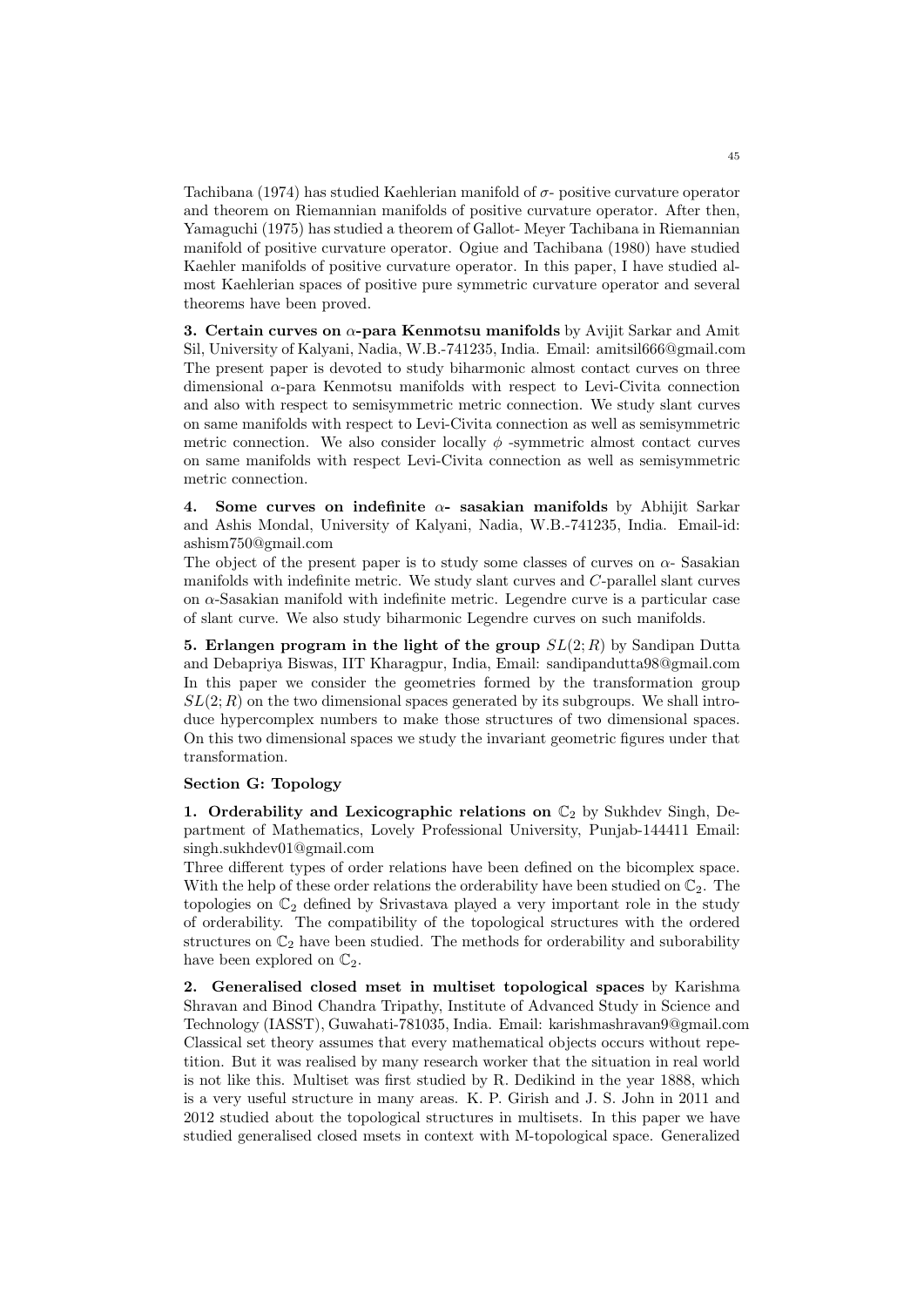closed sets are natural generalisation of closed sets. N. Levine in 1970 introduced the notion of generalised closed sets in Point-set Topology. We also investigate separation axiom weaker than M-T1 in M-topological space.

3. Discrete switch dynamical systems by Sharan Gopal, Dept. of Mathematics, Birla Institute of Technology -Pilani, Hyderabad campus, Hyderabad, Pin 500 078 Email: sharangopal@yahoo.co.in

The theory of switch continuous dynamical systems is well studied in literature. The discrete- time switch systems are also studied as well, but their topological aspects are not considered much; only the stability is studied. In this paper, we develop a theory of discrete switch topological dynamical systems, analogous to the topological dynamics .

4.  $T_0$  -type separations in fuzzy topological spaces in quasi-coincidence sense by Saikh Shahjahan Miah, Mithun Das and Md. Ruhul Amin, Begum Rokeya University, Rangpur. Rangpur-5404, Bangladesh. Email: skhshahjahan@gmail.com In this paper, we introduce two notions of T 0 property in fuzzy topological spaces by using quasi-coincidence sense and we establish that all these notions satisfy good extension property. Also hereditary, productive and projective properties are satisfied by these notions. We observe that all these concepts are preserved under one-one, onto, fuzzy open and fuzzy continuous mappings.

5. Dynamical systems arising from vector fields on smooth manifolds by Suwarnlatha. N. Banasode,K. L. E. Societys Raja Lakhamagouda Science Institute, Belgaum-590001, India and Seema. B. Patil, Department of Mathematics, Rani Channamma University Belagavi. Email: suwarn-nam@yahoo.com, seemaptl21@gmail.com

In this paper, Dynamical systems arising from vector fields on smooth manifolds , we have considered a problem that looks into a possible lift for functions defined on manifolds and flows associated with the dynamically system on them. Initially we observed this problem on one dimensional manifold. Later it was generated to M when n is dimensional smooth manifold  $\mathbb{R}^n$ ,  $n > 1$ .

6. Fuzzy almost continuous and weakly continuous mappings in fuzzy bitopological spaces by M. Shrivastava and Jyoti Gupta, Department of Mathematics and Computer Sciences, Rani Durgawati University, Jabalpur (M.P.), Email: guptajyoti26@gamil.com

In this paper, we introduce fuzzy  $(i, j)$ -regular open (closed) sets, fuzzy  $(i, j)$ almost continuous and fuzzy  $(i, j)$ -weakly continuous mappings on fuzzy bitopological spaces. Also we investigate their characterizations and relationship between fuzzy  $(i, j)$ -almost continuous and fuzzy  $(i, j)$ -weakly continuous mappings.

Section H: Measure Theory, Probability Theory and Stochastic process and Information Theory 1. Large deviations for stochastic integrodifferential equation by M. Suvinthra, Department of Mathematics, Bharathiar University. Email: suvinthra@gmail.com

In this work we establish a Freidlin-Wentzell type large deviation principle for stochastic integro-differential equations by using the weak convergence approach. The compactness argument is proved on the solution space of corresponding skeleton equation and the weak convergence is done for Borel measurable functions whose existence is asserted from Yamada-Watanabe theorem

## Section I: Numerical Analysis, Approximation Theory and Computer Science

1. Weak continuity condition and semilocal convergence of an efficient

46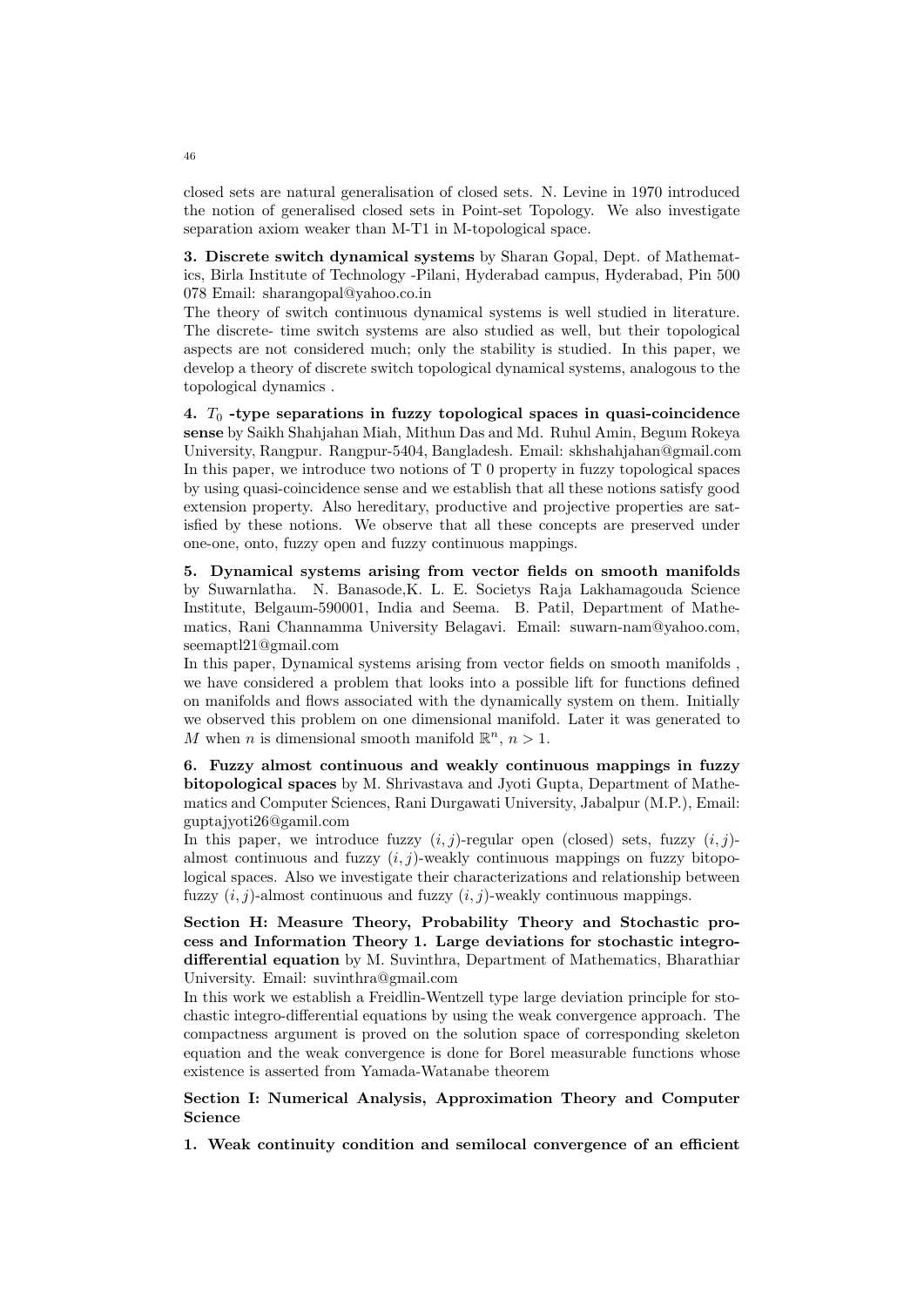iterative method in Banach spaces by J. P. Jaiswal, Department of Mathematics, Maulana Azad National Institute of Technology Bhopal, M.P.-462051, India, Faculty of Science, Barkatullah University, Bhopal, M.P.-462026, India, Regional Institute of Education, Bhopal, M.P.-462013, India, Email-Id: asstprofjpmanit@gmail.com

The current paper is concerned with the study of semilocal convergence of an eighthorder method for solving nonlinear equations in Banach spaces under mild condition. The existence and uniqueness theorem has been proved followed by the error estimates. At last, the application of theoretical development has been made in nonlinear integral equation.

2. Homotopy perturbation method for unsteady squeezing flow of casson fluid between parallel plates by Nityanand P. Pai and Sampath Kumar V. S, Department of Mathematics Manipal Institute of Technology, Manipal University Manipal-576104, Karnataka, Email: sampathkmr322@gmail.com

The unsteady squeezing flow of Casson fluid between parallel plates is considered. The similarity transformation is used to reduce the governing equations into nonlinear ordinary differential equation. The homotopy perturbation method (HPM) used to solve this problem. The results obtained by HPM are compared with numerical results and also analyzed the axial and radial velocity of the fluid through HPM. The present analysis is enabled us in extending the region of validity to -10 S 10 in predicting skin friction coefficient.

3. Conforming finite element method for keller-segel chemotaxis system with cross-diffusion by Arumugam Gurusamy, DRDO-BU Center For Life Sciences Bharathiar University Campus, Coimbatore. Email: guru.poy@gmail.com We consider the finite element approximation for a parabolic-parabolic system which describes the chemotaxis phenomenon. First we prove the existence of solutions to the discrete problem by using Schauder fixed point theorem. Next we derive the error estimates in H1 norm for the discrete solutions. The results of the numerical experiments justify the theoretical results.

### Section J: Operations Research

1. Deteriorating fuzzy multi-objective EOQ inventory models with shortages under partial backlogging by Sahidul Islam and Haridas Biswas, Department of Mathematics, University of Kalyani, Nadia-741235, West Bengal, India. Email: sahidul.math@gmail.com

In this paper we have formulated a multi-objective inventory problem in which time dependent deterioration and shortages are allowed. We consider demand is constant and holding cost is function of time with limitation on storage space. Next to solve multi- objective inventory model and using fuzzy programming technique. Finally, by model is expressed by numerical example.

2. Modified signomial geometric programming (msgp) and its applications by Sahidul Islam and Wasim Akram Mandal, University of Kalyani, Nadia, W.B.-741235, India Email: wasim0018@gmail.com

In this paper, we have proposed unconstrained and constrained Signomial Geometric Programming (SGP) problem with positive or negative integral degree of difficulty. Here modified form of signomial geometric programming (MSGP) has been demonstrated and some theorems have been derived. Finally, these are illustrated by proper examples and applications.

3. Multi-objective fuzzy reliability optimization model: a parametric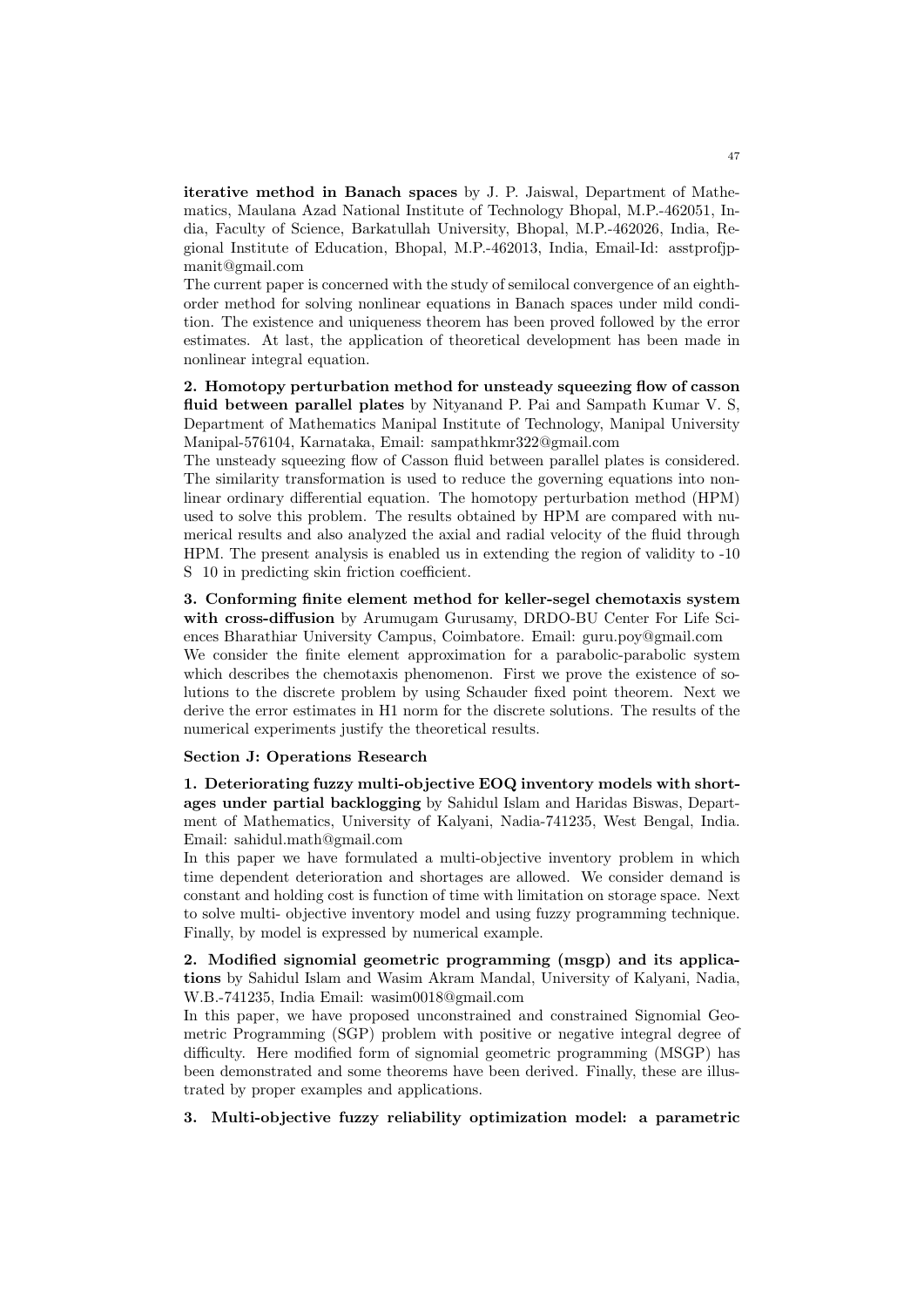geometric programming approach by Tanmay Kundu and Sahidul Islam, University of Kalyani, Nadia, W.B.-741235, India Email: tanmaykundu.math@gmail.com This paper presents a multi-objective reliability optimization model taking system reliability and cost of a series system as objective functions. Due to the vagueness of judgements of the decision maker, the objective as well as constraint goal can involve many uncertain factor and other imprecise parameters with vague in nature in a reliability optimization model. Thus the model is formulated in fuzzy environment by considering cost coefficients and the exponential factor as triangular fuzzy number. Here, the nearest interval approximation method is applied to make the fuzzy model in crisp in nature. There are two types of parametric geometric programming technique is used to solve the proposed model. The performance of these two types of solution approach is evaluated by numerical example at the end of this paper.

4. Two warehouse inventory model for deteriorating items and stock dependent demand under conditionally permissible delay in payment by Sahidul Islam, Department of Mathematics, University of Kalyani, Nadia, W.B.- 741235, India and Satya Kumar Das, Government General Degree College, Gopiballavpur-II, Paschim Medinipur, India. Email: satyamath89@gmail.com

In this paper, the own warehouse has limited capacity W. After storing the W unit in OW , excess unit are storing in RW. The RW is assume to offer better preserving facilities than the OW resulting in a lower rate of deterioration and is assume to charge higher holding cost than the OW. In this model, two warehouse are considered for deteriorating items with stock dependent demand under conditionally permissible delay in payment. Numerical examples are given to demonstrate the theoretical results. Sensitivity analysis of the optimal solution with respect to major parameters of the system has been carried out the implication are discussed in detail. In the discussions, suggestions are given to minimize the total cost of the inventory system.

5. Unbalanced fuzzy transportation problem by M. Rajeshwari and P. Anukokila, Department of Mathematics, PSG College Of Arts & Science, Coimbatore -14, Tamilnadu, India. Email: rajimath1993@gmail.com, anuparaman@gmail.com In this paper, a new methodology proposed for the solution of unbalanced transportation problem with trapezoidal generalized fuzzy numbers using centroid ranking technique. Also this technique offers effective way for handing the unbalanced fuzzy transportation problem.

6. Optimization of multi-objective unbalanced assignment problem by R. Nandhini and M. Latha Maheswari, Department of Mathematics with Computer Applications PSG College Of Arts & Science, Coimbatore -14, Tamilnadu, India. Email: nandhini.mathsca.psg@gmail.com, lathamahespsg@gmail.com

In this paper, we propose an algorithm for solving multi-objective unbalanced assignment problem (MOAP) through Hungarian Algorithm, and this approach emphasizes an optimal solution of each multi objective function by minimizing the resource. To illustrate the algorithm a numerical example is presented.

7. Cost optimal release policy based on software reliability growth model by Viresh Sharma, Department of Mathematics, N.A.S. (P.G.) College, Meerut, India, Digvijay Singh, Department of Mathematics, JPIET, Meerut, India, Lokesh Chaudhary,Department of Mathematics, GLBAJAJ ITM G.NOIDA, India and Reena Grover, Department of Mathematics, SRM University, Ghaziabad. Email: Vireshsharma1@yahoo.com; drdigvijay2008@rediffmail.com; lokeshdma@gmail.com; reenadr1980@gmail.com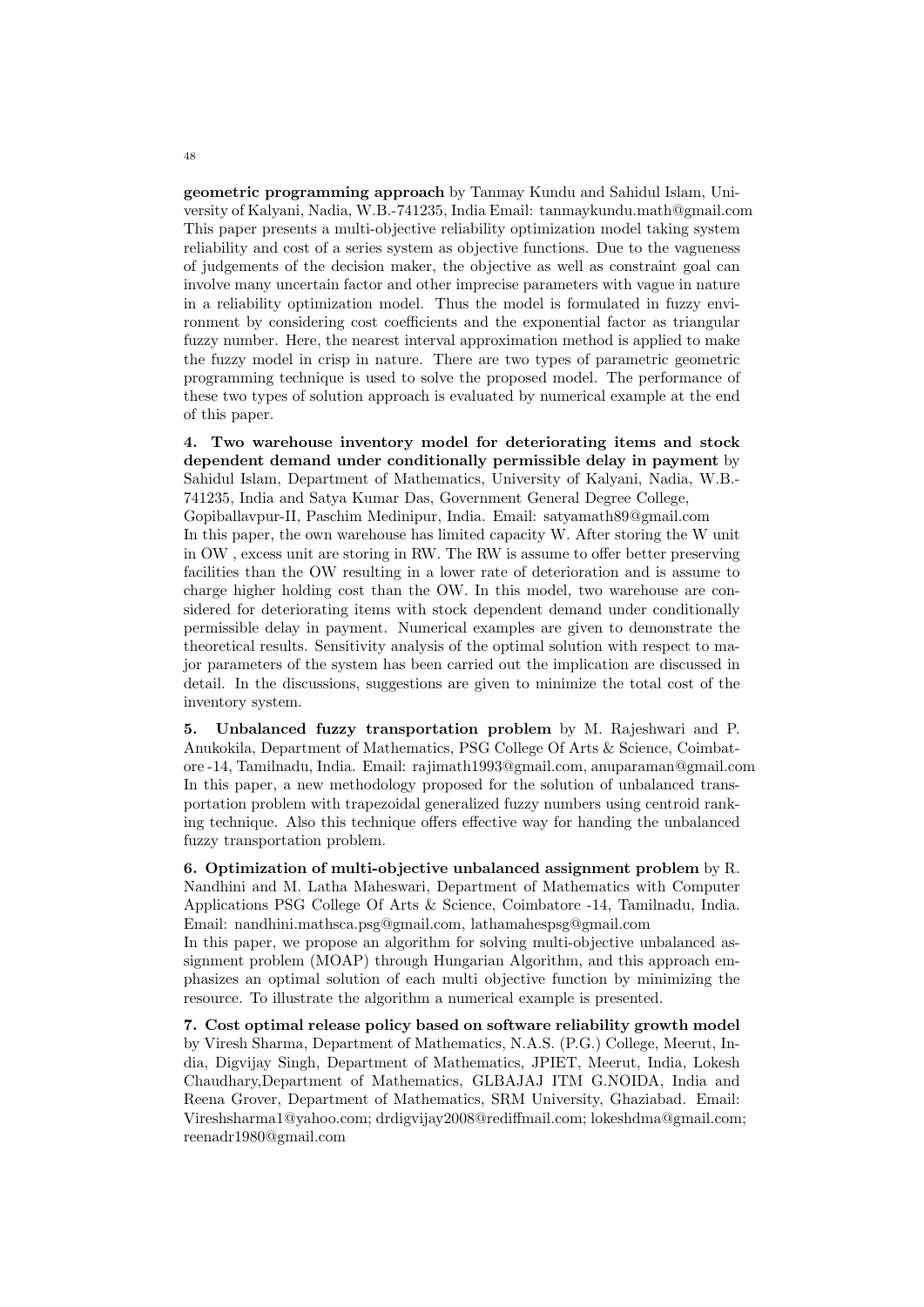The Jelinski-Moranda (JM) odal makes several assumptions, which can be criticized. It assumes that the faults are equivalent in the sense that they all contribute the same amount to the failure rate. To alleviate some of the objections to the basic Jelinski- Moranda model for software failure Moranda proposed a geometric deeutrophication model. In this model the failure rate decreases geometrically with the detection of faults. Musa Iamino, Okumoto and Farr derived expressions for the mean and intensity functions of the process  $N(t)$ , which is the number of faults discovered by time t for the mgde model, which are only approximations and can be quite different for certain choices of failure rates. The process is studied as a pure birth stochastic process and its probability generating function, mean, intensity and reliability functions are derived. In this paper, the cost optimal release policy, which minimizes the total, expected software cost including penalty cost due to scheduled delivery time is discussed by using the exact mean and intensity function.

8. Quadratic fuzzy transportation problem by P. Anukokila, Department of Mathematics, PSG College of Arts and Science, Coimbatore-641014, India. E-mail: anuparaman@gmail.com

This paper presents a multi-objective quadratic transportation problem involving fuzzy random coefficients in the objective and constraints. A pair of two-level mathematical programs is formulated to calculate the upper bound and lower bound of the objective values of the interval quadratic program. A concrete numerical example is illustrated in the support of the obtained results.

9. A Problem on Soft Computing Approach Based Multiobjective Bilevel Programming in Uncertain Environment by Debjani Chakraborti, Narula Institute of Technology, 81, Nilgunj Road, Agarpara, Kolkata-700109 E-mail:debjani 333@yahoo.co.in

In this paper, a genetic algorithm (GA) based fuzzy goal programming (FGP) procedure for solving multiobjective bilevel programming problems (MOBLPPs) in large hierarchical decision problems is presented. In the model formulation of the problem, the concept of tolerance membership functions for measuring the degree of satisfaction of the decision makers (DMs) regarding achievement of their fuzzily described objective goals as well as the degree of optimality of the decision vector controlled by the upper-level DM are defined in the decision making horizon. In the solution process, the GA method is employed to solve the FGP model of the problem to make a reasonable balance of execution of decision powers of DMs in the decision making environment.

### Section K: Solid Mechanics, Fluid Mechanics, Geophysics and Relativity

1. Trapped modes in a three-layer fluid by Sunanda Saha, IISC Bangalore, India and Swaroop Nandan Bora, IIT Guwahati, India. Email-Id: sunanda.s@cmrit.ac.in Trapped waves are of considerable importance in providing examples of discrete wave frequencies in the presence of a continuous spectrum. In this work, trapped mode frequencies are computed for a submerged horizontal circular cylinder with the hydrodynamic set-up involving an infinite depth three- layer incompressible fluid with layer-wise different density. The impermeable cylinder is fully immersed in either the bottom layer or the upper layer. The trapped modes: one on the free surface corresponding to the lowest wave number and the other two on the internal interfaces corresponding to the other two wave numbers. The existence of trapped modes is shown by numerical evidence. We investigate the variation of these trapped modes by varying the depth of the middle layer as well as the submergence depth. We further analyze the limiting cases when the individual density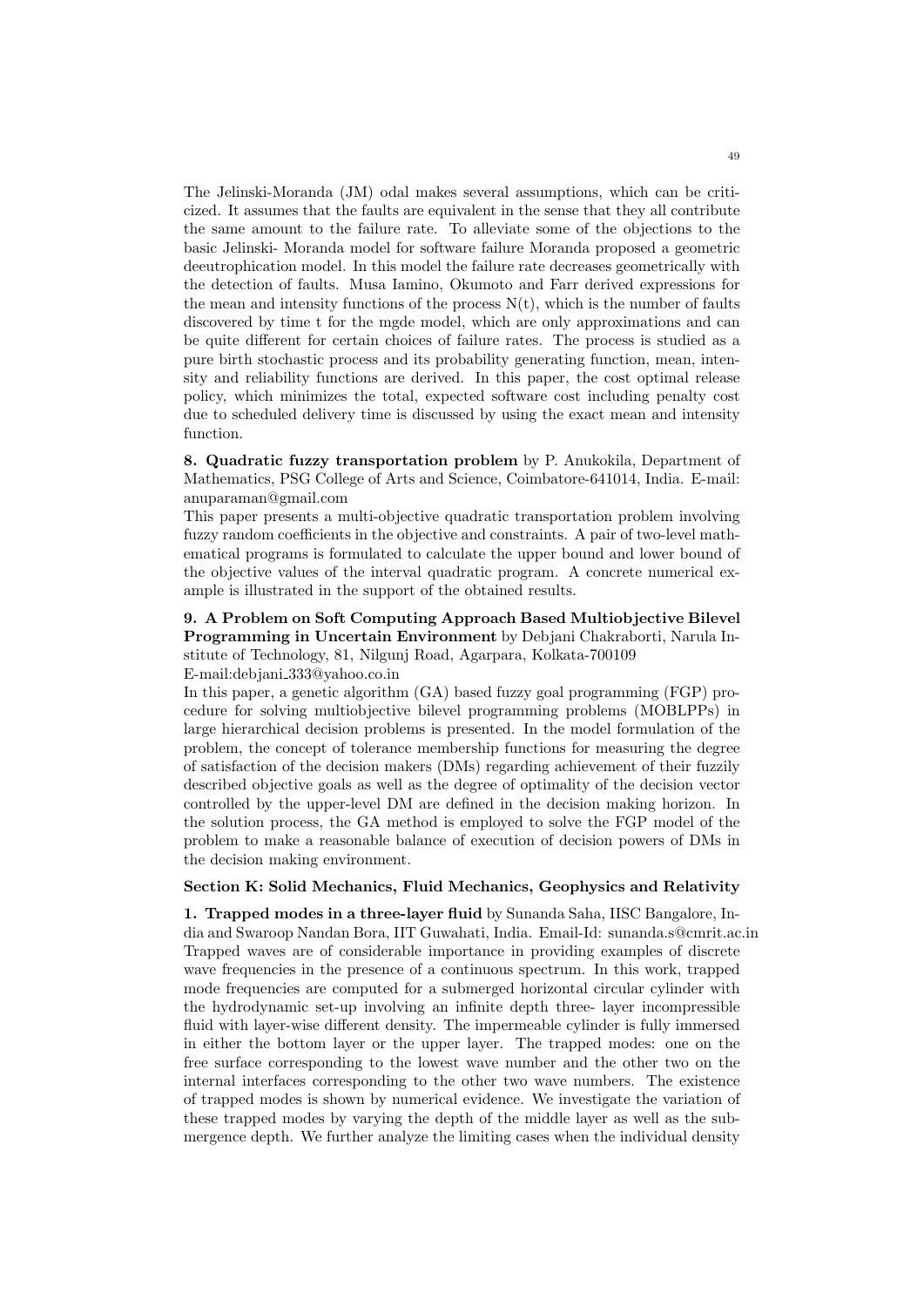ratios tend to 1 separately and also when both density ratios tend to 1 simultaneously, and subsequently conclude why two-layer and single layer fluid results cannot be recovered in these limits. The existence of trapped modes show that in general a radiation condition for the waves at infinity is insufficient for the uniqueness of the scattering problem.

2. Propagation of Love waves in an inhomogeneous viscoelastic layer over an inhomogeneous isotropic half-space under the effect of point source by Anup Saha and Santimoy Kundu, Department of Applied Mathematics, Indian School of Mines, Dhanbad-826004, India. Email: sahaanup1989@gmail.com

In the present paper, study of Love waves in an inhomogeneous viscoelastic layer over an inhomogeneous isotropic half-space under the effect of point source has been taken into account. In the upper layer the in homogeneities in rigidity, internal friction and density are assumed to vary with depth whereas in the half-space the in homogeneity parameter associated to rigidity is assumed to be function of depth. The dispersion equation of Love waves has been obtained in a closed form by using Green's function technique. The dimension less phase velocity has been plotted against dimension less wave number for different values of in homogeneity parameter. It has been observed that the in homogeneity as well as initial stress affect the velocity profile of Love waves. Some other peculiarities have been observed and discussed in our study.

3. MHD free convective flow through a porous medium past a vertical plate with ramped wall temperature by Anuja Sinha\* and Nazimuddin Ahmed, Department of Mathematics, Gauhati University, Guwahati-781014, Assam, India. Email: anujasinha115@gmail.com

An exact solution to the problem of the natural convective flow of an optically thin viscous incompressible electrically conducting fluid past a vertical plate in a porous medium with ramped wall temperature is obtained in presence of appreciable thermal radiation. Equations governing the flow and heat transfer are solved analytically by adopting Laplace transform technique in closed form. Expressions for the velocity field and temperature field are obtained in non-dimensional form. Effects of several parameters on the above fields are studied through graphs and tables and are physically interpreted. The application of the transverse magnetic field causes the flow to retard. It is found that velocity increases with increasing Grashof number and decreases with increasing Prandtl number. Moreover due to the increase in porosity parameter and magnetic field, the shear stress at the wall rises. The rate of heat transfer increases with increasing thermal radiation and Prandtl number.

4. MHD Visco-elastic fluid flow past a at plate with heat and mass transfer by Bibhash Deka and Rita Choudhury, Department of Mathematics, Gauhati University, Guwahati-781014, Assam, India. Email: bibhashdeka66@gmail, comrchoudhury66@yahoo.in

An analysis is carried out to study the boundary layer flow with heat and mass transfer which can be formed by an electrically conducting visco-elastic fluid past a at plate in presence of magnetic field. The problem has been solved by the application of steepest descent method used by Meksyn. Analytical expressions for the velocity, temperature, concentration, shearing stress, Nusselt number and Sherwood number have been obtained and illustrated graphically to observe the effects of visco-elastic parameter with the combination of various values of pertinent flow parameters involved in the solution.

5. Unsteady slip flow past an infinite vertical plate with ramped wall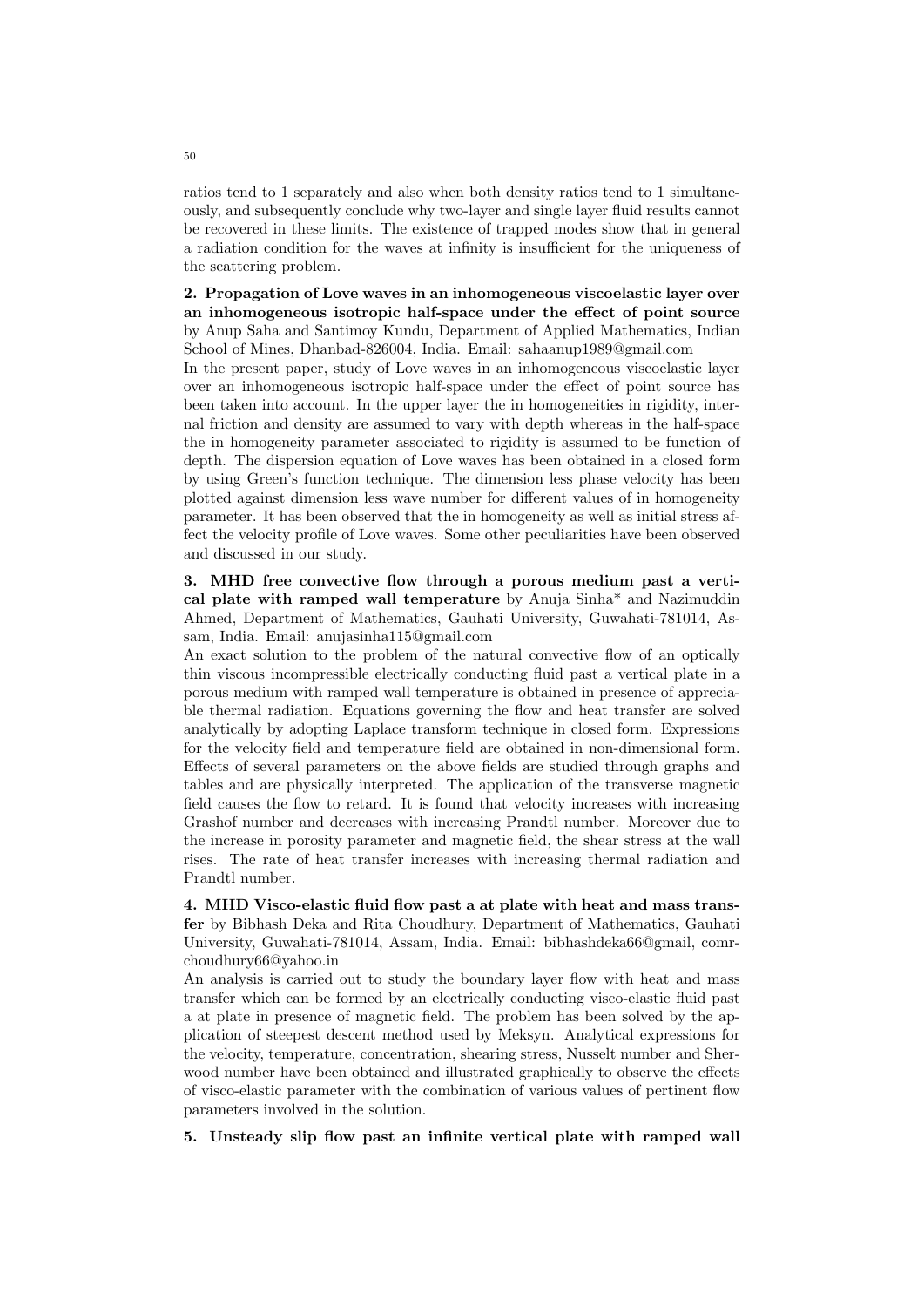temperature and mass diffusion in presence of thermal radiation by Harekrishna Mandal and Dilip Kumar Maiti, Department of Applied Mathematics, Vidyasagar University, Midnapore 721102, India. Email: kmathk@gmail.com

In this paper, we investigated the unsteady laminar free convection flow convection flow along an infinite vertical plate with ramped wall temperature and mass diffusion with wall slip condition and radiation. An analytical solution of the flow with heat and mass transfer have been obtained using the Laplace transform technique. The influence of various relevant pertinent parameters and their physical significance are also presented, discussed with figures and theoretically investigated.

6. Unsteady thermal radiation effects on MHD convective visco-elastic flow over a vertical porous plate by Bamdeb Dey and Rita Choudhury, Department of Mathematics, Gauhati University, Guwahati-781014, Assam, India. Email: bamdebdey88@gmail.com, rchoudhury66@yahoo.in

The influence of thermal radiation on the unsteady magneto-convention flow of an incompressible, electrically conducting visco-elastic fluid through a porous medium past a semi infinite vertical porous plate in presence of an external magnetic field with time dependent suction acting in a direction normal to the flow has been discussed. There is no external electric field imposed on the system and the magnetic Reynolds number is very small. The governing equations of the problem are solved by perturbation technique. The resulting equations are solved analytically and the approximate solutions have been derived for velocity, temperature, shear stress, rate of heat transfer have been derived. The influence of visco-elasticity on the fluid velocity, temperature and shear stress have been illustrated graphically due to wide occurrence of non-Newtonian fluid behavior in different fields.

7. Study of thermo-Diffusion effect on steady MHD mixed convective flow with induced magnetic field by D. Sarma and M. Kalita, Department of Mathematics, Gauhati University, Guwahati-781014, India.

Email: mail.anamikakalita@gmail.com

The present paper deals with the study are to investigate the effect of thermodiffusion on steady MHD fixed convective flow with induced magnetic field. The governing non-dimensional equations relevant to the problem, containing partial differential equations are simplified first by Boussinesq's approximation and are transformed by usual similarity transformations into a system of non- linear ordinary differential equations. In the presence of induced magnetic field, the dimension less governing equations are solved by using regular perturbation technique with Eckert number Ec  $(i; 1)$  as perturbation parameter. The effect of thermal diffusion is taken into account in presence of induced magnetic field. Under certain assumptions, the solution for velocity field, concentration field, temperature field and induced magnetic field to the second approximations are obtained. Detailed computations of the influence of thermal-diffusion on the variations in the fluid velocity, temperature, concentration and induced magnetic field are demonstrated graphically for various values of the physical parameters involved in the problem and the results are physically interpreted

8. Magnetorheological Dampers by H.P.Salunkhe, S. D. Thikane and Sagar Khillare, Department of Technology, Shivaji University, Kolhapur, India. Email: hpsalunkhe@gmail.com

Magnetorheological fluid (MRF) is the smart material consisting of very small magnetic particles. On account of application of magnetic field its mechanical characteristics, viscosity and flow properties get varied. It changes its rheological behavior and shear stress with respect to applied magnetic field strength. Depending upon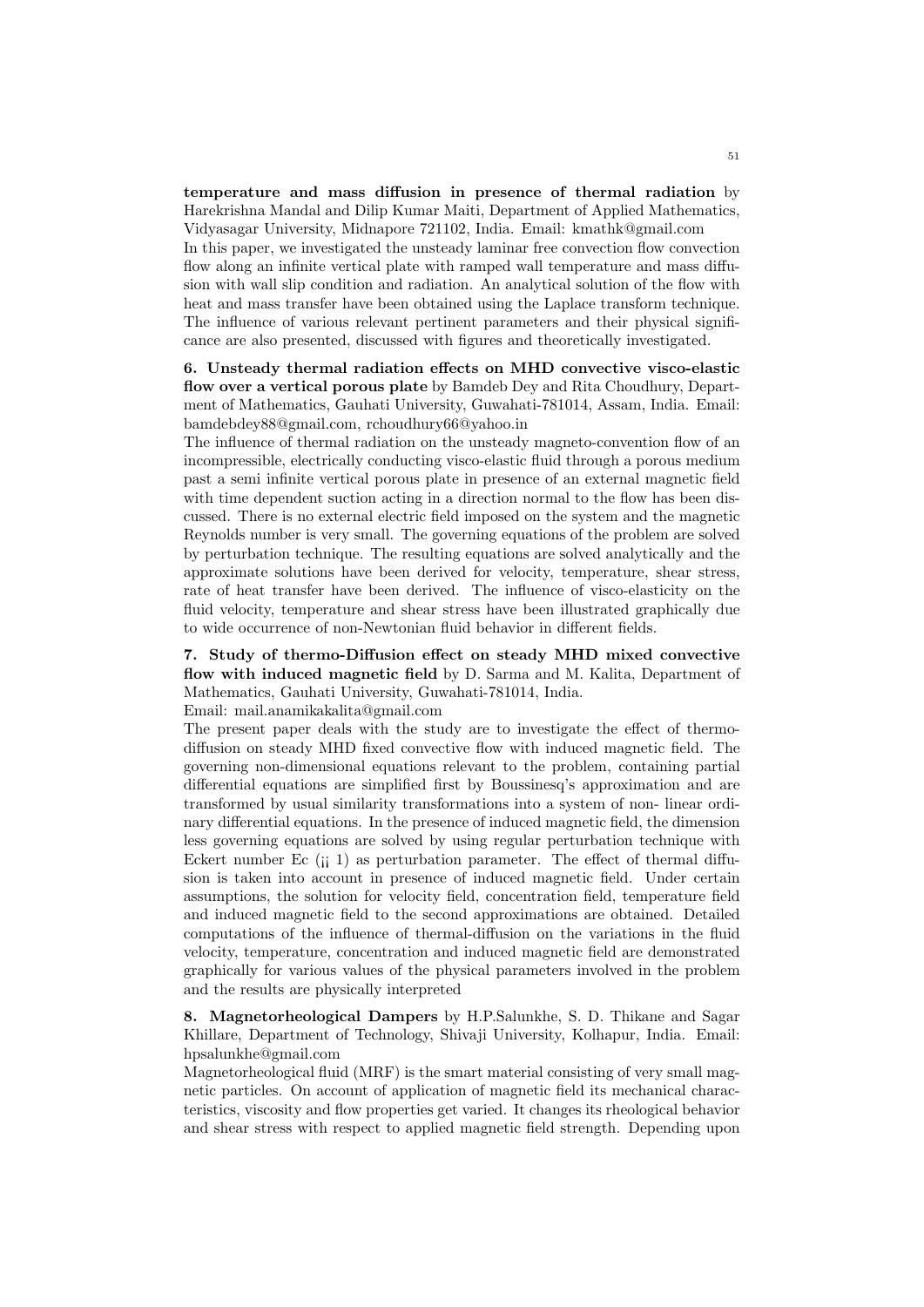this property, dampers are using in various applications such as vibration and suspension in automobiles. In this paper, Types and basic components of MR damper are studied. Mathematical formulation for MR damper is given. In which response of system under loading is explained.

## 9. A study on inviscid fluid flow over arbitrary bottom using nonlinear theory by Srikumar Panda, Department of Mathematics, Jadavpur University, Ja-

davpur, Kolkata 700032, India. Email: shree.iitg.mc@gmail.com In the present paper, a new approach has been developed using nonlinear theory to analyze the behaviour of the free surface profile for flow of an inviscid fluid over arbitrary bottom topography. The governing nonlinear boundary value problem is reduced to a Dirichlet problem (DP) after using certain transformations. The DP is solved with the help of Plemelj-Sokhotski formulae, and it is found that the solution of the DP depends on the solution of a coupled Fredholm integral equation of the second kind. These Fredholm integral equations are solved numerically by using a modified method. The free surface profile which is unknown at the outset is determined and the behaviour of the free surface profile is analyzed. In addition, influences of the bottom topography and the Froude number on the free surface profile are studied. Further, the present nonlinear result is compared with the result obtained by using linear theory.

10. Flows in out-phase slip-patterned micro-channels using boundary element methods by Chandra Shekhar Nishad, Anirban Chandra and G. P. Raja Sekhar, Department of Mathematics, IIT, Kharagpur-721302, India. Email: chandra.185@gmail.com

Flow through two-dimensional rectangular micro-channel with out-phase configuration of patterned slip under the low-Reynolds number limit (Re  $\ddot{\text{}}$ <sub>i</sub> 1) is studied using boundary element method (BEM). We considered two sub-cases of out- phase patterned slip, namely large and fine depending on the characteristic length of the patterning. In order to obtain a deep insight of flow mechanics, we investigated the streamlines, velocity profiles, shear stress, and pressure gradients with varying sliplength (ls).

## Section L: Electromagnetic Theory, Magneto-Hydrodynamics Astronomy and Astrophysics

1. Bi-complex quantum mechanics: Hyperbolic polynomial oscillator problem by Abhijit Banerjee, Department of Mathematics, Krishnath College, Berhampore, Murshidabad, India-742101 Email: abhijit.banerjee.81@gmail.com We investigate the Schrodinger equation in the framework of bi-complex numbers, which are pairs of complex numbers making up a commutating ring with zero- divisors. We propose an analytical method to solve bi-complex-version of Schrodinger equation under the influence of hyperbolic valued polynomial oscillator potential function. In our approach we extend the existing mathematical formulation of quantum system searching for the exact and/or quasiexact solution for ground state energy eigenvalues and associated wave functions acting in bi-complex Hilbert space. This model is then applied to the problems of two polynomial oscillators' namely harmonic and isotonic oscillator.

2. In the atmosphere the equations developed from the motion of an axis symmetric body moving by Ashwani Kumar Sinha, Department of mathematics, M. M. Mahila College, Ara (Bihar) M. M. Bajaj, Former, Professor & Head Department of Physics and Astrophysics, University of Delhi Email: mathashwani3@gmail.com

Initially the work progressed to present a new mathematical of the motion of a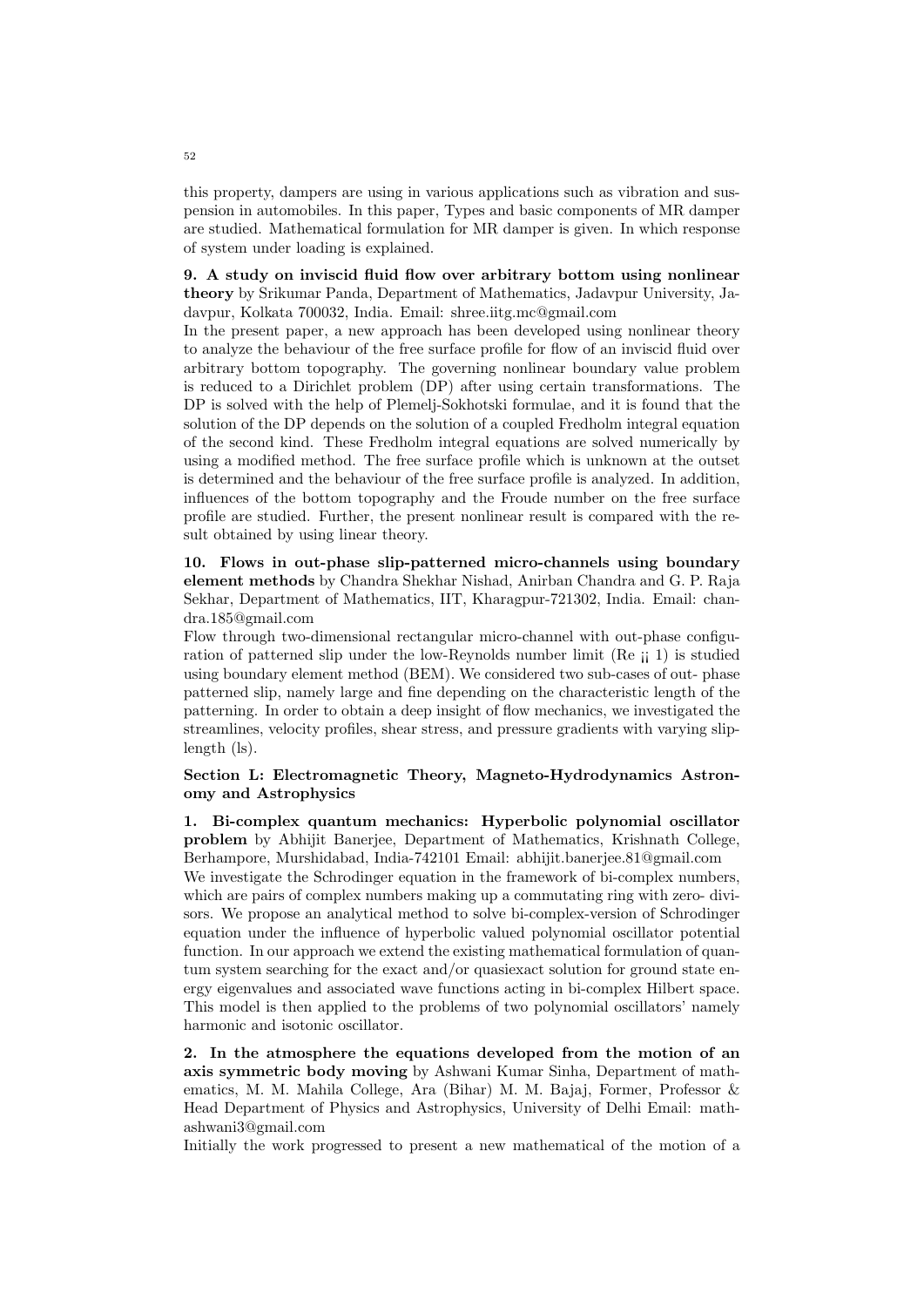spinning axis-symmetric body in the atmosphere. The work is based on the geometrical behavior of a non-Linear differential equation arising one of the motions of an axis-symmetric projectile. Naturally, the motion equation available in the subject are first reviewed for their structures viz., reference frames, structure of forces, specification of the spinning body and finally the assumptions made to develop the model.

### Section M: Bio-Mathematics:

1. A relation between metal concentration and toxicity growth by Laplace Transform by Shiv Dayal, Department of Applied Science, Premprakash Gupta Institute of Engineering, Bareilly-243122 UP, India. Email:shivonpi@gmail.com Heavy metals are the most hazardous pollutants because they are non-degradable and get accumulate to the toxic level in both plants and animals. The role of environmental pollutants has been well established to produce various types of effect on diverse living system. Different kind of waste creates environmental problems to increasing pollution. The discharge of heavy metals into aquatic ecosystem has been a matter of concern in the world The big impact can be seen of global pollution on various terrestrial and aquatic water ecosystems between metal concentration & growth, includes two parts one is constant value (adequate region) and other is the region of decreasing value (toxic region). An environmental mathematical model describes toxicity growth and metal concentration by the help of Laplace Transformation and Gate function.

#### Section N: History and Teaching of Mathematics:

1. Mathematics education with special reference to pedagogic research by Aditi Biswas, University of Kalyani, Kalyani, West Bengal. Email-Id: biswasaditi.91.ab@gmail.com

In this paper we discuss some aspects of Mathematics Education in different directions.

2. The role of models in classroom when teaching Mathematics by Arup Ratan Das, Pathardanga Osmania High Madrasah (H.S.).

Email: arupratan2007@rediffmail.com

The role of Models in classroom when teaching Mathematics, In the paper we discuss the role of models in teaching Mathematics, advantages of using these models, how easily the children can understood Mathematics.

3. The use of internet and technology in teaching Mathematics Education by Sanjib Mondal, Chaltia Sreeguru Pathsala High School (H.S.) Email: sanjib mondal math@yahoo.in

The use of internet and technology in teaching Mathematics Education, in the paper we discuss the role of internet and technology in studying Mathematics education, some advantages and disadvantages of using these, different technique for using these technology.

4. History and teaching of Mathematics from Vedic to pre-modern age by Biswajit Ghosh, Dhantala High School, Chakdaha. Email:biswajitghsh71@gmail.com Very little is known of the context in which ancient India's mathematical knowledge transfer. The teaching and knowledge exchange in different civilization are made by assumption. From Vedic Age to Medieval India mathematical data transfer and teaching were made in three ways (i) The Guru ,(ii) the merchants accompanied with genius person , (iii) The King with his advisors. Sources in vernacular languages could provide a few information on the context and mean of mathematical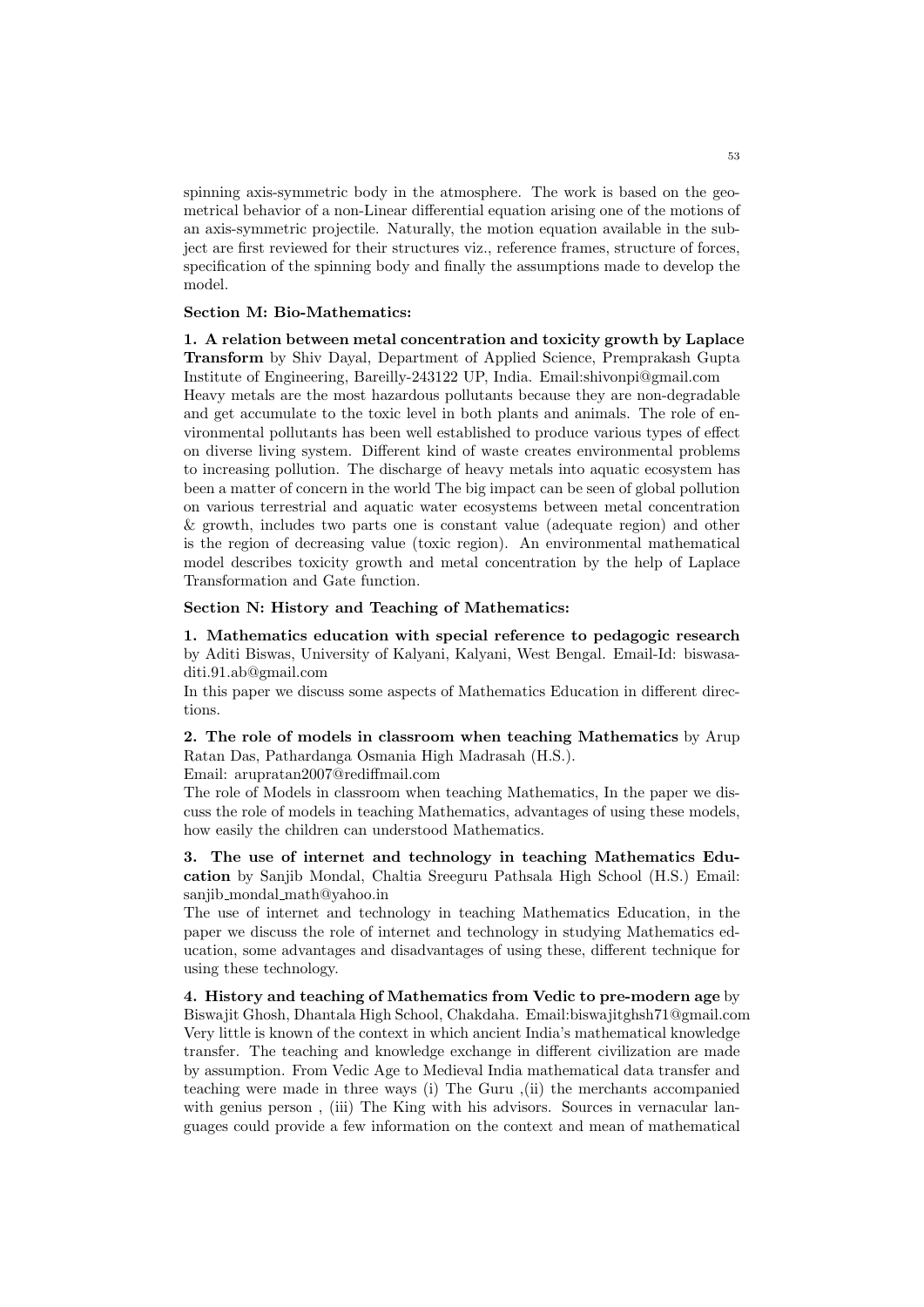knowledge transmission in wider circles but mathematics and astronomy little studies and very little such testimonials provided . we may sketch an uncertain image of mathematics teaching and knowledge transfer in India during historical period. We structured three historical period relevant to the history of mathematics teaching and learning in India (i) Vedic Period (2500 BCE-500 BCE) (ii) Classical and Medieval period (500 BCE- 12th century) and (iii) Pre modern age (12 th-17 th Century) in which practiced , written texts of elementary , vocational curriculum are vital.

5. Teaching Mathematics: A Philosophical view by Kuheli Biswas, Department of Philosophy, University of Kalyani, Nadia, W.B.-741235, India and Sanjib Mondal, Chaltia Sreeguru Pathsala High School, Berhampore, Murshidabad-742101, India Email: 100kuhelibiswas@gmail.com, sanjibmondal78@gmail.com In the paper we discuss the teaching Mathematics education in philosophical approach, possibilities and limitations, modern technique used in Mathematics.

54